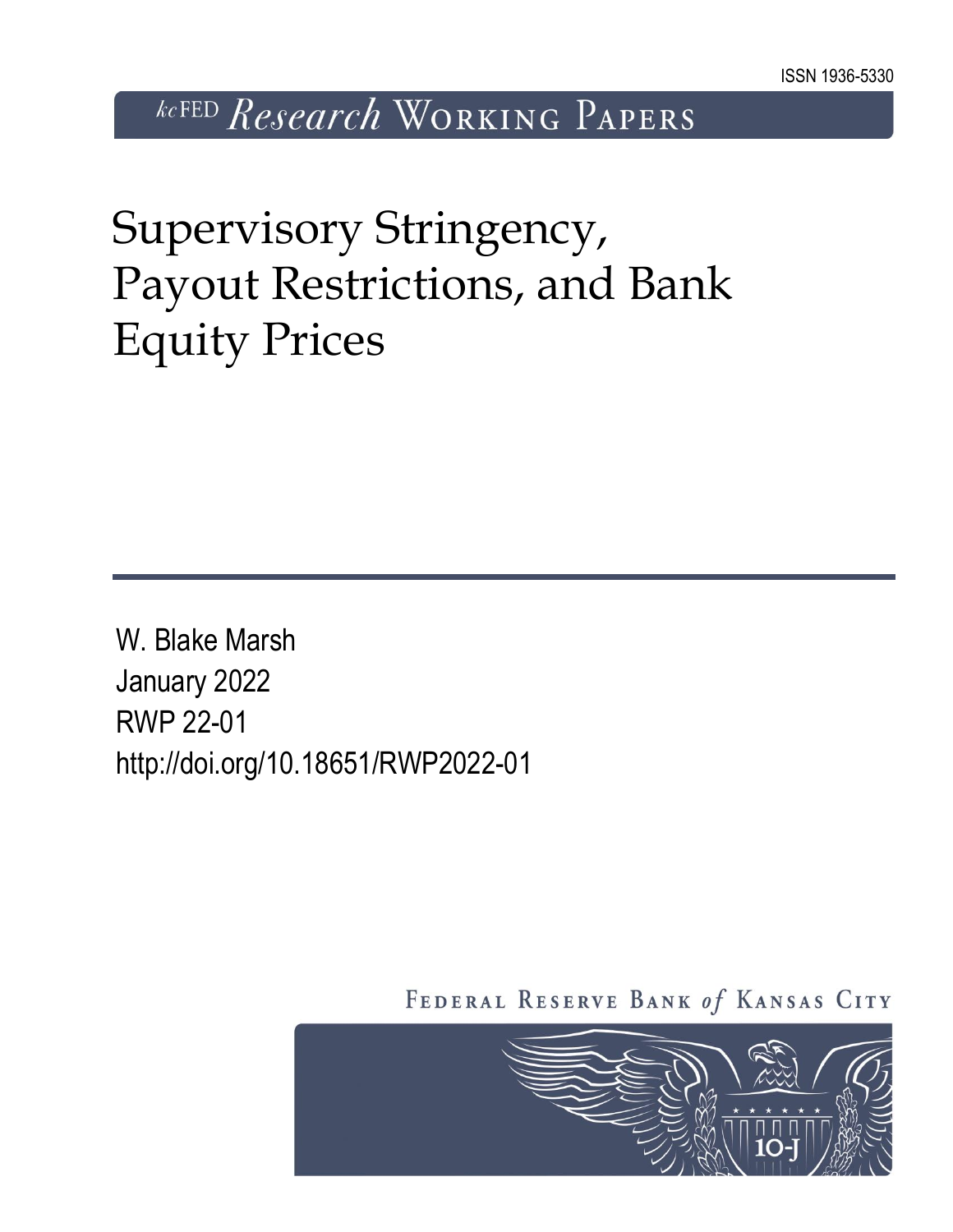# <span id="page-1-0"></span>Supervisory Stringency, Payout Restrictions, and Bank Equity Prices

#### W. Blake Marsh<sup>∗</sup>

January 27, 2022

#### Abstract

I study investor responses to the 2020 bank stress tests that included restrictions on shareholder payouts. I find that banks subject to the stress tests and payout restrictions experienced both immediate and persistently lower excess stock price returns. In the cross-section, I find that excess stock returns declined with bank size but cannot otherwise be explained by pre-pandemic bank or payout characteristics, suggesting that investors penalized banks likely to experience greater regulatory scrutiny. However, the excess stock return penalties are smaller than those previously estimated in the literature examining voluntary payout reductions that signal bank distress. The results show that using supervisory discretion to take preventative actions during a crisis is less costly than waiting to take actions when banks are distressed.

Keywords: bank payout policy, stress testing, bank supervision JEL Codes: G21, G28, G35

<sup>∗</sup> I thank Jacob Dice for excellent research assistance. I thank Brent Bundick, Joe Gruber, Bev Hirtle, Stefan Jacewitz, Rajdeep Sengupta, Padma Sharma, Lee Smith, and seminar participants at the Federal Reserve Bank of Kansas City for helpful comments and discussion. The views expressed in this paper are those of the author and do not necessarily represent those of the Federal Reserve Bank of Kansas City nor the Federal Reserve System. All errors and omissions are my own. Research Division, Federal Reserve Bank of Kansas City, 1 Memorial Drive, Kansas City, MO 64198. E-mails: Blake.Marsh@kc.frb.org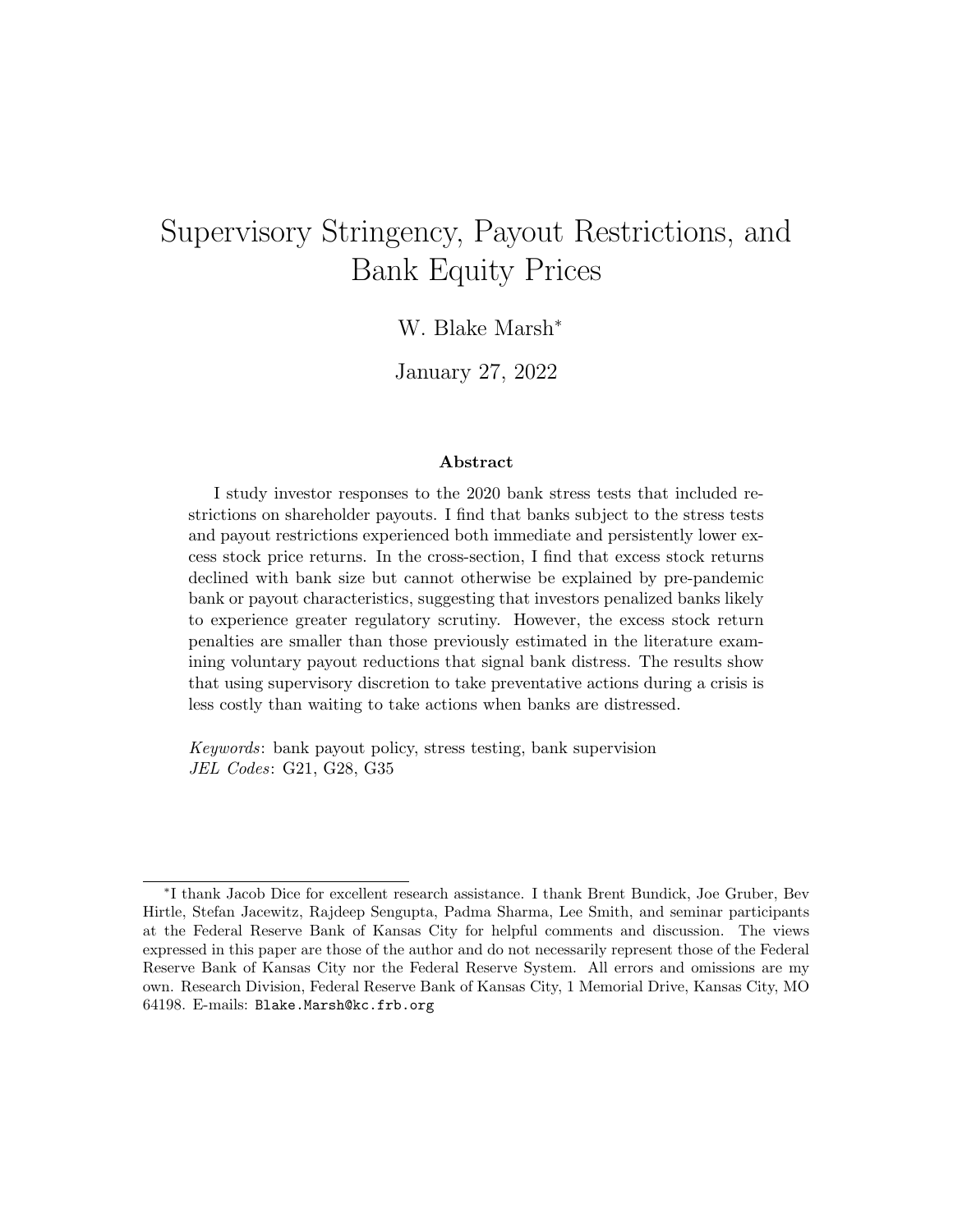### 1 Introduction

Commercial bank stress tests are an important supervisory tool. Stress tests help ensure financial stability by providing a quantitative way for supervisors to determine the banking system's ability to withstand a severe macroeconomic shock. Additionally, the public release of stress test results aims to build broad confidence in the banking system. Unsurprisingly, stress test results are highly anticipated by investors because they reveal supervisors' inside information about the tested banks.

In this paper, I assess shareholder responses to the June 2020 release of the Comprehensive Capital Analysis and Review (CCAR) test results conducted by the Federal Reserve. The 2020 tests were the first conducted since the onset of the COVID-19 pandemic, a period marred by sharp declines in economic activity, a financial crisis, and great uncertainty over the probability of extensive loan losses. In such an environment, the results themselves are likely to have a large impact on bank stocks. However, the results were, in some sense, mixed from an investor's perspective. The core stress test results were favorable and all banks passed easily. However, additional testing revealed concerns about the U.S. economy's recovery from the COVID-19 pandemic that were worrisome for large banks. In response, supervisors took additional actions that limited the size and type of payouts large U.S. banks could conduct.

The expected effect of these mixed results on bank stock prices is ambiguous. Broadly, the results showed that bank performance might fare poorly under certain recovery scenarios and banks were still facing the possibility of large loan losses. Thus, the results may have impacted investors' earnings expectations. More generally, supervisors imposed greater oversight on stress tested banks, and bank share prices might respond negatively if investors perceive that supervisory pressure will continue to increase in the future. Greater supervisory oversight may reduce future bank profitability by constraining risk-taking, either through limiting risky lending directly or incentivizing banks to adjust their portfolio composition to safer assets as existing loans runoff. Increased capital requirements can also erode returns on equity and, should banks need to issue additional equity shares, dilute existing sharehold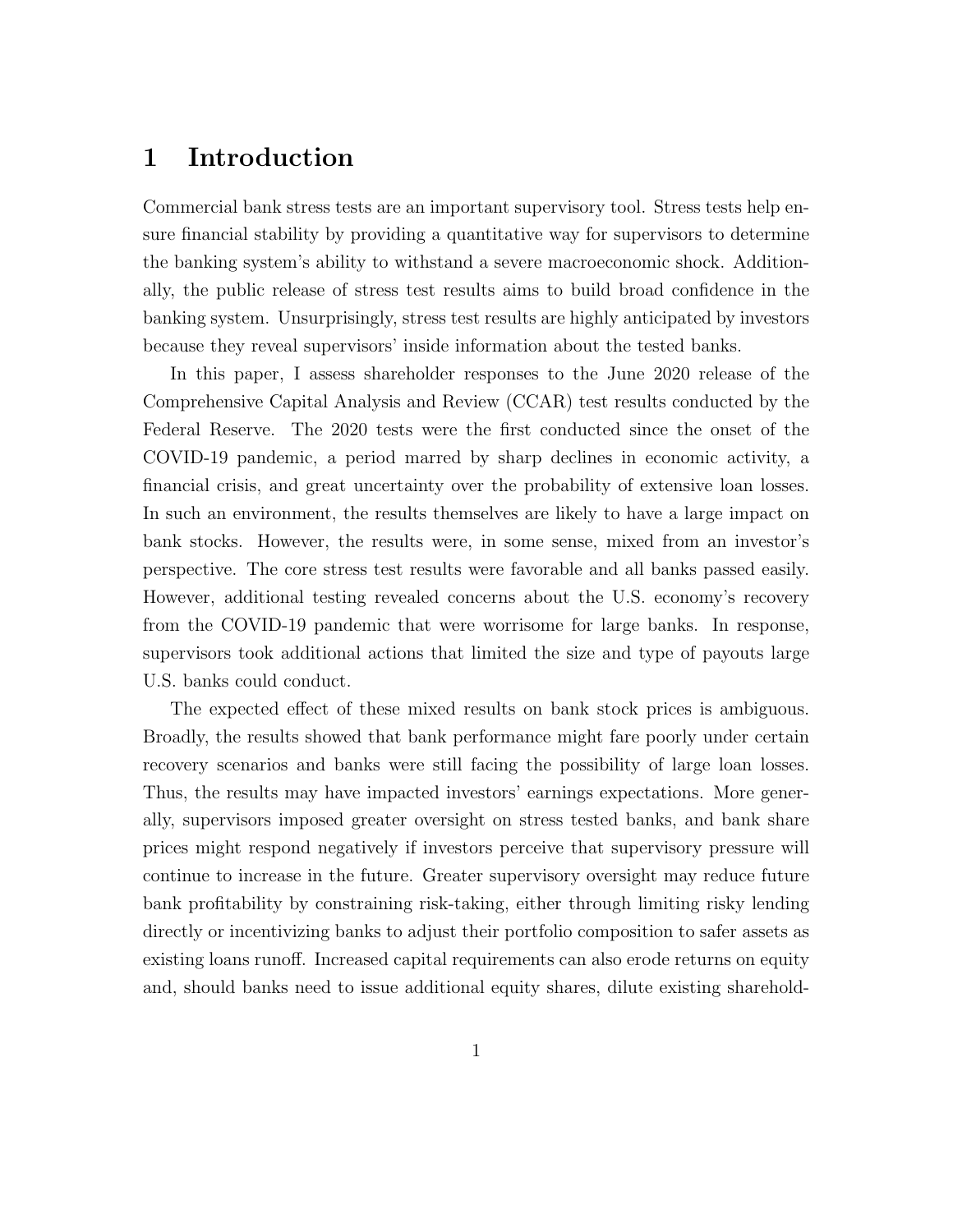ers. Alternatively, increased oversight that requires banks to build additional capital buffers during a time of great uncertainty may be viewed favorably by investors if it materially reduces the failure probability of the institutions.

More specifically, payout limitations themselves could create information asymmetries and agency problems between shareholders and bank management. For example, theory predicts that firms can increase payouts to signal improved profitability expectations to market participants [\[Bhattacharya,](#page-43-0) [1979;](#page-43-0) [Miller and Rock,](#page-44-0) [1985\]](#page-44-0). Empirically, [Bessler and Nohel](#page-43-1) [\[1996\]](#page-43-1) find that investors respond negatively to news of dividend cuts by reducing bank stock prices. Similarly, repurchase programs have been found to provide positive signals about bank profitability and risk [\[Vermaelen,](#page-45-0) [1981,](#page-45-0) [1984;](#page-45-1) [Hirtle,](#page-44-1) [2004\]](#page-44-1). Payouts might also reduce agency problems between shareholders and firm management when firms credibly commit to future payments [\[Jensen and Meckling,](#page-44-2) [1976;](#page-44-2) [Jensen,](#page-44-3) [1986\]](#page-44-3). Indeed, both [Laderman](#page-44-4) [\[1995\]](#page-44-4) and [Hirtle](#page-44-5) [\[1998\]](#page-44-5) find evidence that banks use payouts, and in particular repurchase programs, to achieve internal capital targets, providing some empirical support to free cash flow and optimal investment theories.

Investors may also take a negative signal about the banking industry more widely from supervisory actions that require the largest and most systemically important banks to increase capital. Most directly, supervisory fears that bank earnings are atrisk from loan losses can spillover to other, unaffected banks if the shock is considered common to all banks. [Bessler and Nohel](#page-43-2) [\[2000\]](#page-43-2) find evidence of such dynamics in dividend reductions where cuts by one bank negatively affect other banks that do not take dividend actions. Additionally, proactive supervisory actions on one set of banks could raise concerns that supervisory pressure will increase across the banking system.

Empirically, separating out the supervisory and earnings channels inherent in stress test announcements is difficult. However, the 2020 stress test results should provide better identification than prior regulatory or firm payout announcements that are typically used in the empirical literature. First, the shock was likely a surprise to banking investors because it represented, by some measures, a more draconian supervisory response to the pandemic than might otherwise be expected. Recent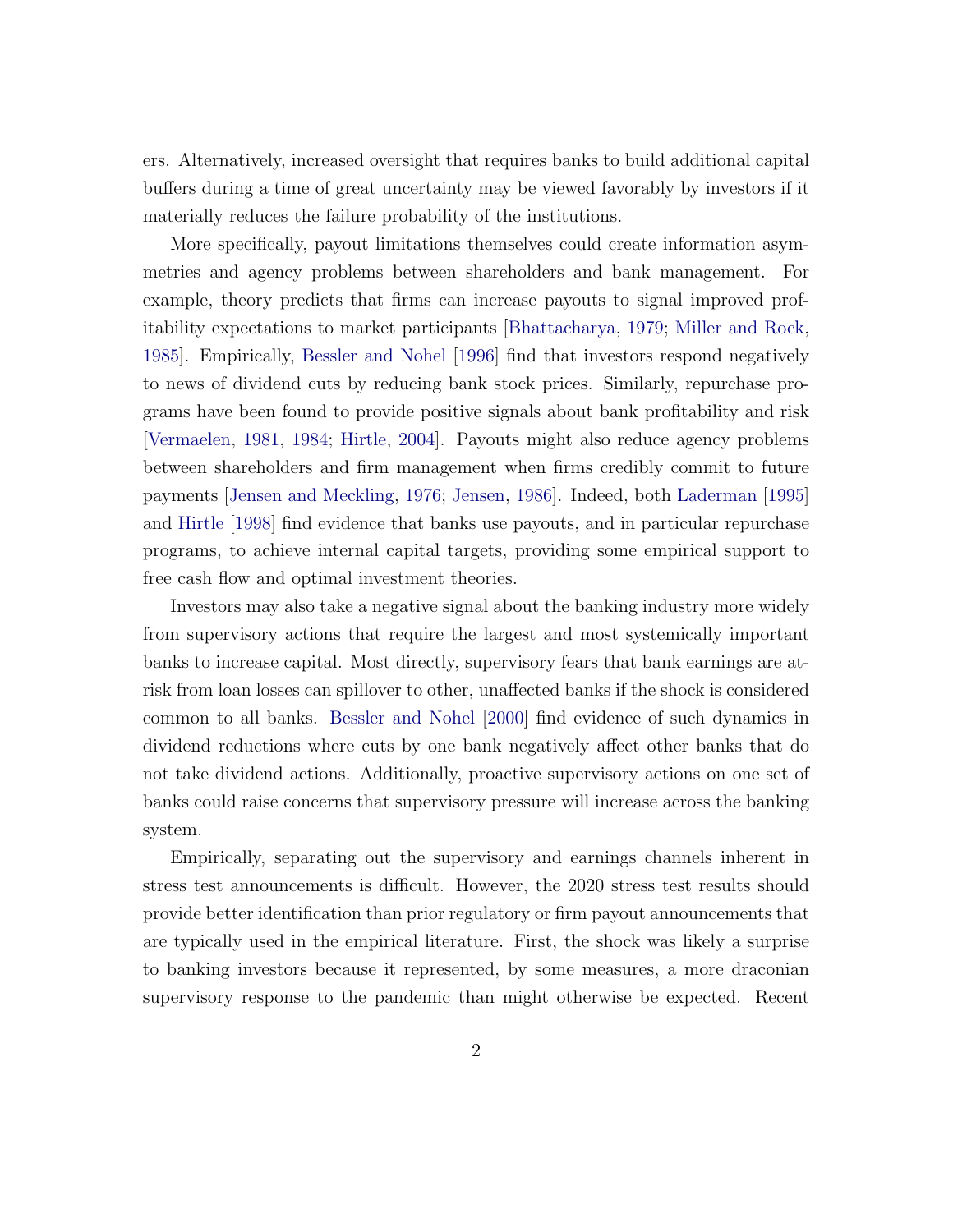changes to how the Federal Reserve's stress test results are incorporated into bank capital planning made judgmental actions such as those that imposed payout restrictions seemingly less likely. Importantly, stock price estimates around an unexpected supervisory announcement should not suffer from pre-trends caused by the anticipation of such changes or preexisting concerns about firm default which can plague similar studies. Second, the announcement of the stress test results occurred during the early part of the COVID-19 crisis but after much of the initial financial turmoil induced by the pandemic had subsided. Moreover, large banks had performed well during the severe financial stress in the preceding months and loan losses were limited to date. Thus, the stress test announcement was likely the most relevant news affecting share prices at the time, providing a clean way to identify causal changes.

I find that the announcement of the stress test results and the associated limitations on payouts had a negative impact on excess stock returns of affected banks. Using the event study methodology of [Boehmer, Masumeci, and Poulsen](#page-43-3) [\[1991\]](#page-43-3), I find that cumulative abnormal returns on stress tested bank stocks were about 2 percent lower on the days immediately following the announcement. Over longer windows up to a full trading quarter, excess returns on affected bank stocks were as much as 6 percent lower. Conversely, banks unaffected by the policy had positive excess returns in the days immediately following the announcement. Over the medium term, I find that unaffected banks did experience negative excess returns but these effects were generally short-lived.

Next, I use bank characteristics to explain abnormal returns in the cross section of banks following the methodology of [Bessler and Nohel](#page-43-1) [\[1996\]](#page-43-1). Using this methodology, I am able to investigate a number of possible mechanisms that could be driving the bank stock price result related to both the test results and the payout restrictions. Thus, I am able to separate the effects of the impact on payout restrictions, expected earnings, and changes in default probabilities using bank variation in cross sectional data.

I first test for the impact of the payout restrictions. Previous work has found that investors respond negatively to news of dividend cuts while larger repurchase program announcements are generally met with positive stock price movements [\(Bessler and](#page-43-1)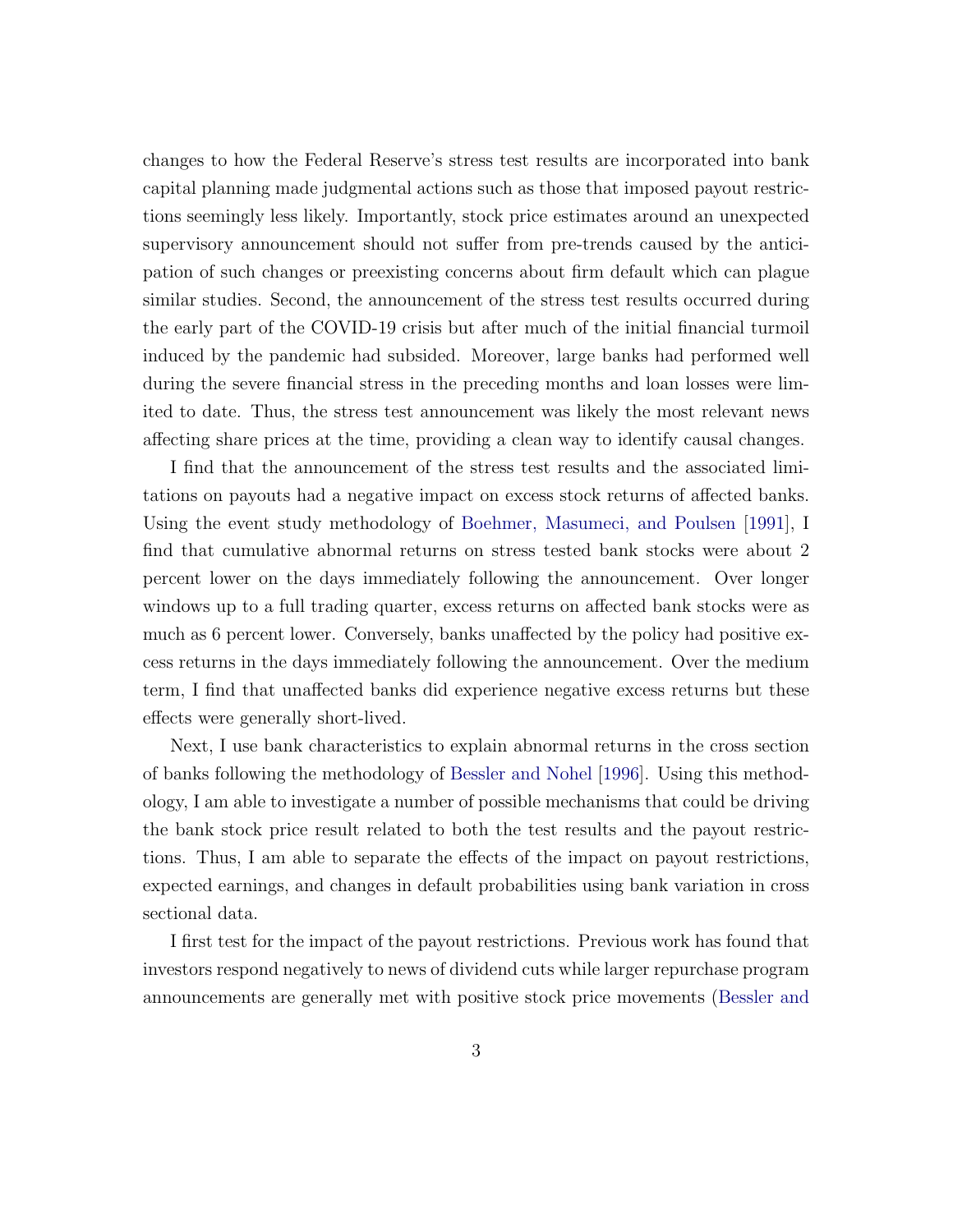[Nohel](#page-43-1) [\[1996\]](#page-43-1) and [Laderman](#page-44-4) [\[1995\]](#page-44-4), respectively). In baseline tests, I find that banks that paid larger dividends relative to equity capital prior to the pandemic, and were therefore more insulated from the restrictions, had larger excess returns than those paying smaller dividends per share. I find no link however, between pre-pandemic repurchase activity and excess returns following the announcement of limitations on repurchase programs. This result reflects the fact that most banks had already curtailed repurchase programs prior to the regulatory announcement. Moreover, the procyclicality of repurchase programs are well known in the empirical literature and investors probably expected that banks would cut these programs in times of stress [\[Jagannathan, Stephens, and Weisbach,](#page-44-6) [2000;](#page-44-6) [Hirtle,](#page-44-5) [1998,](#page-44-5) [2016;](#page-44-7) [Floyd, Li,](#page-44-8) [and Skinner,](#page-44-8) [2015\]](#page-44-8).

In subsequent tests, I explore the dividend result more fully to understand whether relatively larger dividend payments are driven by signaling of higher future profits or an ability to circumvent the payout restrictions. I first find that the main result is robust to controls for business model mix. Banks with greater non-interest income or loan-to-asset shares still saw higher abnormal returns if they paid higher dividends as a share of equity capital. However, I find that the result is not robust to controls for lending and investment opportunities. Specifically, controlling for the geographic dispersion of deposits, which proxies for the diversity of a bank's lending market, or a bank's level of maturity transformation, which proxies for their interest rate sensitivity, nullifies the dividend result. Therefore, it is likely that higher dividends simply reflect greater business opportunities and therefore higher expected earnings, consistent with signaling theories of payouts such as [Bhattacharya](#page-43-0) [\[1979\]](#page-43-0). I conclude that the payout limitations did not drive the negative abnormal return result.

Next, I investigate two other channels through which the stress tests could have affected bank stock prices– expected earnings and default probability. Stress tests might have affected future earnings by showing that banks were susceptible to losses in some recovery scenarios. Similarly, the stress test results could have driven market expected failure probabilities higher or, by imposing capital conservation measures through payout restrictions, implied that any federal support to large banks would be limited. I find that pre-pandemic expected earnings and default probabilities do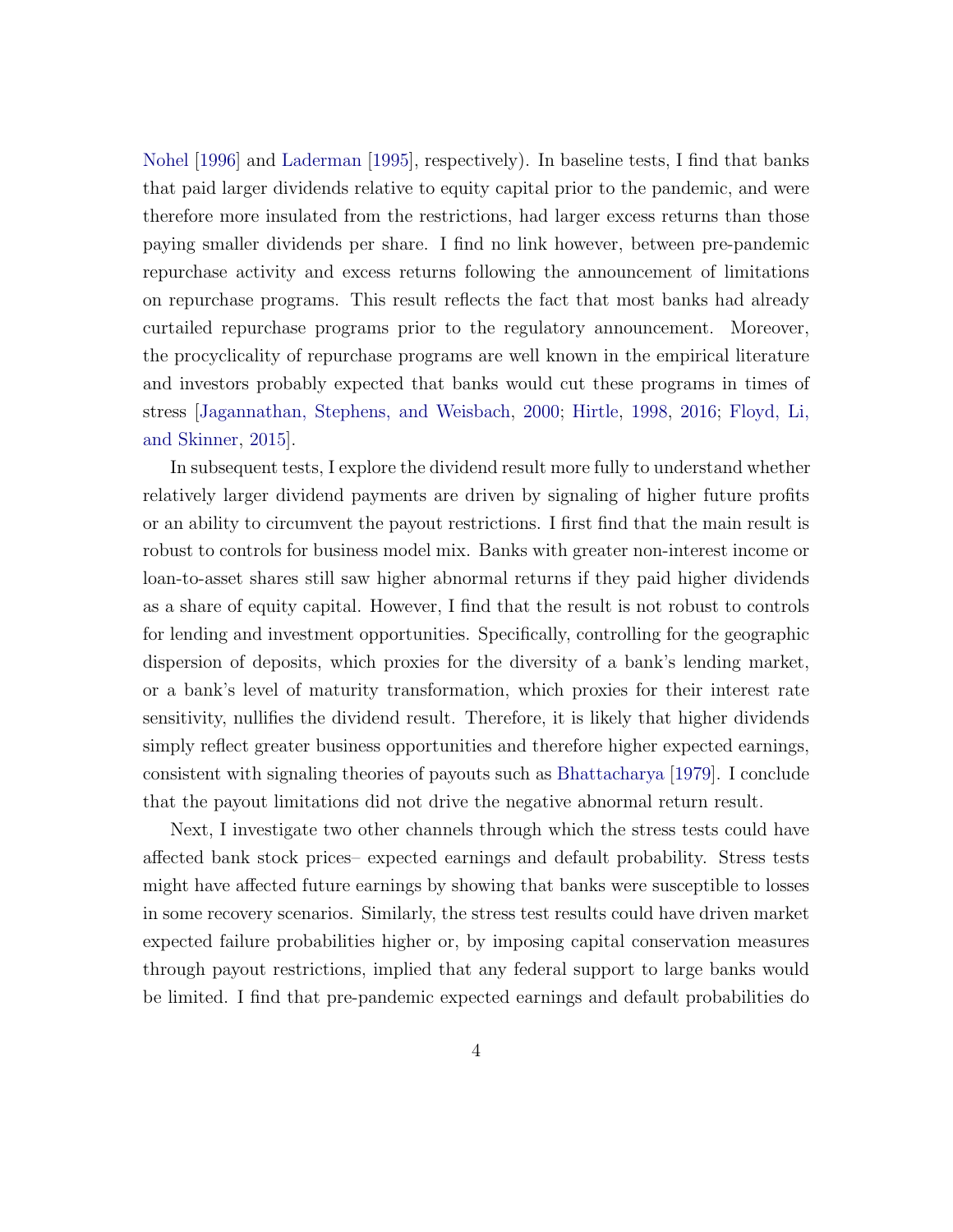not explain negative abnormal returns either.

Instead, I find that across all specifications, abnormal returns are strongly, negatively related to bank size. This result indicates that the threat of increased supervisory stringency likely lowered stock returns. Indeed, I find that stress tested banks all had negative abnormal returns over both short- and medium- event horizons. For unaffected banks, abnormal returns declined as bank size increased. Therefore, among non-stress tested banks, those closer to the supervisory threshold were most likely to have experienced negative abnormal returns, reflecting a higher likelihood of increased supervisory stringency.

The results are important for understanding how regulators and supervisors should respond to future crises. First, the results show that supervisory and regulatory changes made after the Global Financial Crisis were helpful during the onset of the COVID pandemic. Banks were reluctant to cut dividends during the previous financial crisis which spurred regulators to limit dividends and prefer repurchase programs as the primary payout mechanism for banks in the post crisis period [\[Kohn](#page-44-9) [and Liang,](#page-44-9) [2019;](#page-44-9) [Liang,](#page-44-10) [2020\]](#page-44-10). This was done because it was believed that banks could quickly cut repurchases without the severe financial market penalties associated with dividend cuts. I find only limited evidence that supervisory limitations on payouts reduced abnormal stock returns, especially across the universe of publicly traded banks. Moreover, the estimated total decline in excess returns was smaller than previous studies examining divided cuts suggesting that supervisory and regulatory goals were achieved in that regard. Second, the results suggest that the need for supervisory flexibility is key during crises. The results clearly show that optimal supervisory capital targets were higher than market participants preferred, even given the high level of uncertainty that was pervasive at the time. Although this study cannot resolve what the optimal capital level should be, the results do suggest that supervisory discretion worked against market participant desires, resulting in lower abnormal returns. In particular, the supervisory restrictions considered in this paper increased capital at a time when bank managers would have been under market pressure to further reduce capital despite extreme economic uncertainty. Given the prevailing levels of realized loan losses and bank profits, only supervisory discretion,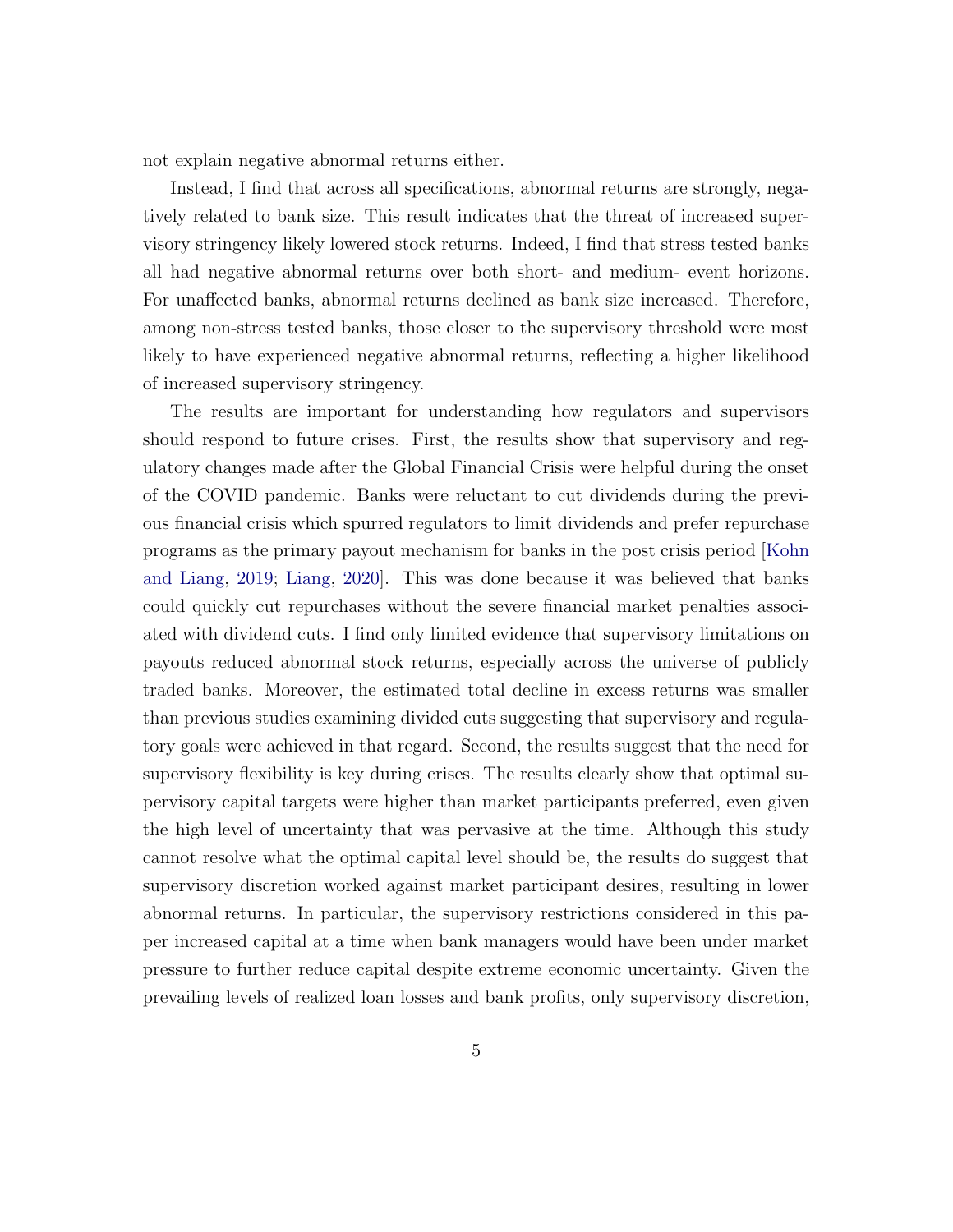and not the automated capital distribution limitations that were put in place in early 2020, could achieve this result.

The remainder of the paper is as follows. Section [2](#page-7-0) discusses the actions regulators took during the pandemic to limit shareholder distributions at large banks. Section [3](#page-12-0) describes the empirical methodology used to assess excess stock returns. Section [4](#page-16-0) describes the data used and summary statistics. Section [5](#page-22-0) presents the results. Section [6](#page-37-0) concludes.

### <span id="page-7-0"></span>2 Regulatory Actions During COVID-19

The COVID-19 pandemic posed a serious risk to the banking system. Business activity dropped resulting in reduced revenue for firms and joblessness for many households. The sharp income decline for both businesses and households threatened to increase loan defaults significantly across banks' loan portfolios. At the same time, financial system panic took hold. Both equity and bond markets faced severe disruptions. This panic was marked by a distinct preference for cash by economic actors which threatened even relatively safe banking assets such as U.S. Treasury securities as well as non-deposit liabilities of bank funding.

For its part, the Federal Reserve first sought to buoy concerns about the banking system by acting in its traditional lender of last resort function. Taking a page from its Global Financial Crisis playbook, the Federal Reserve lent funds from the discount window and utilized banking relationships to advance funding to mutual funds and other non-bank intermediaries. The surge of liquidity helped to stabilize the financial system and return markets to more orderly functioning. On the credit side, fiscal authorities authorized funding for businesses, consumers, and state and local governments which likely helped to stabilize non-financial balance sheets. As a result, delinquency and charge-off rates on bank loans actually fell to new lows for many portfolios rather increasing sharply as predicted.

Nonetheless, the threat to bank balance sheets from loan losses persisted throughout 2020. The unemployment rate remained above its pre-pandemic level, reflecting continued stress among some households, and firm revenues were affected by behav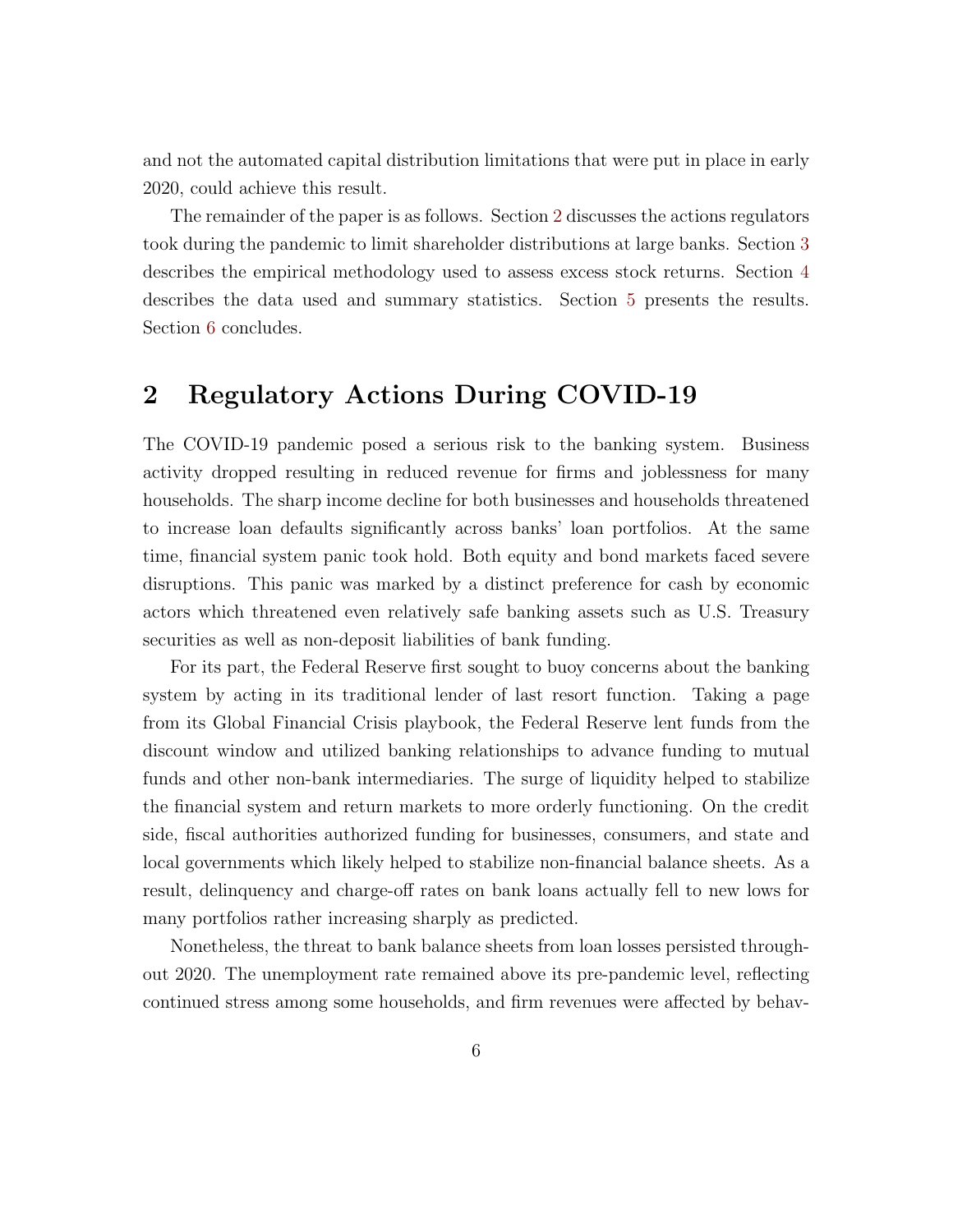ioral changes among consumers and measures taken by local authorities to contain the virus. While bank revenues outperformed relative to early expectations, bank regulators and supervisors were cautious given the fragility of the nascent economic recovery.

The potentially heightened regulatory and supervisory scrutiny and uncertainty around future earnings was the backdrop for the announcement of the 2020 Comprehensive Capital Analysis and Review (CCAR) results. The results were highly anticipated both because they would inform investors about the current strength of bank balance sheets and provide some guidance on how supervisors would oversee banks during the pandemic.

On the one hand, the results confirmed what many analysts and commentators already believed given the high levels of capital that banks had built up since the Global Financial Crisis– that banks could withstand the hypothetical stress test scenario. Figure [1](#page-9-0) shows that stressed common equity tier 1 capital ratios remained above the required minimum levels for all banks. Global systemically important banks ("GSIBs") – the largest and most complex financial institutions in the United States– performed particularly well with the lowest minimum ratios at these banks still considerably above regulatory requirements. But foreign banking organizations ("FBOs") and smaller domestic banks also performed well with median stress tested capital ratios significantly above regulatory minimums.

Due to the on-going pandemic, however, supervisors were concerned about the short-term outlook for bank loan losses and conducted an additional "sensitivity analysis". That analysis revealed that under certain assumed pandemic recovery scenarios, bank capital could be depleted more than the standard severely adverse scenario predicted. Under at least one of those alternatives, the bottom quartile of stress tested banks was projected to have minimum common equity tier 1 ratios at or below 4.8 percent, suggesting it was likely that some banks would fall below their regulatory minimum levels and require additional capital support should loan losses rise.[1](#page-8-0)

<span id="page-8-0"></span><sup>&</sup>lt;sup>1</sup>Individual bank results for the sensitivity analysis were not published by the Federal Reserve Board.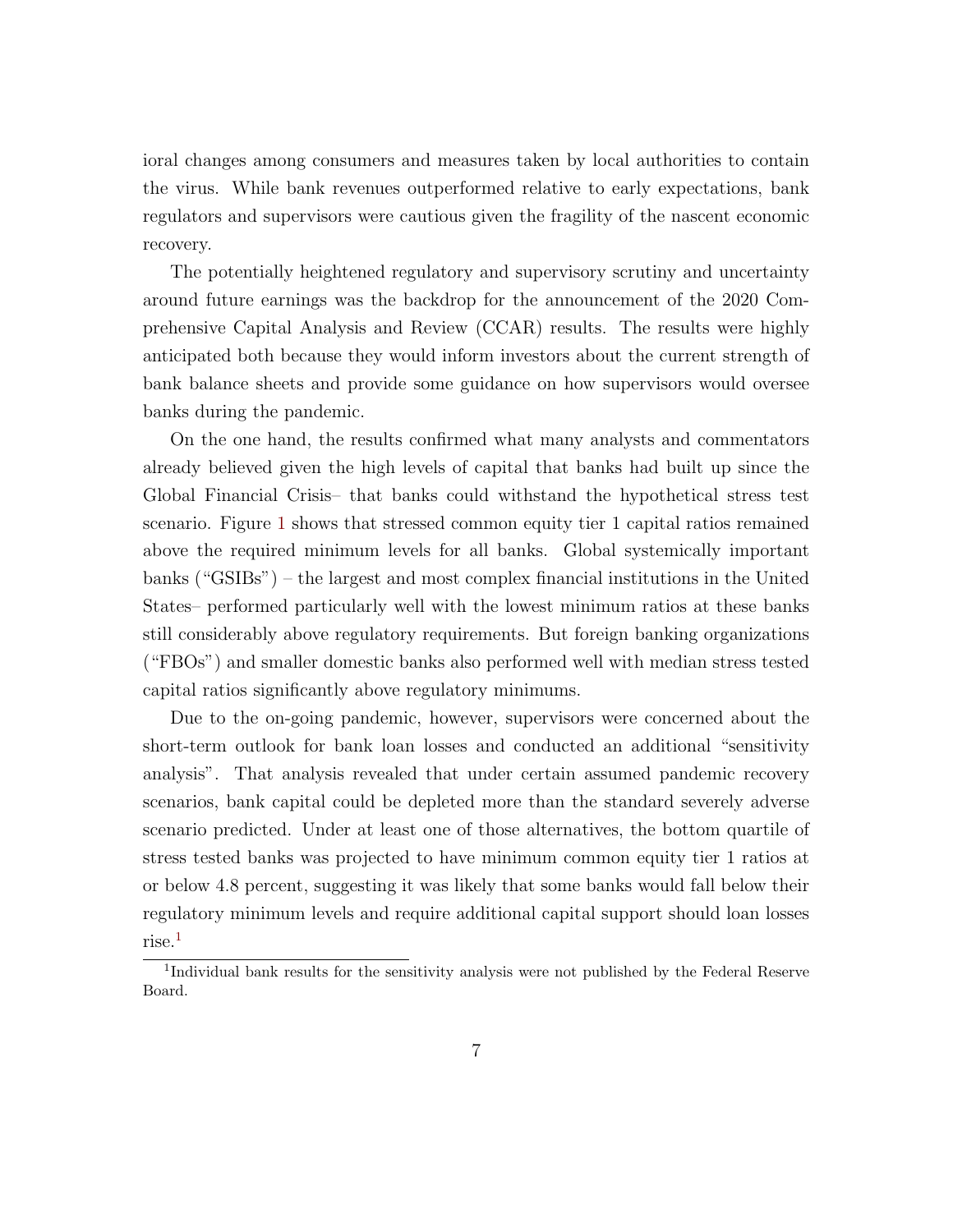In response to these potentially adverse conditions, supervisors took steps to limit capital payouts by CCAR participants. These actions prohibited stock repurchase programs and limited dividends to the lesser of the amount paid in the second quarter of 2020:Q2 or average net income over the previous four quarters. Given prevailing profitability levels and payouts, the limitations were strong capital preservation tools. Figure [2](#page-10-0) shows that capital distributions at CCAR participants were near record levels going into the pandemic, particularly for repurchase programs. The eight GSIBs paid out nearly \$40 billion in aggregate capital distributions in the quarters prior

<span id="page-9-0"></span>



Chart shows the distribution of minimum common equity tier 1 capital (CET1) ratios under the 2020 CCAR's severely adverse scenario by bank group. FBOs denote intermediate holding companies tested. Dashed line is the required minimum CET1 capital ratio. Source: Federal Reserve Board.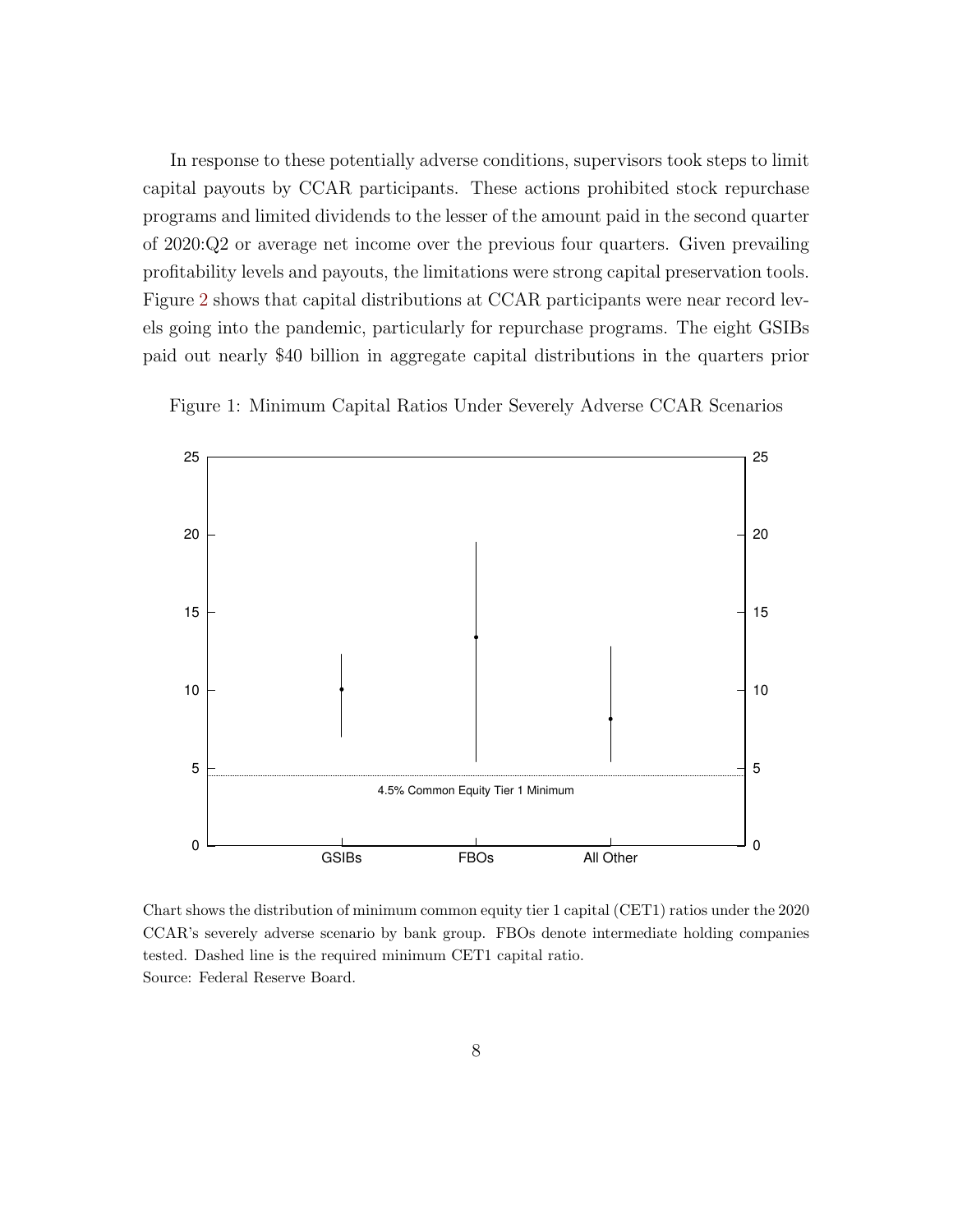to the pandemic. Other banks subject to these regulations were paying out nearly \$10 billion per quarter. In many cases, recent payouts exceeded income available to shareholders, reducing capital buffers.

<span id="page-10-0"></span>

Figure 2: CCAR Firm Payouts

Chart shows aggregate dollar amount of shares repurchased and dividends paid by global systemically important banks (GSIB) and banks that are not considered GSIBs but still participate in the Comprehensive Capital Assessment Review (CCAR). Solid lines denote dollar amount of stock repurchases. Dashed lines denote aggregate dividends paid. Source: FR Y-9C.

While payout restrictions were defensible given the level of uncertainty, perhaps more importantly, news of payout restrictions should have been surprising for investors in some ways. In March 2020, regulators had finalized new capital rules that implemented the so-called "stress capital buffer". Under these rules, stress tested banks are required to hold common equity tier 1 capital equal to 4.5 percent of risk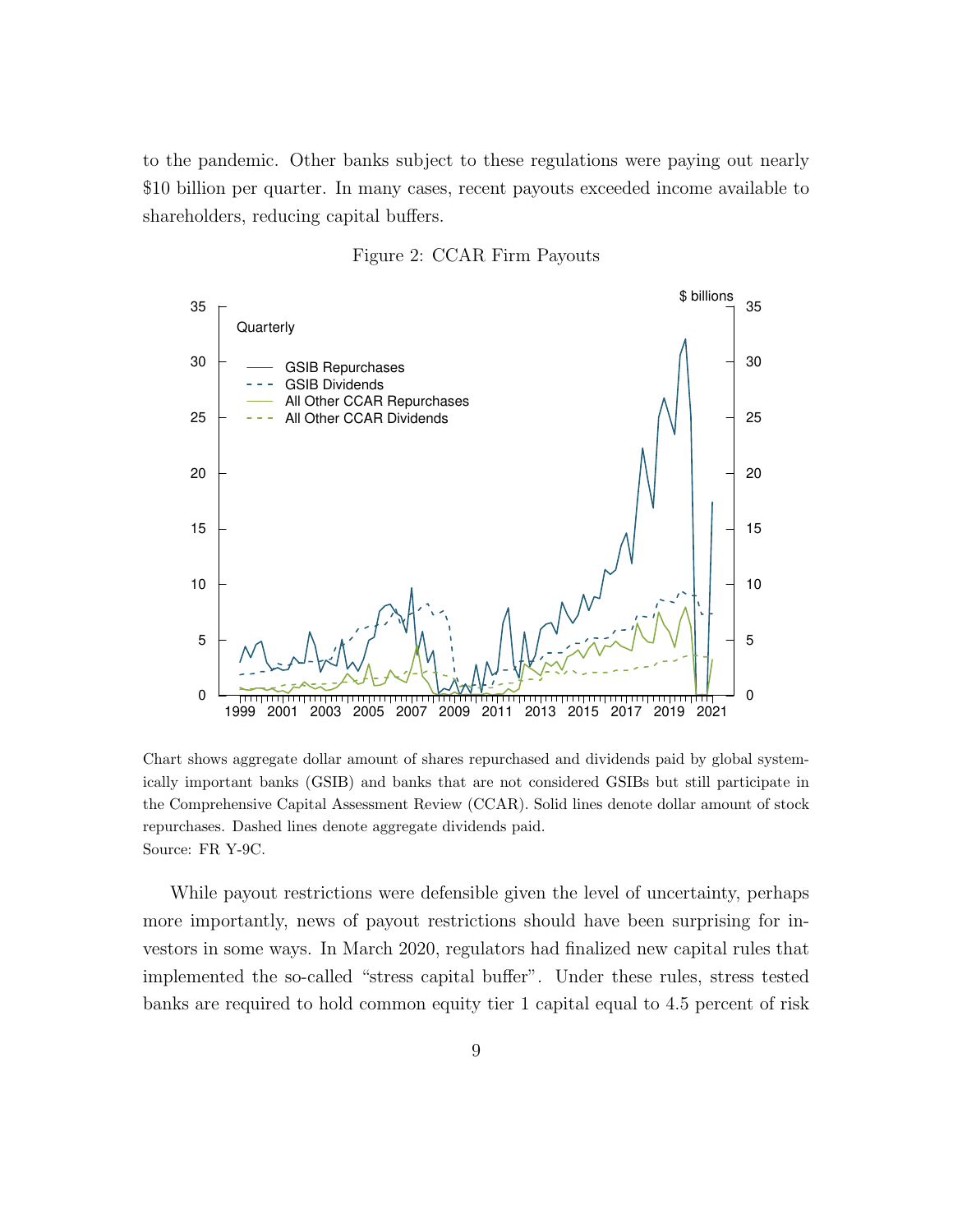weighted assets plus a stress capital buffer.<sup>[2](#page-11-0)</sup> The stress capital buffer consists of 1) the difference between the starting common equity tier 1 ratio and the minimum ratio achieved during the stress test plus 2) four quarters of planned dividend payments expressed as a share of risk-weighted assets. Banks that fall below these minimum required levels are subject to capital distribution restrictions. These new rules were meant to automatically restrict payouts and reduce the need for judgmental supervisory assessments of bank capital planning. Investors were likely surprised by the intervention in June 2020 because the payout restrictions essentially amounted to a judgmental assessment outside the stress capital buffer rules which were intended to curb such actions.

That said, there are also reasons to believe the intervention would have no market impact. On March 15, the Financial Services Forum, an interest group who's membership consists of the eight U.S. GSIBs, announced that their members would not repurchase shares for the first and second quarters of 2020.<sup>[3](#page-11-1)</sup> Several large regional banks followed suit voluntarily after this announcement. Therefore, news of similar supervisory restrictions on share repurchases should only be market moving if investors suspect that supervisors will keep the cessation in place longer than anticipated.

A second reason to expect that news of payout restrictions would not be market moving is because these crisis actions were telegraphed well in advance by supervisors and regulators. Prior to the finalization of the stress capital buffer rule, the stress test program had enforced a soft cap on dividends of 30 percent of total income[\[Kohn](#page-44-9) [and Liang,](#page-44-9) [2019\]](#page-44-9). Banks that wished to pay dividends above this level had to get approval from supervisors to do so. In all likelihood, the soft cap was in place to encourage banks to make capital distributions via share buybacks rather than dividends [\[Liang,](#page-44-10) [2020\]](#page-44-10). By doing so, regulators implicitly signaled their preference for share repurchases over dividends. The preference ordering occurred because it was thought that repurchases could be cut easily during crisis without a severe market

<span id="page-11-0"></span><sup>2</sup>Banks deemed systemically important must also hold an additional capital buffer called the GSIB surcharge that varies by bank.

<span id="page-11-1"></span><sup>3</sup>The announcement can be viewed on the Financial Services Forum's [website.](#page-1-0)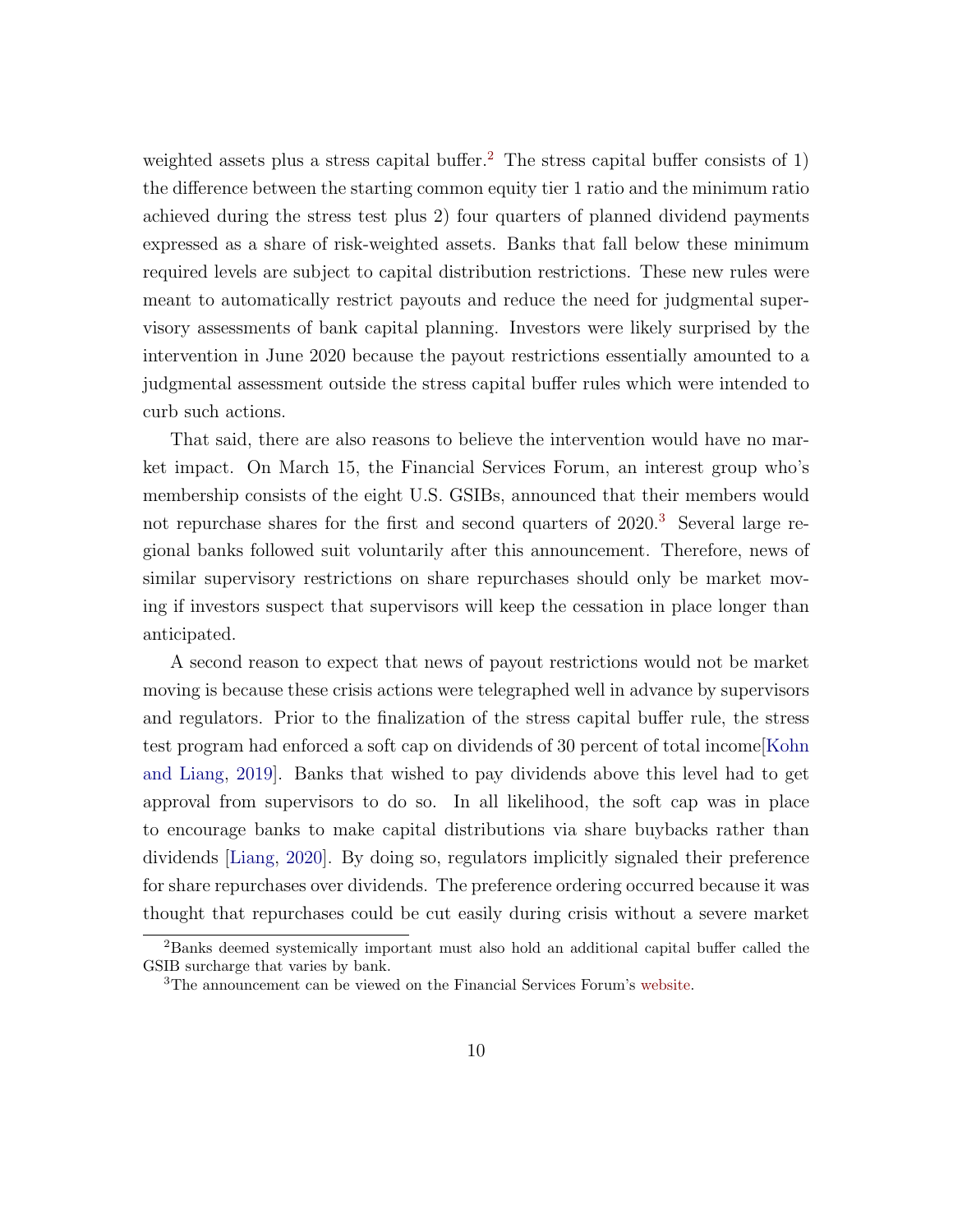penalty on stock prices. Dividend cuts, on the other hand, are associated with severe penalties by market participants as demonstrated by both academic research as well as the experience of the Global Financial Crisis. Supervisors and regulators want to avoid severe stock price declines because they can hinder a bank's ability to raise new equity if needed during the crisis.

### <span id="page-12-0"></span>3 Empirical Strategy

The announcement of dividend cuts and repurchase restrictions by supervisors presents at least three testable hypotheses. First, investors may interpret the announcement itself as negative news about future bank earnings for the stress tested banks because supervisors hold inside information. Under this hypothesis, affected bank stock prices should fall. Second, investors may react negatively to the perception of increased supervisory stringency if it is thought to affect either expected payments to shareholders or constrain future earnings and growth. Bank stock prices would fall in this scenario as well. Finally, there may be spillover effects to other banks that are not directly targeted by the announcement. These unaffected banks could experience stock price declines if investors thought that supervisory actions for the largest banks conveyed information about future earnings for all banks or if the actions increased expectations about additional supervisory or regulatory actions that might weigh on bank earnings or payouts. To investigate these various mechanisms, I first estimate the effect of the stress test announcement on bank stock prices. I then examine differences in stock prices across banks in a regression framework.

Figure 3: Event Study Methodology

<span id="page-12-1"></span>

| Estimation Window | Gap | Event Window      |
|-------------------|-----|-------------------|
| Estimate $\beta$  |     | Predicted Returns |

To estimate the effect of the announcement on stock prices, I use a standard event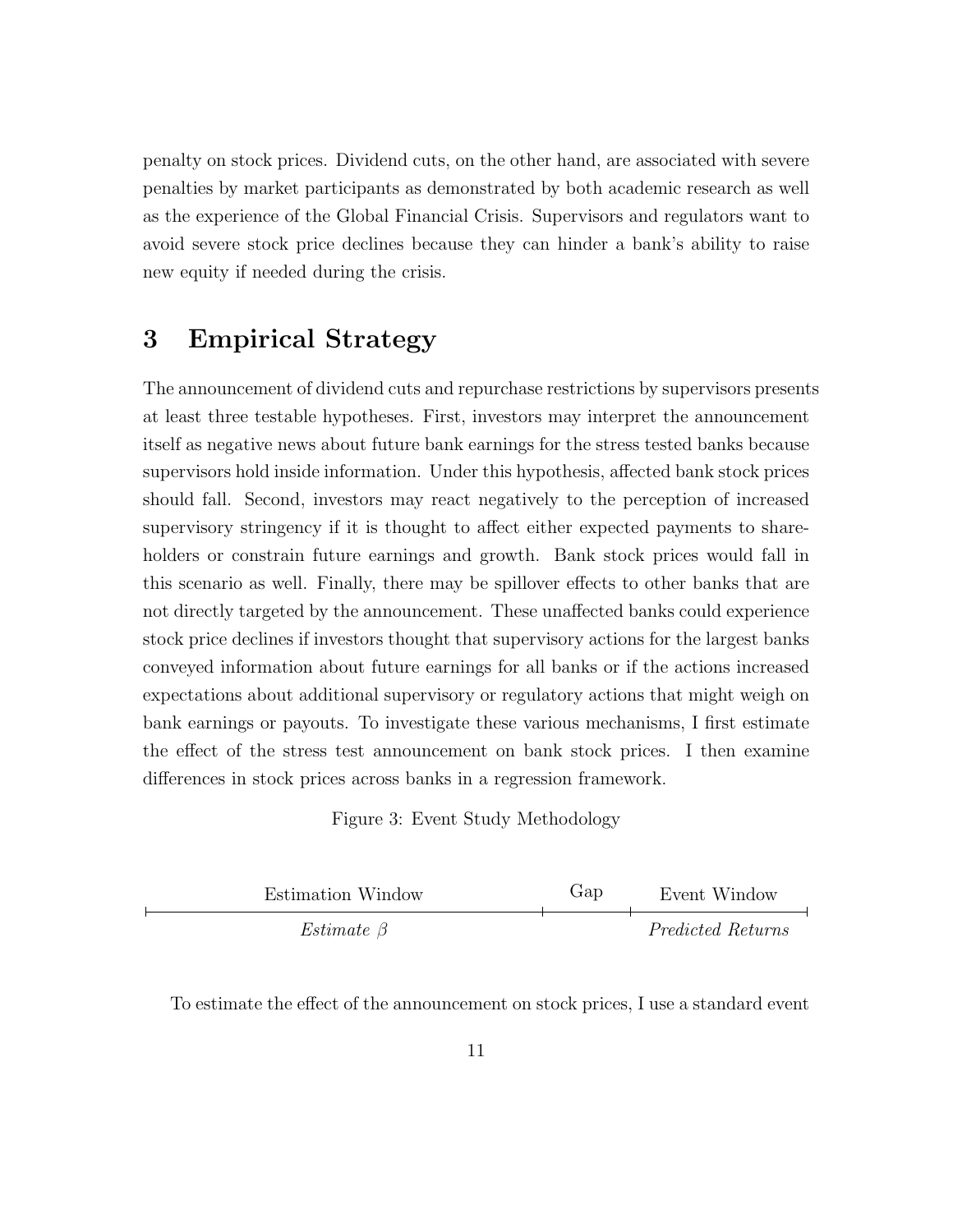study methodology as shown graphically in Figure [3.](#page-12-1) The methodology first requires determination of an estimation period that consists of dates prior to the event date. This estimation window is used to estimate the correlation between an individual bank's stock price and the market return. That market beta is then used to predict returns during the event window. The gap is a short period between the estimation window and the event window. Any pre-trends that occur prior to the event will not affect the estimation of the market beta with an appropriate gap size.

For this analysis, I use an estimation window of 50 days and a gap of 10 days so that there are a total of 60 days before the start of the event window. The 10 day gap is widely used in the literature (see for example [Bessler and Nohel](#page-43-1) [\[1996\]](#page-43-1)). The 50 day event window, however, is somewhat shorter than usual (for example, [Bessler and Nohel](#page-43-1) [\[1996\]](#page-43-1) use a 100 day estimation window). I choose this shorter window though, for the simple reason that early 2020 was marred by the onset of COVID, a financial panic, and extraordinary responses from both monetary and fiscal authorities. The bulk of these events happened in late March and early April. In order to avoid the impact of these events, I choose a window that begins after these events had likely been priced into stock markets.

I estimate the beta for each bank stock during the estimation window using the market model as shown in equation [1.](#page-13-0) The market model regresses the stock return,  $R_{i,t}$ , of bank i at day t on the market return,  $R_{m,t}$ , and a constant,  $\alpha_i$ . This market beta is estimated for each bank  $i$  during the estimation window, producing a bank specific beta,  $\beta_i$ .

<span id="page-13-0"></span>
$$
R_{i,t} = \alpha_i + \beta_i R_{m,t} + \varepsilon_{i,t} \tag{1}
$$

Next, I estimate the daily abnormal return,  $AR_{i,t}$ , for each bank stock i and day t in the event window. The abnormal return is simply the forecast error between the realized return on stock i, denoted  $R_{i,t}$ , and the predicted return from the model in equation [1.](#page-13-0) The abnormal return calculation is shown in equation [2.](#page-13-1)

<span id="page-13-1"></span>
$$
AR_{i,t} = R_{i,t} - (\hat{\alpha}_i + \hat{\beta}_i R_{m,t})
$$
\n
$$
\tag{2}
$$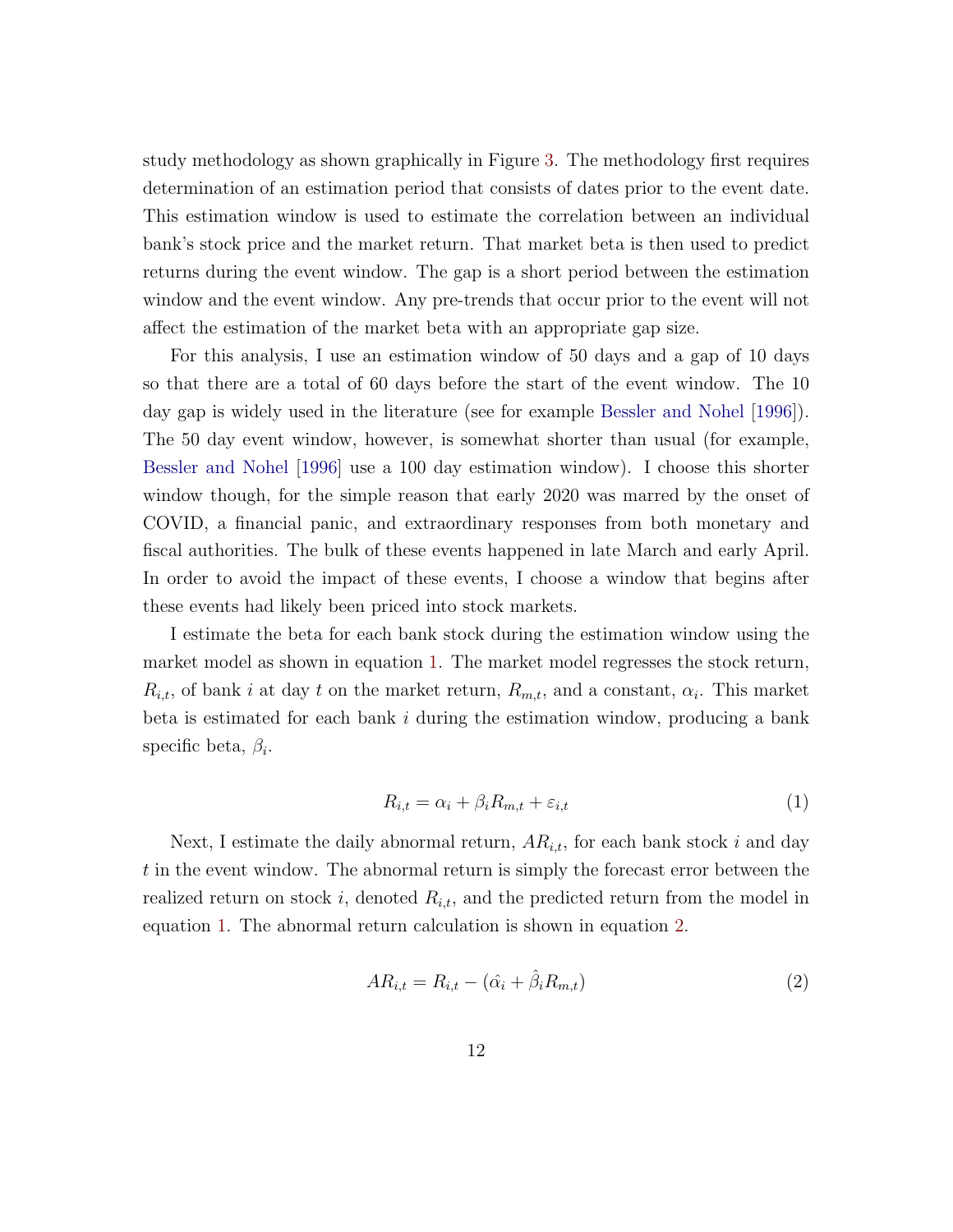The cumulative abnormal return (CAR) is calculated by summing the daily abnormal returns over the event window as shown in equation [3.](#page-14-0) The CAR can be standardized using the error variance from the forecast model estimation as shown in equation [4.](#page-14-1)

<span id="page-14-0"></span>
$$
CAR_i = \sum_{t} AR_{i,t} \tag{3}
$$

<span id="page-14-1"></span>
$$
SCAR_i = \frac{CAR_i}{\sqrt{\sum \varepsilon_{it}^2}}\tag{4}
$$

Statistical significance under the null hypothesis that the standardized abnormal return is zero is determined by calculating a t-statistic using the methodology of [Boehmer et al.](#page-43-3) [\[1991\]](#page-43-3). Event study simulations have shown that clustered event times, such as those associated with accounting or regulatory rule changes, increase the variance of stock returns [\[Brown and Warner,](#page-43-4) [1980,](#page-43-4) [1985\]](#page-43-5). As such, standard errors are typically too small and lead to rejection of the null too often. [Boehmer](#page-43-3) [et al.](#page-43-3) [\[1991\]](#page-43-3) provide a standard error that is robust to event-date clustering. This statistic is formed by first standardizing residuals by the estimation period's standard deviation adjusted for the event period forecast error. The test statistic scales the average event period standardized residuals by the cross-sectional standard error.[4](#page-14-2)

Regarding identification, the methodology assumes that the event– in this case the stress test result announcement– is the main market moving news during the event window. Under very short event windows, this is likely a valid assumption. As stated above, the estimation window was constructed to not capture any of the initial COVID related financial panic and response. At the time of the event, both bank stock prices and 10-year Treasury rates had already reached their troughs as shown by Figure [4.](#page-15-0) Bank stocks as measured by the KBW index, in fact, had started to rise above that trough in the weeks prior to the announcement. Additionally, the introduction of the stress capital buffer likely made investors consider interventions of the sort completed in June 2020 less probable, leading to a larger market reaction.

<span id="page-14-2"></span><sup>&</sup>lt;sup>4</sup>The event studies are estimated using the code available from WRDS as modified by [Kai Chen.](#page-1-0)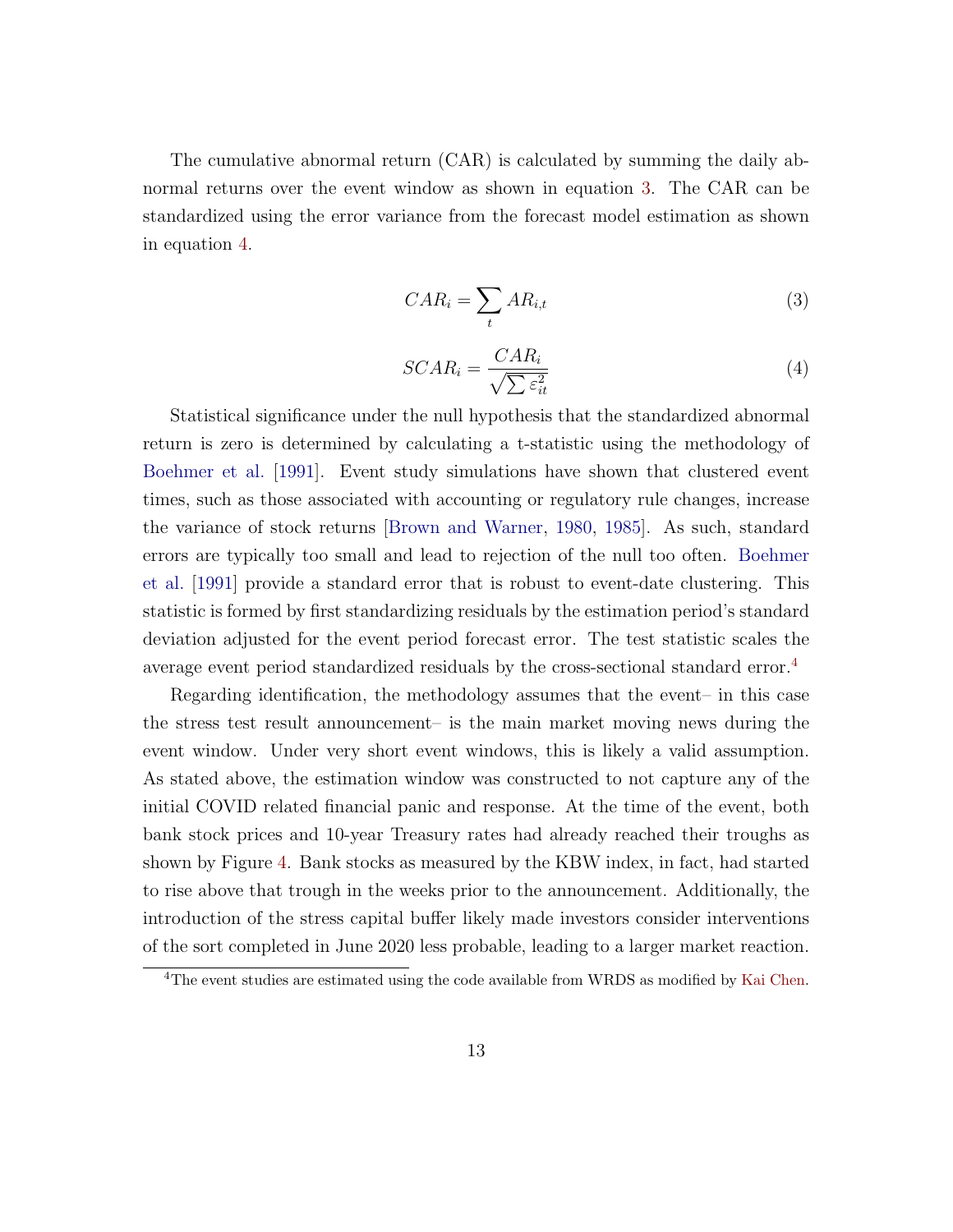However, the medium run impact of the announcement is also of interest. Unfortunately, over longer event windows the assumption that stress tests are fully driving price movements is poor. To estimate these longer run impacts, I compare the CARs of the affected banks with the CARs of the unaffected banks using a simple Wilcoxon t-test. The assumption under this test is that general market news affects all banks equally so that any differences between affected and unaffected banks over medium



<span id="page-15-0"></span>

Notes: Dates denote key events for banks during the COVID-19 pandemic. The Federal Reserve's Federal Open Market Committee (FOMC) restarted their large scale asset purchases and announced a suite of facilities backing key financial markets on March 23, 2020 . The Federal Reserve Board announced capital payout restrictions on large banks after the market close of June 25, 2020. Partial relaxation of these restrictions was announced after market close on March 25, 2021. The restrictions were fully lifted after market close on June 24, 2021.

Source: S&P Market Intelligence and Federal Reserve Board, H.15 Release.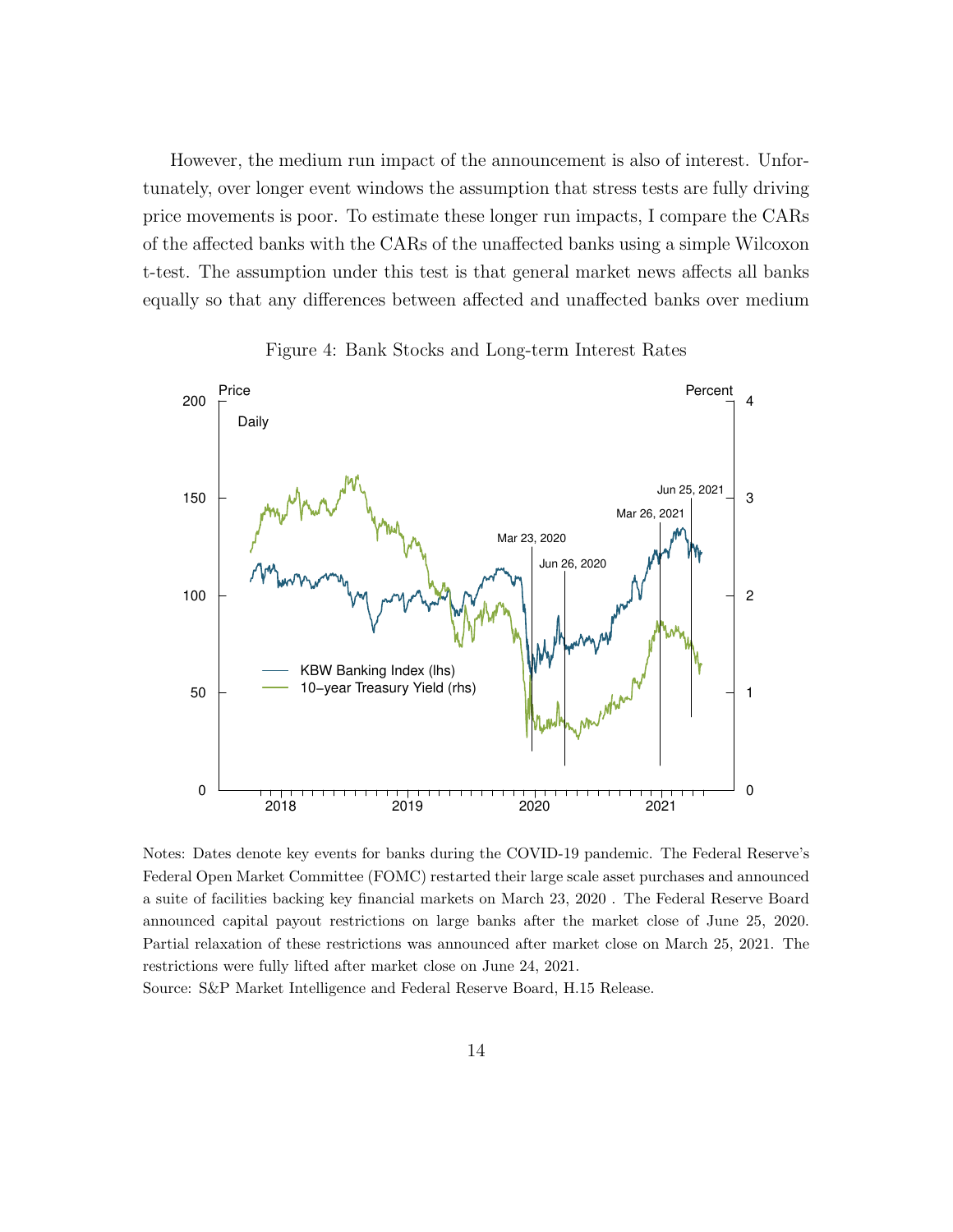term windows is due to the cumulative effect of the stress test result announcement.

Finally, I investigate the mechanisms described at the start of this section by evaluating the stock price reactions across bank characteristics following [Bessler and](#page-43-1) [Nohel](#page-43-1) [\[1996\]](#page-43-1). For each event study window, I take the cross section of standardized CARs and regress them on a set of bank characteristics that proxy for various mech-anisms as shown by equation [5.](#page-16-1) The standardized CAR is represented by  $SCAR_i$ and the matrix,  $X_i$ , represents a set of bank characteristics. I include pre-pandemic measures of bank size and regulatory capital in nearly all specifications. In alternative specifications, I also include measures that proxy for business model differences, earnings variability, analyst profit expectations, and default probabilities. I also estimate the effects of the payout restrictions design by including pre-pandemic measures of bank payouts.

<span id="page-16-1"></span>
$$
SCAR_i = \alpha_0 + \beta_2 X_i + \varepsilon_i \tag{5}
$$

As discussed in more detail below, the bank stock sample is limited. There are only 33 bank holding companies (BHCs) required to undergo the stress test in the United States. Moreover, only a limited number of BHCs are publicly traded. Due to the small sample size, I use robust standard errors calculated using the  $HC_3$  method. As discussed in [Michler and Josephson](#page-44-11) [\[2021\]](#page-44-11), [Angrist and Pischke](#page-43-6) [\[2009\]](#page-43-6) suggest that this methodology produces more conservative standard errors relative to the true variance. Nonetheless, robust standard errors can still be problematic in small sample sizes. Therefore, I follow [Angrist and Pischke](#page-43-6) [\[2009\]](#page-43-6)'s heuristic approach and compare the  $HC_3$  standard errors with conventional, non-robust standard errors.  $HC<sub>3</sub>$  standard errors are reported in all tables below. Conventional standard errors are typically smaller than those that are reported.

### <span id="page-16-0"></span>4 Data

Bank stock prices used to estimate the event studies around the payout restriction announcements are from the CRSP database. The bank stock sample is drawn from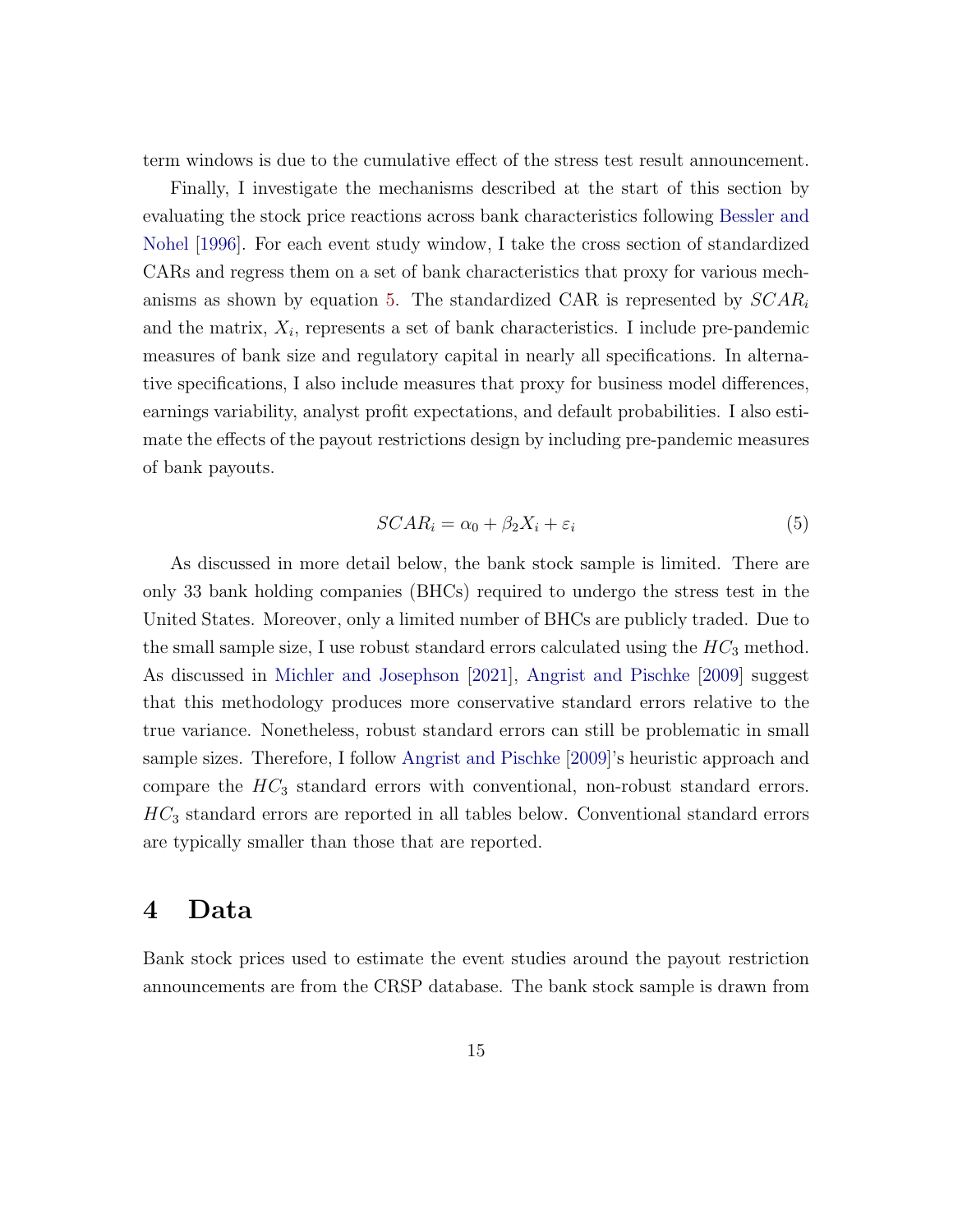the list of company and security identifiers in the Federal Reserve Bank of New York's permco-IDRSSD database.<sup>[5](#page-17-0)</sup> The base stock sample includes all company and security identifiers that traded on June 26, 2020 which is the first open trading day after the announcement of the CCAR results (i.e. the event day in the event study terminology). I keep shares that are listed as common and are associated with bank holding companies in the NY Fed database and exclude those missing closing prices. For company and stock combinations that have multiple regulatory report identifiers ("IDRSSD") listed, I use the stock that has the largest number of average outstanding shares between 2019 and 2021:Q1. I manually add the company and bank identifiers for stocks associated with intermediate holding companies owned by foreign banking organizations that are excluded from the New York Federal Reserve database to complete the event study sample.<sup>[6](#page-17-1)</sup> In total, I am able to identify stocks for 32 of the 33 CCAR participants listed in the 2020 stress test results.[7](#page-17-2) My complete stock sample includes 194 bank holding companies.

I pair these data to the quarterly regulatory bank holding company reports ("FR Y9C") to complete the cross sectional analysis. In this sample, I drop the 10 stress tested banks that are associated with foreign banking organizations. For U.S. banks, the FR Y9C collects information about the highest holding parent of these institutions, including detailed information on income, equity, and other balance sheet measures. The highest holding parent is also typically the institution that sets payout policy for the organization. For intermediate holding companies, this information is less relevant since it is not the highest tiered holding company. Instead, there is little information available on the top tiered foreign holding companies in U.S. regulatory reports. Moreover, payouts for intermediate holding companies (IHC) occur between the IHC and the top tiered parent, thus IHCs typically utilize internal capital markets and not the external markets that are the primary consideration in this analysis.<sup>[8](#page-17-3)</sup>

<span id="page-17-0"></span><sup>5</sup>The Federal Reserve Bank of New York's permco-IDRSSD database is available [here.](#page-1-0)

<span id="page-17-2"></span><span id="page-17-1"></span> ${}^{6}{\rm The}$  complete list of identifiers across datasets is listed in Appendix [A.](#page-42-0)

<sup>7</sup>BNP Paribas is the only stock not available in CRSP because it is not exchange traded in the United States.

<span id="page-17-3"></span><sup>8</sup>European banking agencies also instituted dividend restrictions on BHCs during this time. For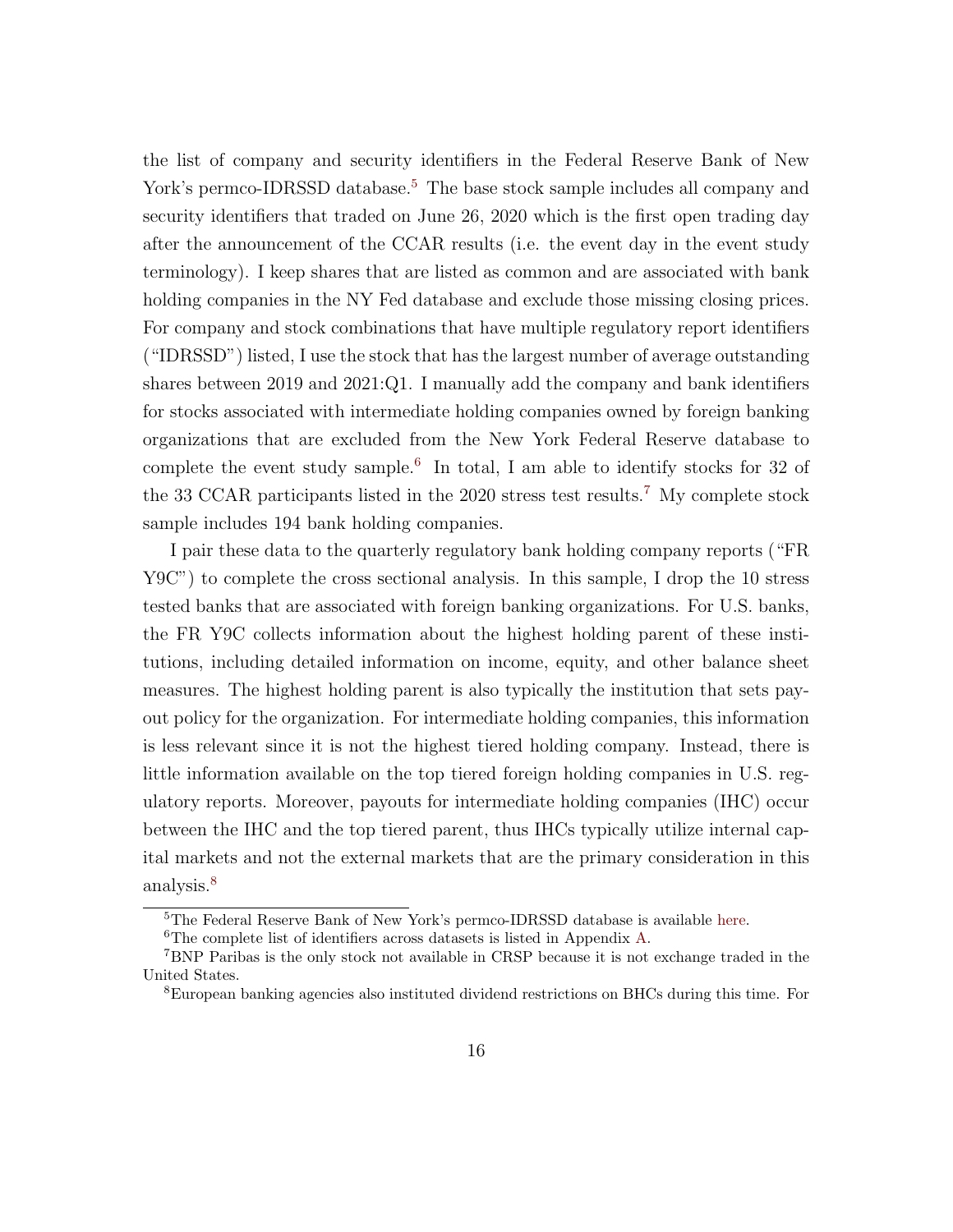I also pair the sample with Wall Street analysts' quarterly earnings per share from I/B/E/S. These data show the median analyst's annualized earnings expectation over the coming fiscal period. I use the one year ahead expectation. This seems most appropriate for pricing stocks given the unusual amount of uncertainty over even short horizons in the period I consider. Finally, I calculate the daily Merton distance from equity values for sample banks and average these over 2019 to gauge a bank's pre-pandemic default probability. Eleven banks in the sample do not have analyst expectations and one does not have a Merton distance. The cross-section of banks has 172 banks total as a result.

There are a number of issues related to measuring payouts in practice.<sup>[9](#page-18-0)</sup> As an illustrative example, the Compustat database, a commonly used database of financial metrics, reports quarterly dividends paid by both the ex-date and the pay date. Occasionally, these dates can appear in the same quarter which results in double counting of the paid dividend when compared to the announced dividend. The following quarter however will have no reported paid dividends. Another issue with dividend accounting is that some banks pay dividends quarterly while some pay dividends less frequently, such as semiannually. In these cases, even though dividend payments are typically smooth over reasonably long periods, picking a single quarter or similarly short accounting period may misrepresent the total dividends paid. To alleviate these issues, I simply sum total common dividends paid within a calendar year (between 2019:Q1 and 2019:Q4) and divide by average equity capital reported at each quarter-end on the FR Y9C. This accounting should produce a standardized, average quarterly dividend rate during the last pre-pandemic year.

A second issue related to payout accounting is measuring repurchases. Repurchase programs are publicly announced, but generally only the total target amount over a specific horizon is reported. Moreover, the actual repurchases may not be conducted in a smooth manner and the total repurchase amount may be more or less than the announced repurchase program. An additional issue is that the FR Y9C

more information, see the European Central Bank [press release.](#page-1-0) Identifying effects across different regulatory agencies and actions would be challenging.

<span id="page-18-0"></span><sup>9</sup>For a discussion of measurement issues, see [Allen and Michaely](#page-43-7) [\[2003\]](#page-43-7).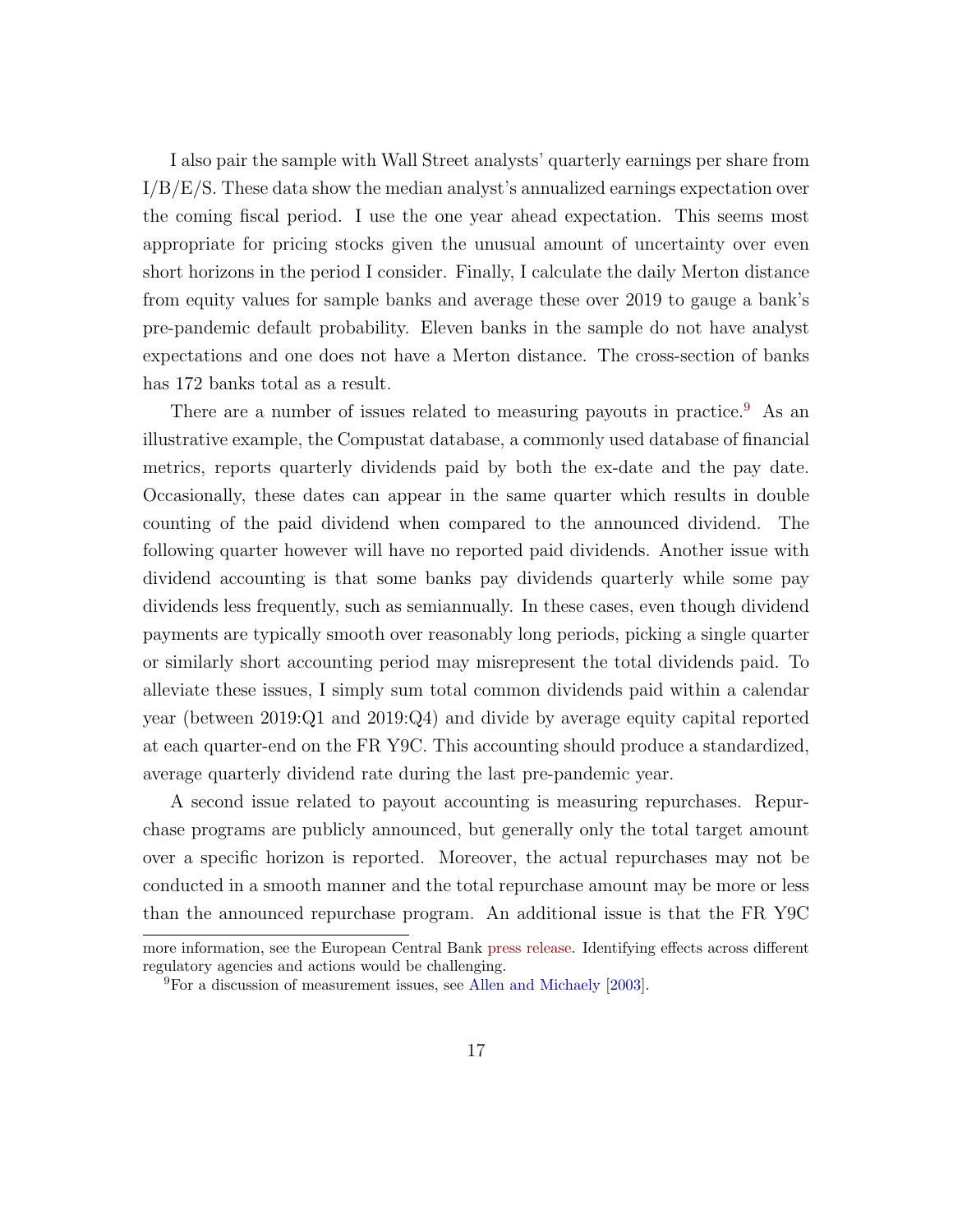does not report total common stock repurchases but instead reports total repurchases including preferred stock shares. I follow [Hirtle](#page-44-7) [\[2016\]](#page-44-7) to calculate repurchases as the sum of treasury stock purchases and net common stock retirements. [Hirtle](#page-44-7) [\[2016\]](#page-44-7) reports that this metric closely follows the repurchase data reported in Compustat. I scale repurchases by net income available to common shareholders which is defined as total net income less preferred dividends paid. Similar to dividends, I sum repurchases to common shareholders over the entirety of 2019 to get an annual repurchase amount and scale it by average total equity reported at quarter-ends.

For all the remaining balance sheet and income variables used in the crosssectional analysis, I take the quarterly average over 2019. Taking the average is again meant to reduce any volatility that results from window dressing particular quarters, such as year end, or quarters that are affected by one-time events.[10](#page-19-0) As basic measures of bank characteristics, I use the tier 1 capital ratio as a measure of capitalization and the average of log total assets as a bank size measure. I also construct variables for non-interest income share of total net revenue and the share of loans to total assets to more directly control for differences in business models.<sup>[11](#page-19-1)</sup> To account for differences in potential earnings sources, I construct a maturity/repricing gap as described by English, den Heuvel, and Zakrajšek [\[2018\]](#page-43-8) as a measure of a bank's interest rate sensitivity and a Herfindhal-Hirschman Index (HHI) of a bank's inter-nal deposit market using Summary of Deposits data at the county level.<sup>[12](#page-19-2)</sup> The HHI measures the geographic dispersion of a BHC's deposit base. Deposit concentration increases with the HHI, denoting less geographic dispersion.

Table [1](#page-21-0) reports summary statistics for the cross-sectional sample using FR Y9C data. The observations have been broken into three groups: Global Systemically Important Banks ('GSIBS"), All Other CCAR banks, and the non-CCAR banks that constitute the remainder of the sample. The table shows that, by definition,

<span id="page-19-0"></span><sup>&</sup>lt;sup>10</sup>All balance sheet and income variables from the FR Y9C are merger-adjusted using the methodology of [English and Nelson](#page-43-9) [\[1998\]](#page-43-9).

<span id="page-19-2"></span><span id="page-19-1"></span><sup>11</sup>Net revenue is net interest income plus gross non-interest income.

 $12$ The HHI is constructed by calculating the bank's market share of deposits in a county relative to its total deposit base. The HHI is the sum of the squared market shares over all the bank's operating counties.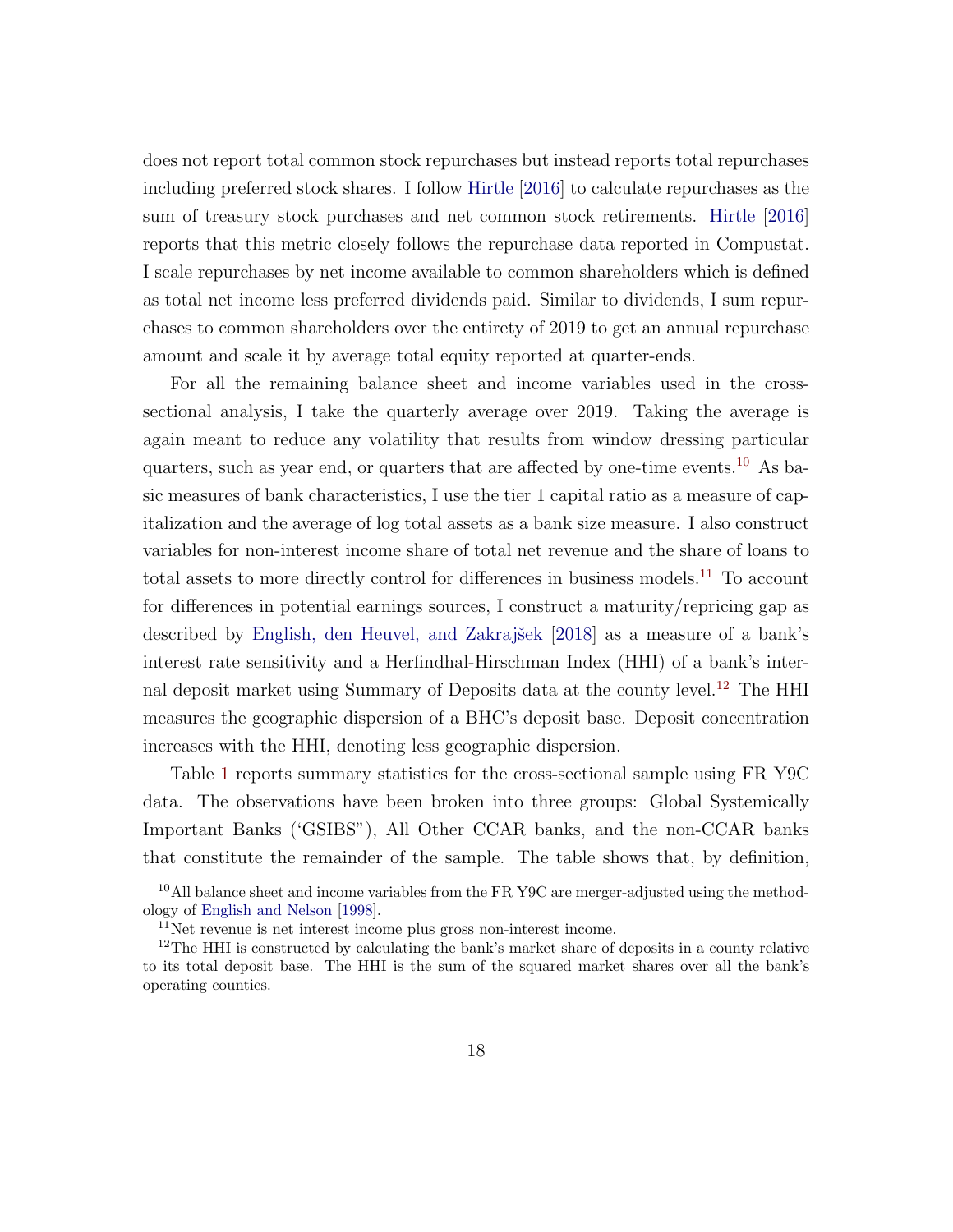banks that participate in the CCAR program are significantly larger than non-CCAR banks. GSIB banks average total assets of more than \$1 trillion while the smaller CCAR participants average about \$200 billion in total assets. Non-CCAR banks average only about \$14 billion in assets though there is considerable variation within that sample. Larger banks also tend to have higher Tier 1 capital ratios. This is due to additional regulatory capital requirements on CCAR banks through stress testing as well as additional capital requirements imposed on GSIBs. For example, GSIBs are subject to capital surcharges and additional leverage capital requirements that banks deemed non-systemically important are not subject to. Large banks also tend to have slightly larger maturity/repricing gaps than smaller banks. Interestingly, smaller banks have more geographically diverse deposit bases. This could be explained by the fact that large banks book many deposits at their headquarters, resulting in large concentrations near their headquarters.

Turning to payouts, large banks payout significantly more than small banks through both the repurchase channel but payout smaller dividends as a share of capital. For GSIBs, average dividends paid in 2019 were 2.86 percent of total equity capital with a standard deviation of about 1 percent. Repurchases however accounted for 9 percent of equity capital. Smaller CCAR banks had dividends rates of about 4 percent of equity capital in 2019 and repurchased shares that amounted to about 8 percent of total equity capital, but with substantial variability. Non-CCAR banks had significantly smaller total payout programs. Dividends averaged about 3 percent of equity capital as with CCAR banks but repurchases were only about 2 percent of equity capital.

Finally, forecasted earnings are substantially higher for the largest banks compared to all other banks. Analysts expected GISBs to earn \$4.60 per share annually as of June 2020, down significantly from their 2020:Q1 levels. Smaller banks were expected to earn only about half that level. The higher earnings expectations for the largest banks reflect their size and diverse business models. GSIBs typically have large capital markets and trading operations in addition to more traditional lending businesses. During heavy market volatility and sharp recoveries such as the one that occurred in 2020, large banks are able to profit from these non-lending businesses.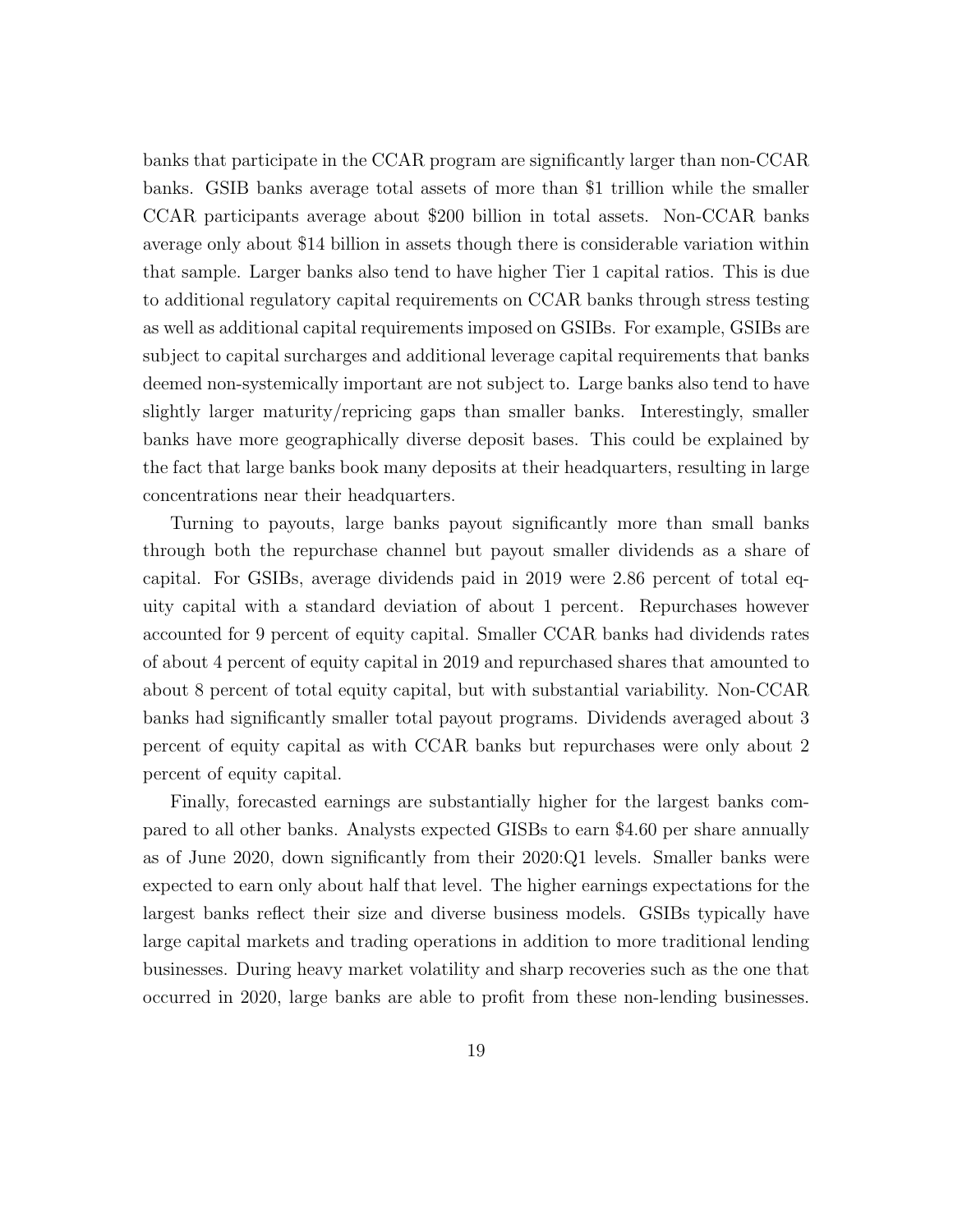<span id="page-21-0"></span>

|                                  | (1)     |           | (2)        |           | $\left(3\right)$ |           |  |
|----------------------------------|---------|-----------|------------|-----------|------------------|-----------|--|
|                                  | GSIB    |           | Other CCAR |           | All Other        |           |  |
|                                  | Mean    | <b>SD</b> | Mean       | <b>SD</b> | Mean             | <b>SD</b> |  |
| Assets $(\text{\$ in billions})$ | 1438.29 | 943.29    | 215.27     | 123.66    | 13.61            | 13.66     |  |
| $\ln Assets$                     | 20.80   | 0.90      | 19.05      | 0.50      | 16.02            | 0.89      |  |
| <i>Tier 1 Ratio</i>              | 14.46   | 1.88      | 11.63      | 1.12      | 12.79            | 2.51      |  |
| Non-Interest Income Share        | 62.89   | 21.33     | 40.17      | 17.83     | 22.18            | 12.20     |  |
| Loans to Assets                  | 27.67   | 15.10     | 65.49      | 13.29     | 71.65            | 9.84      |  |
| GAP                              | 5.58    | 2.29      | 4.54       | 2.16      | 5.04             | 1.77      |  |
| HHI                              | 0.42    | 0.33      | 0.30       | 0.39      | 0.26             | 0.25      |  |
| Dividend Rate                    | 2.86    | 0.93      | 3.86       | 1.28      | 3.13             | 1.73      |  |
| Repurchase Rate                  | 8.68    | 2.17      | 7.78       | 4.93      | 2.21             | 3.18      |  |
| Default Distance                 | 1.36    | 0.88      | 1.40       | 0.44      | 1.53             | 0.75      |  |
| Earnings Forecast 2020:Q2        | 4.60    | 3.99      | 2.31       | 2.53      | 1.92             | 1.54      |  |
| Earnings Forecast 2020:Q1        | 8.44    | 7.02      | 6.23       | 4.20      | 3.00             | 2.01      |  |
| Observations                     | 8       |           | 14         |           | 150              |           |  |

Table 1: Summary Statistics for Cross Sectional Analysis

Notes: Earnings expectations are median one year ahead earnings-per-share expectations from IBES. Balance sheet measures are 2019 averages. Income variables are 2019 cumulative sums. HHI is the Herfindahl-Hirschman index of a bank's internal deposit market at the county level as measured by the Summary of Deposits data. GAP is the maturity and repricing gap of [English](#page-43-8) [et al.](#page-43-8) [\[2018\]](#page-43-8). Dividend and repurchase rates are annual dividends paid and dollar amount of common shares repurchased in 2019 relative to average total equity capital, respectively.

Smaller firms that are restricted to more traditional lending activities however, are more subject to the level of interest rates and the slope of the yield curve. In sharp downturns, interest rates tend to be low and the yield curve relatively flat, meaning bank profitability is more likely to suffer. Figure [4](#page-15-0) shows that bank stocks throughout the pandemic have followed the 10-year Treasury yield fairly closely.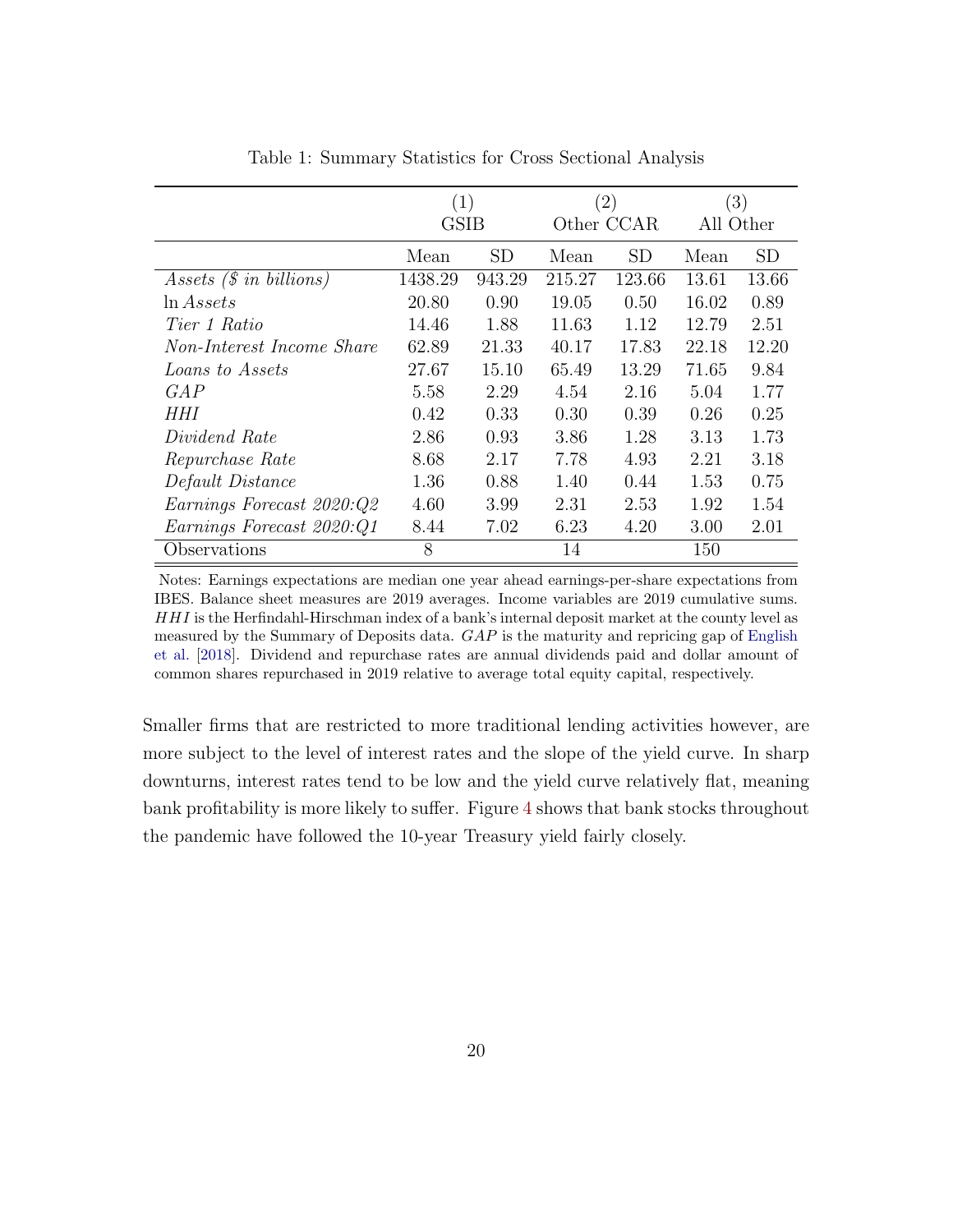## <span id="page-22-0"></span>5 Results

#### 5.1 The Market Model

The results of the event study using the market model are shown in Table [2.](#page-22-1) The table reports the average cumulative abnormal return ("CAR") for CCAR banks as well as for banks that are not CCAR participants. The last column reports the Wilcoxon Z statistic comparing the two groups under the null hypothesis they are equal. The rows report various event windows with the event date being  $t = 0$ .

<span id="page-22-1"></span>

| Window            |           | Mean Cumulative AR        | Two-way         |
|-------------------|-----------|---------------------------|-----------------|
|                   |           | CCAR Banks Non-CCAR Banks | Wilcoxon Z-Stat |
| (0,1)             | $-2.17$   | 3.03                      | -7.64           |
|                   | $(-5.33)$ | (13.61)                   | (0.0001)        |
| $(-1,1)$          | $-0.43$   | 4.93                      | $-6.63$         |
|                   | $(-0.68)$ | (19.37)                   | (0.0001)        |
| (0,4)             | $-5.17$   | $-2.66$                   | $-4.26$         |
|                   | $(-7.45)$ | $(-9.91)$                 | (0.0001)        |
| (0,21)            | $-5.43$   | $-0.88$                   | $-3.81$         |
|                   | $(-5.44)$ | $(-0.85)$                 | (0.0001)        |
| (0,65)            | $-6.10$   | 5.80                      | $-3.43$         |
|                   | $(-2.19)$ | (3.81)                    | (0.0007)        |
| <b>Bank Count</b> | 32        | 162                       |                 |

Table 2: Market Model Mean Cumulative Abnormal Returns

Notes: Table shows average cumulative abnormal returns based on the difference between realized equity returns and predicted returns from a market model that includes CRSP total market returns. For CARs, [Boehmer et al.](#page-43-3) [\[1991\]](#page-43-3) t-statistic is shown in parentheses. For the Wilcoxon Z statistic, p-value is shown in parentheses. The payout restriction date is considered June 26, 2020, the first trading day following the announcement of the restrictions.

 $*p<0.1$ ; \*\*p<0.05; \*\*\*p<0.01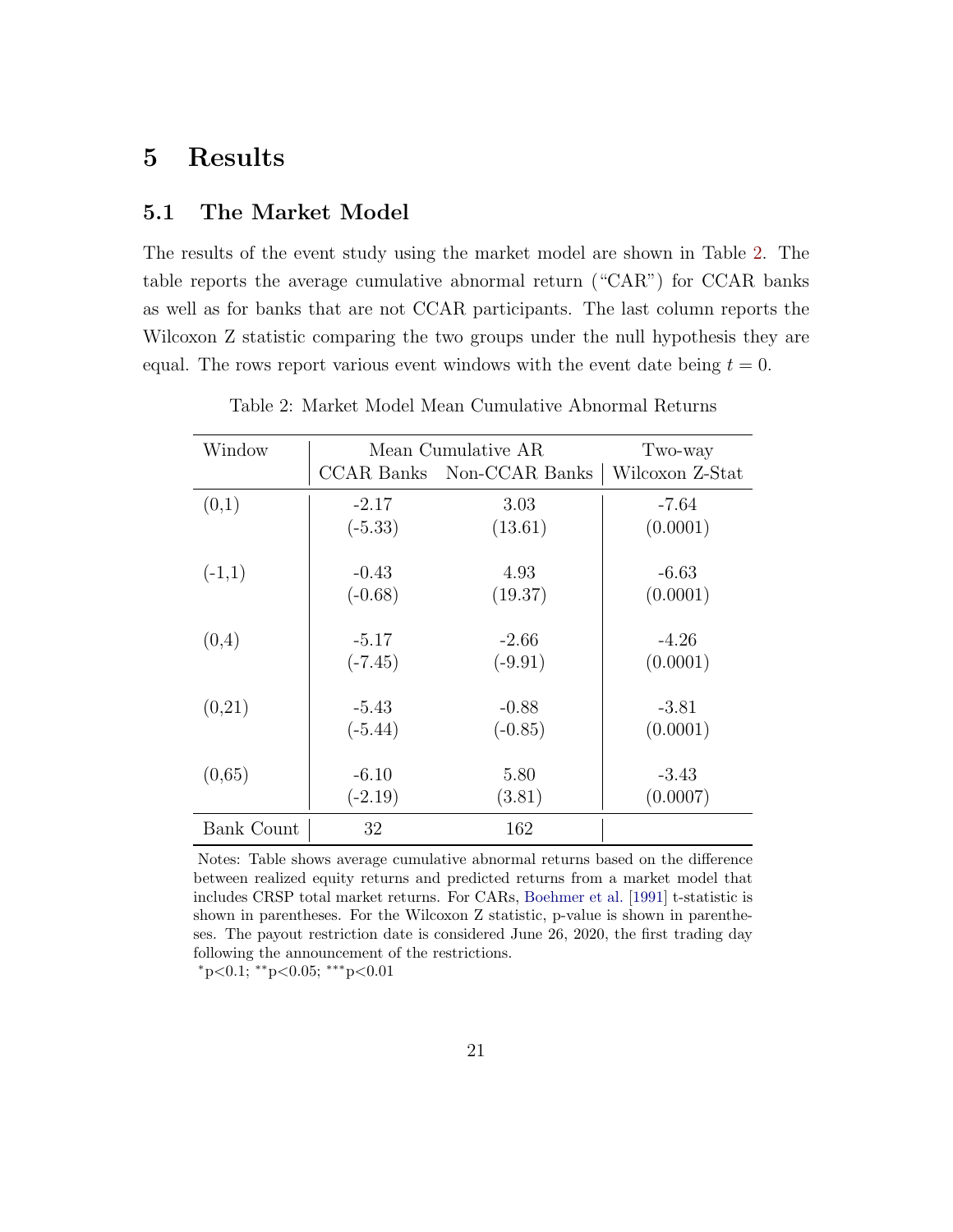The first row shows that CCAR participants had an average CAR of -2.17 percent over the two days following the stress results and payout restriction announcement. Comparatively, banks not subject to the CCAR stress testing requirements had a positive abnormal return of 3.03 percent during the same two day window. These differences are statistically different. The result demonstrates that, at least unconditionally, the announcement of the stress test results and the payout restrictions had a negative impact on the stock prices of the affected banks. There is little evidence in these fairly simple tests that there were spillovers to unaffected banks.

The second row reports the CARs for the affected and unaffected groups over a three day window centered around the announcement day. In this window, the impact on CCAR participants is negligible and statistically insignificant from zero while the estimated CARs for non-CCAR banks are positive and statistically significant. The fact that the abnormal returns are near zero for CCAR participants when including the day prior to the event suggests that the announcement itself was a driving factor in the negative abnormal returns seen in the smaller two day window. The reason is that the three day window includes the CAR for the day prior to the event plus the negative effect of the following two day window. This suggests that CARs were positive the day before the event and then turned negative after the stress test results and payout restrictions were announced.

The third row looks at the impact over a full week of trading days starting with the announcement day. The abnormal returns are more negative over this longer window for CCAR participants. The estimated CAR of -5.17 percent is more than double the estimated CAR for affected banks from the two day window. This result shows that while some information was priced in quickly upon the announcement, it took some time for the market to fully digest the consequences of the stress test results and restrictions. Additionally, at this time horizon there appear to be spillovers into smaller, non-CCAR participant banks. Non-CCAR banks report negative CARs of - 2.66 percent on average. The difference between the two bank groups are statistically significant at the 1 percent level.

The fourth row looks that the effect over a trading month and finds similar effects as found in the trading week. In this horizon, CCAR participants have a -5.43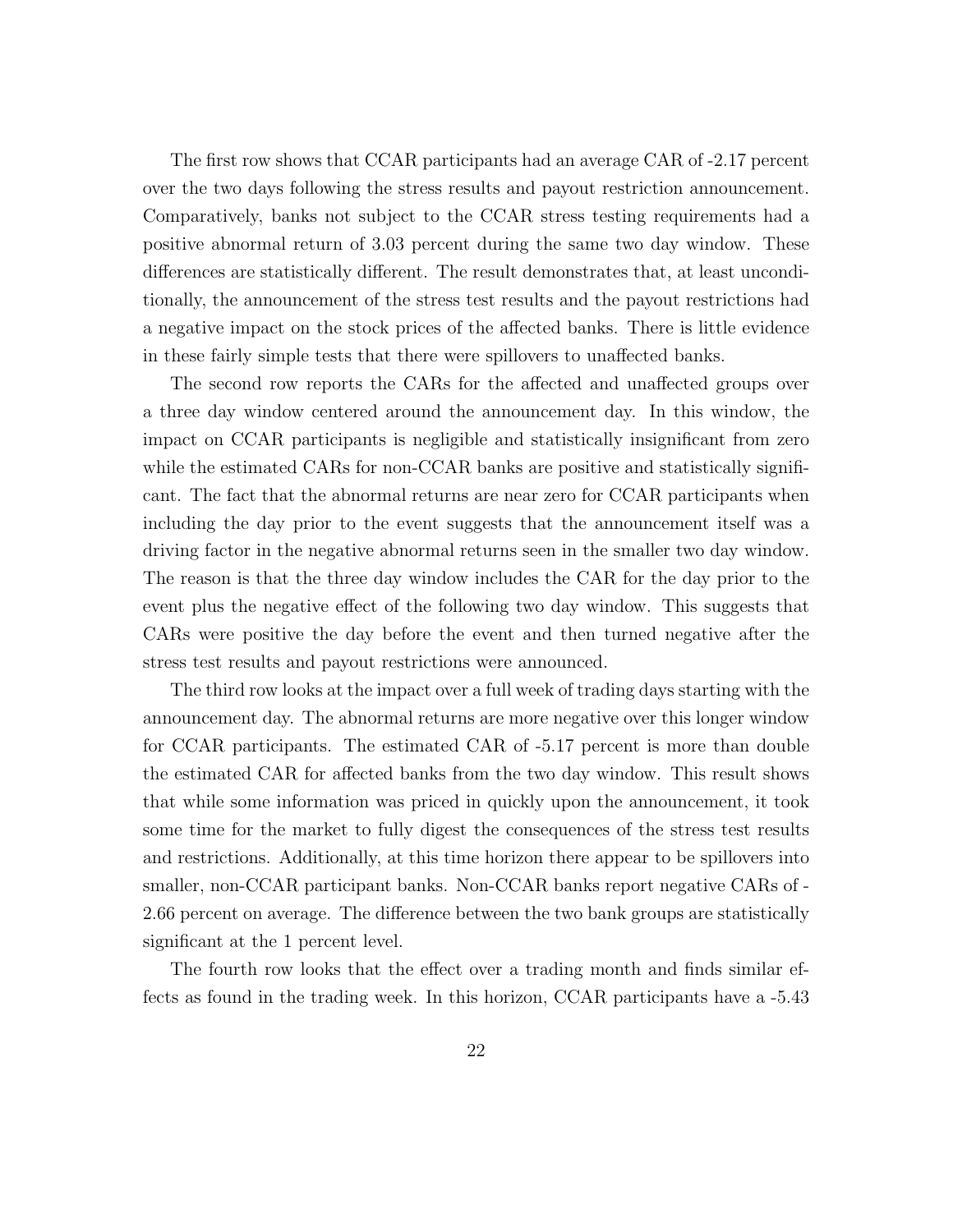percent cumulative abnormal return compared to an abnormal return that is indistinguishable from zero for non-CCAR participants over this horizon. The differences between the participants and non-participant groups is statistically different from zero. This result shows that announcement effects on CCAR participants were priced in fairly quickly, within one trading week, but were very persistent. Conversely, the announcement did not affect smaller banks except in a transitory way.

Finally, the last row estimates cumulative abnormal returns over a trading quarter. Non-CCAR participants have an estimated cumulative abnormal return of nearly 6 percent over the trading quarter, showing that CCAR participant stocks vastly under performed expectations based on the market model. Conversely, non-CCAR banks ended the trading quarter following the payout restrictions with a positive CAR. Differences between the stress tested banks and the non-stress tested banks were significantly different.

According to the market model results, the announcement of payout restrictions had a sizable negative contribution on affected bank stock prices. The immediate announcement effect was rather sizable at about 2 percent and this decline in CARs grew over time. However, much of the pricing action appears to have been accounted for within the first trading week. Longer term announcement effects are slightly larger compared to shorter frequencies but the majority of the announcement effect appears to have been priced in fairly quickly. Non-CCAR banks, on the other hand appear to have suffered temporary declines in stock price CARs during the weeks following the announcement. Over the full trading quarter, however, these banks performed better than expected by the market model.

In terms of magnitude, these effects are smaller than those previously found for a cut in dividends by banks. [Bessler and Nohel](#page-43-1) [\[1996\]](#page-43-1), for example, find that a dividend cut leads to about an 8 percent decline in CARs over a two day period compared to the 2 percent found here. Over a full trading week, [Bessler and Nohel](#page-43-1) [\[1996\]](#page-43-1) found that the effects moderated a bit to about 7.5 percent but still smaller than the 5 percent impact found here. The cumulative impact over a trading quarter for the payout restrictions is also smaller than [Bessler and Nohel](#page-43-1) [\[1996\]](#page-43-1)'s estimates. Importantly, the stress test announcement does not appear to have been priced in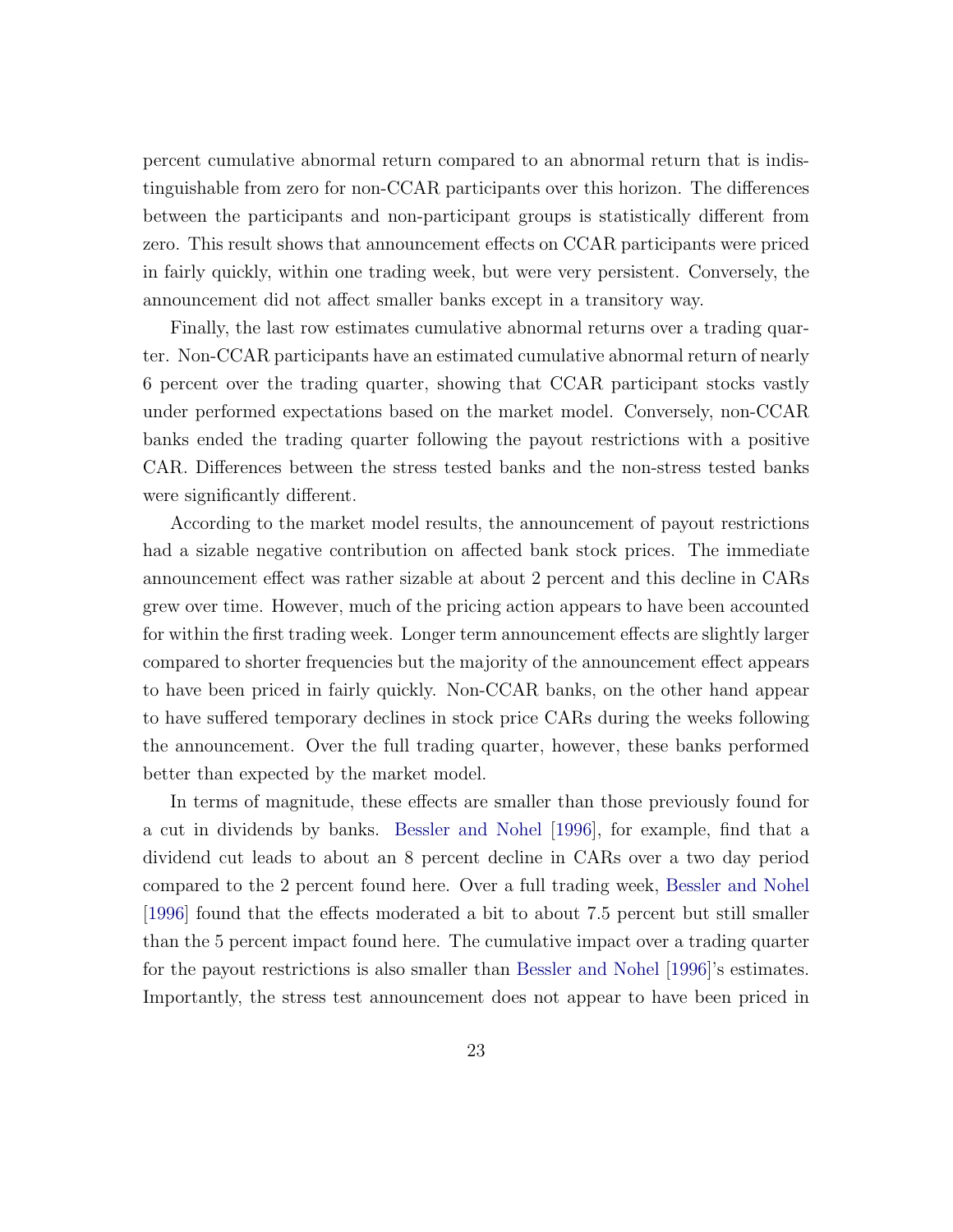prior to the event. The three day symmetric window finds a negligible effect. This contrasts with [Bessler and Nohel](#page-43-1) [\[1996\]](#page-43-1)'s research on dividend cuts that finds a clear decline in stock performance leading up to the actual announcement of the cut. This suggests that, during mid-2020, the announcement was driving the stock price performance and not rising concerns about the viability of large, stress tested banks.

#### 5.2 The Fama-French Model

The market model assumes that the market fully prices in common events. More explicitly, the market model assumes the return on the market as a whole is a good predictor of individual returns. If so, then the excess return generated by a forecast reflects only idiosyncratic factors specific to the stock. Banks, however, may be special in some ways that other market participants are not. In particular, bank stocks are more sensitive to interest rate fluctuations. The period around the onset of the COVID crisis is also a particularly volatile time for interest rates so controlling for these factors is important.

To do so, I reestimate the cumulative abnormal returns for each group of banks using the Fama-French model shown in equation [6.](#page-25-0) In this equation, the return on bank i's stock at time t is represented by  $R_{i,t}$ . The Fama-French model regresses this return on a constant,  $\alpha_0$ , as well as the difference in the market return,  $R_{m,t}$ , less the risk-free rate,  $R_{f,t}$ . This difference provides an excess market return over the risk free rate, providing a simple proxy for equity risk premia. Moreover, by forward expectations, the risk free short-term rate will also convey information about longer term rates that are important for bank profitability. The model also includes differentials between small and large cap stock returns,  $SMB_t$ , as well as differentials between growth and value stocks,  $HML_t$ . These factors should control for the size differences between CCAR participants and non-participants when estimated at the security level.

<span id="page-25-0"></span>
$$
R_{i,t} = \alpha_0 + \beta_{i,1}(R_{m,t} - R_{f,t}) + \beta_{i,2}SMB_t + \beta_{i,3}HML_t + \varepsilon_{i,t}
$$
(6)

Table [3](#page-26-0) shows the average cumulative abnormal returns for each bank group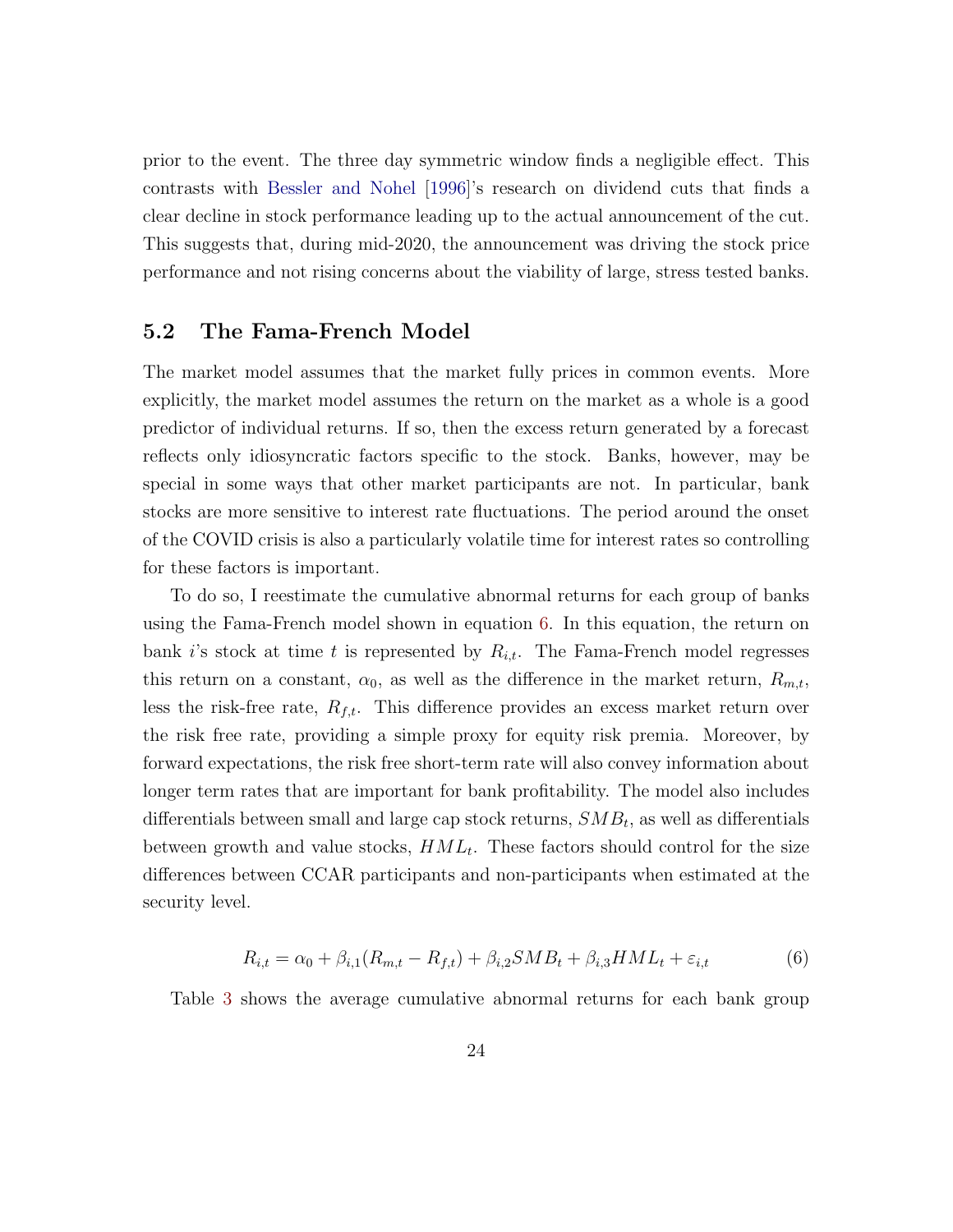using the Fama-French model. The table again reports t-statistics for cumulative abnormal returns as derived by [Boehmer et al.](#page-43-3) [\[1991\]](#page-43-3) and Wilcoxon t-statistics to compare across the two groups.

<span id="page-26-0"></span>

| Window     |           | Mean Cumulative AR               | Two-way         |
|------------|-----------|----------------------------------|-----------------|
|            |           | <b>CCAR Banks</b> Non-CCAR Banks | Wilcoxon Z-Stat |
| (0,1)      | $-3.34$   | $-0.10$                          | $-6.52$         |
|            | $(-7.56)$ | $(-0.57)$                        | (0.0001)        |
| $(-1,1)$   | $-1.63$   | 1.76                             | $-5.69$         |
|            | $(-3.48)$ | (8.45)                           | (0.0001)        |
| (0,4)      | $-3.16$   | $-0.18$                          | $-4.36$         |
|            | $(-4.88)$ | $(-0.61)$                        | (0.0001)        |
| (0,21)     | $-9.09$   | $-3.64$                          | $-4.36$         |
|            | $(-8.24)$ | $(-4.94)$                        | (0.0001)        |
| (0,65)     | $-10.6$   | 3.51                             | $-4.22$         |
|            | $(-4.43)$ | (2.18)                           | (0.0001)        |
| Bank Count | 32        | 162                              |                 |

Table 3: Fama-French Mean Cumulative Abnormal Returns

Notes: Table shows average cumulative abnormal returns based on the difference between realized equity returns and predicted returns from a Fama-French three factor model. For CARs, [Boehmer et al.](#page-43-3) [\[1991\]](#page-43-3) t-statistic is shown in parentheses. For the Wilcoxon Z statistic, p-value is shown in parentheses. The payout restriction date is considered June 26, 2020, the first trading day following the announcement of the restrictions.

<sup>∗</sup>p<0.1; ∗∗p<0.05; ∗∗∗p<0.01

Over the short two day window, the results are similar to the results generated using the market model. I estimate that cumulative abnormal returns for CCAR banks over this window are -3.34 percent, slightly larger than those estimated using the market model, and statistically different from zero. For non-participants, the abnormal returns are slightly negative but indistinguishable from zero. The difference between the groups is also statistically significant.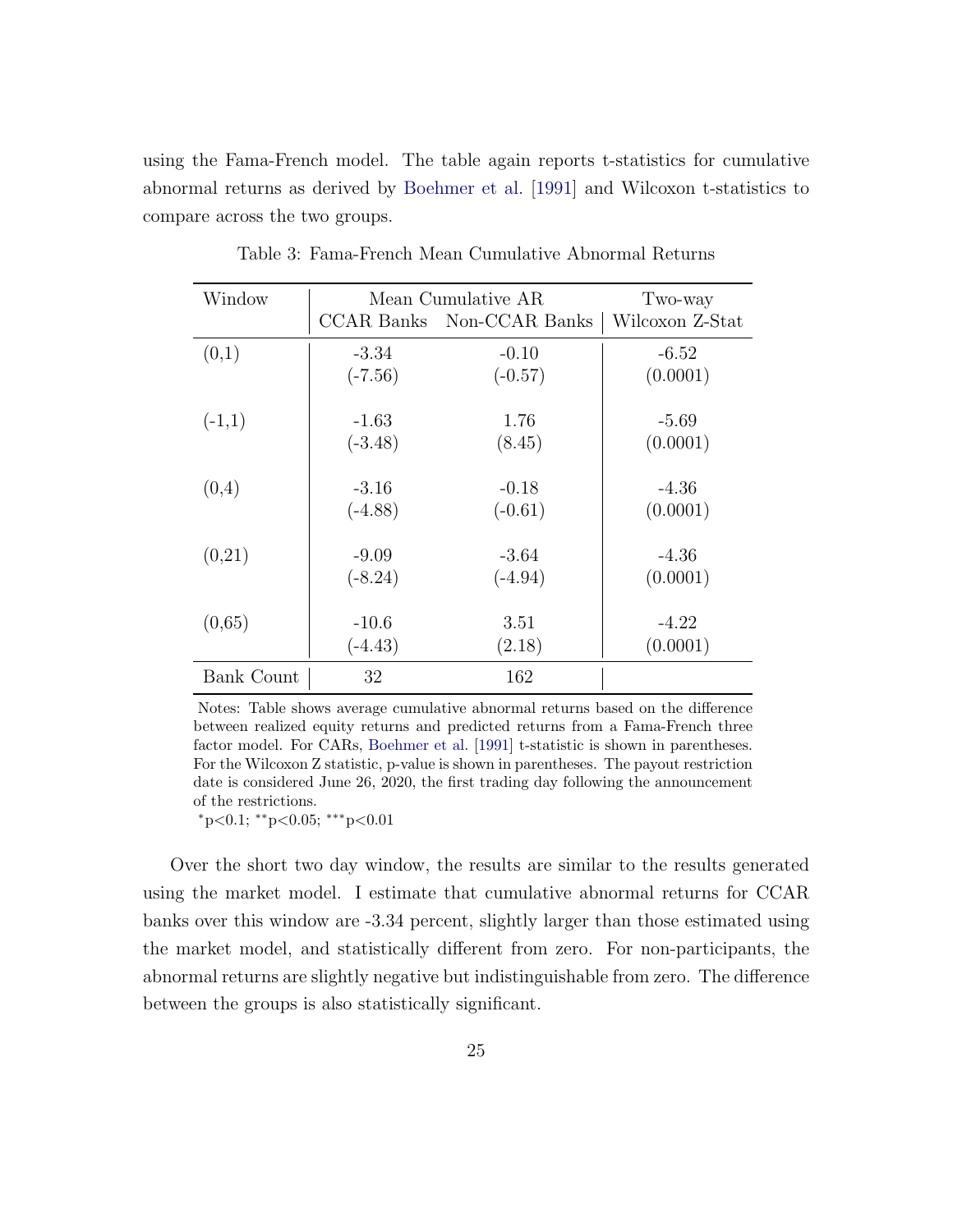Over a symmetric three day window, I estimate a negative abnormal return for CCAR participants, but it is only about half the size of the estimates from a two day window that includes only the post announcement days. This again suggests that the excess returns are being driven by the announcement itself. Non-CCAR participants had a somewhat sizable 1.76 percent increase in cumulative abnormal returns when the day prior to the announcement is included.

Over longer horizons, I find results similar to those estimated from the market model. For the weekly, monthly, and quarterly windows, I find that CCAR participants had negative excess returns ranging from -3 to -10 percent. This supports the evidence from the market model that investors slowly priced in announcement effects over a longer horizon. However, using the Fama-French model, the effects are larger over longer horizons and more persistent. For smaller banks, there again appears to be a transitory effect though it is somewhat more persistent than suggested by the market model. After a full trading month, non-CCAR participants had excess returns of -3.64 percent, well below the shorter event windows estimates and below the market model estimated for a monthly frequency. After a trading quarter though, those negative returns are wiped out and these banks enjoy about a 3.5 percent cumulative excess return. All differences between CCAR participants and non-participants are statistically non-zero.

The estimated abnormal returns provide evidence that the announcement of the stress test results and associated payout restrictions on large banks negatively impacted their stock prices. Evidence is minimal that there were longer-term spillovers for smaller, non-CCAR participant banks. However, banks may have been impacted in different ways depending on their balance sheet characteristics and business models.

#### 5.3 Cumulative Abnormal Returns Cross-Sectional Analysis

I first investigate the effect of the announced payout restrictions on bank stock prices directly. Because participant banks showed strong performance in the severely adverse scenario, the restrictions are likely the prevailing "news" in the stress test result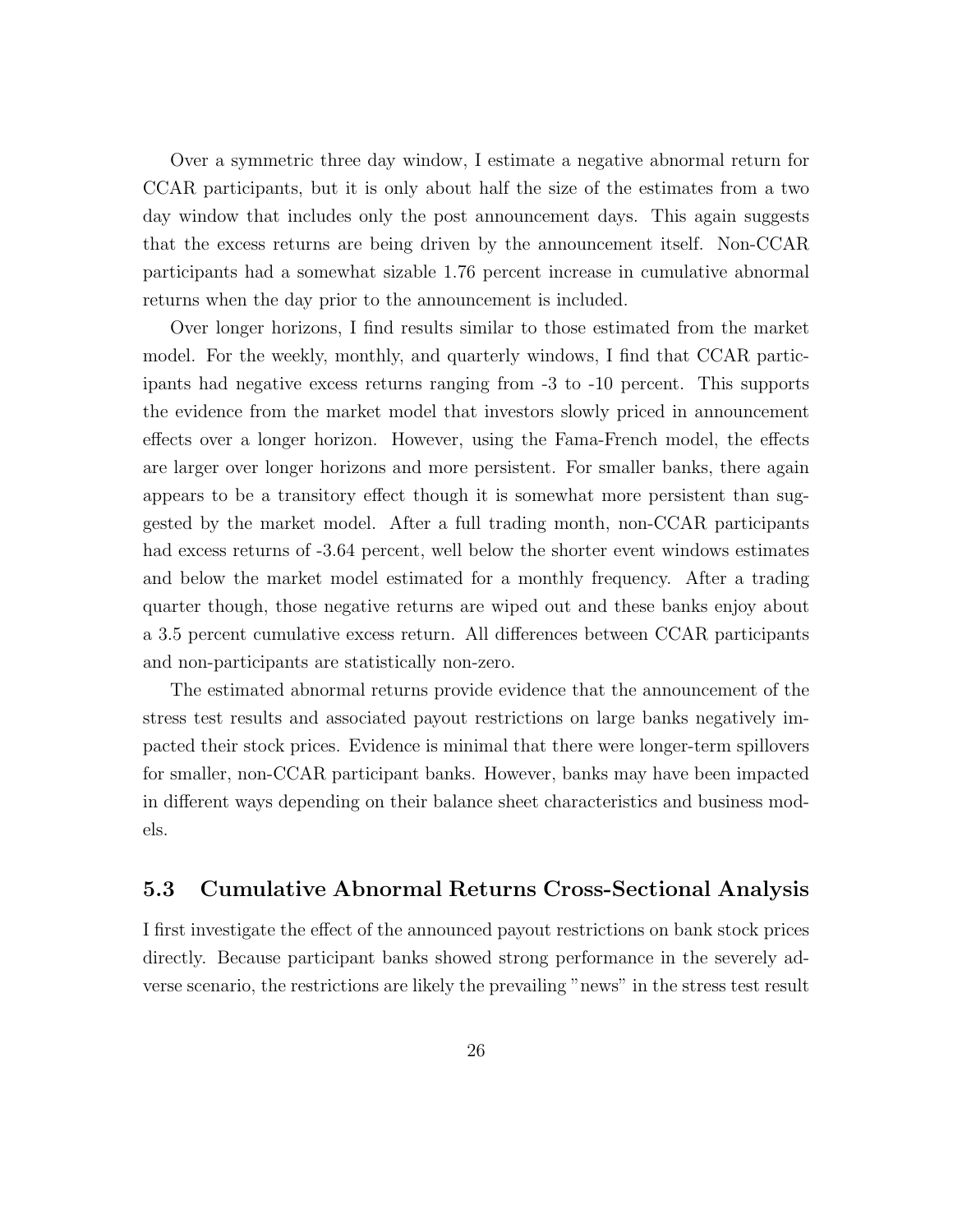announcement. Moreover, the lack of detailed bank-level information for the additional exercise might make it hard for the market price bank specific effects of the test results.

I test whether the restriction parameters are important by regressing the cumulative abnormal returns over the two day event window on payout information from 2019. All regressions control for the bank's pre-pandemic size, as measured by the log of assets, and capitalization, as measured by the Tier 1 capital ratio. Table [4](#page-28-0) reports the regression results.

|                         | (1)         | (2)         | (3)         |
|-------------------------|-------------|-------------|-------------|
| Dividend Rate           | $3.65*$     |             | $3.85**$    |
|                         | (1.91)      |             | (1.91)      |
| Repurchase Rate         |             | $-0.79$     | $-1.00$     |
|                         |             | (0.79)      | (0.79)      |
| $\ln Assets$            | $-34.76***$ | $-33.26***$ | $-33.42***$ |
|                         | (2.42)      | (2.79)      | (2.79)      |
| Tier 1 Ratio            | 1.24        | 1.21        | 1.21        |
|                         | (1.58)      | (1.56)      | (1.57)      |
| Constant                | 588.93***   | 578.56***   | 569.64***   |
|                         | (42.80)     | (47.41)     | (47.21)     |
| Observations            | 172         | 172         | 172         |
| Adjusted $\mathbb{R}^2$ | 0.65        | 0.65        | 0.65        |

<span id="page-28-0"></span>Table 4: Impact of Regulatory Constraints on Daily CARs

Notes: Dependent variable is the standardized cumulative abnormal return from a two day window that includes the trading day following the CCAR announcement and the next day. Bank assets and tier 1 capital ratio are 2019 averages. Dividend and repurchase rates are dividends paid and dollar amount of common shares repurchased in 2019 relative to average total equity capital, respectively.

Robust standard errors in parentheses.  $* p < 0.10, ** p < 0.05$ , ∗∗∗ p < 0.01

Column (1) shows that banks paying higher dividends had higher cumulative abnormal returns over the two days following the announcement. A one percent increase in dividends as a share of total equity capital increased standardized abnormal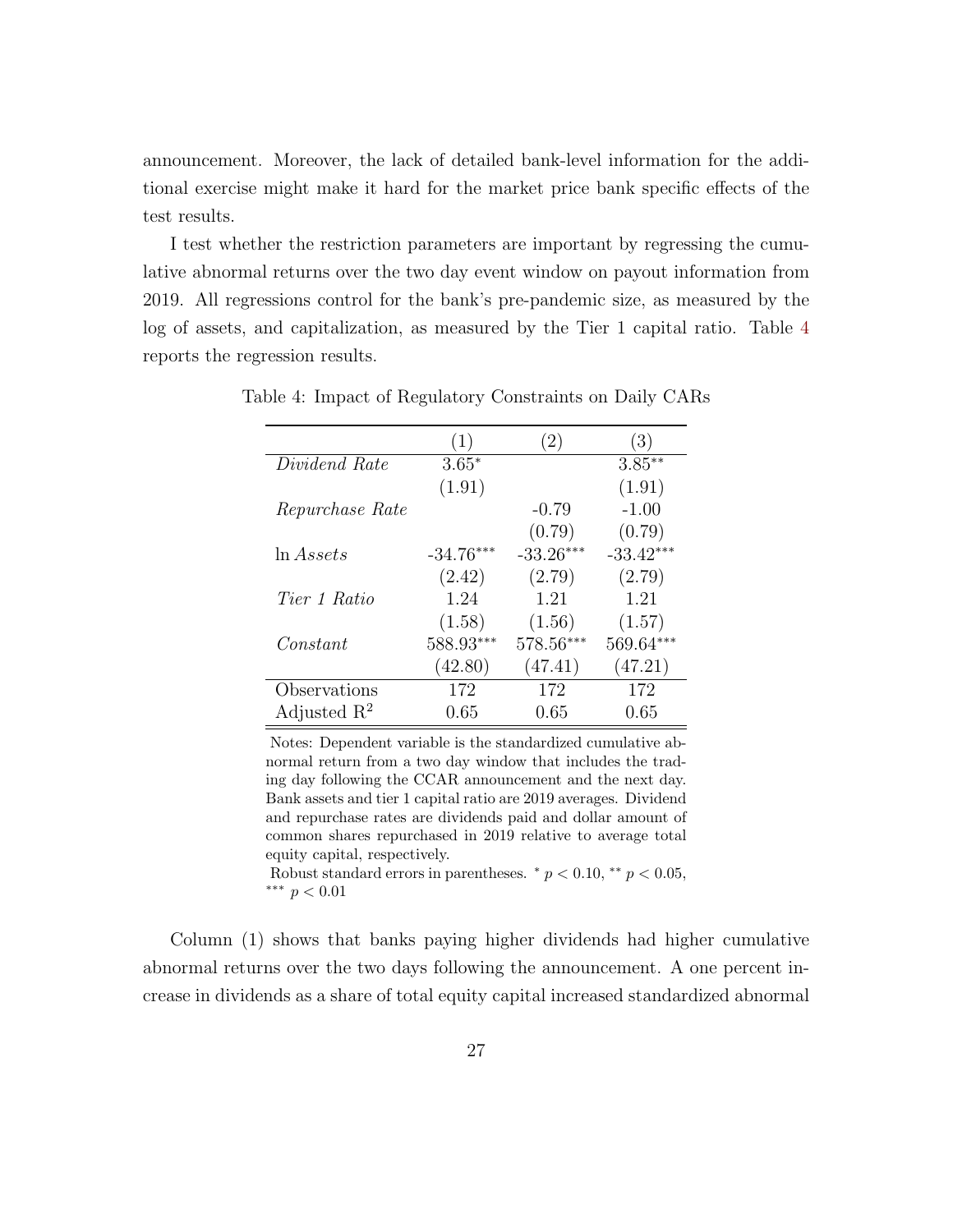returns about 4 basis points. This effect is significant at the 10 percent level. However, the bank size effect is much larger and more significant. Cumulative abnormal returns declined 35 basis points for each one percent increase in total assets.

Column (2) reports the same results using the repurchase rate. I find no statistically significant effect of the repurchase restriction on bank stocks. I do, however, again find a large and significant effect for bank size that is close to the effects found in column (1).

Column (3) puts the dividend and repurchase rates together in the same specification along with size and capital controls. I find that the earlier results hold. Higher dividends had a modest, positive effect on abnormal returns. Repurchases and capital had no statistically significant effects. Bank size explains most of the variation in abnormal returns.

These results indicate, at least preliminarily, that the parameters of the announced restrictions may have affected bank stock prices. Under the restrictions, current dividends were unaffected unless bank income fell dramatically. Thus, banks with larger dividend payments had the ability to reduce excess free cash flow and avoid the disincentives problem described by [Jensen and Meckling](#page-44-2) [\[1976\]](#page-44-2) and [Jensen](#page-44-3) [\[1986\]](#page-44-3). On the other hand, it is likely that the repurchase rate did not affect cumulative returns because banks had already voluntarily stopped repurchasing shares to conserve capital. Finally, the capital ratio may not be important because the test results showed that under the severely adverse event scenario, all banks would have sufficient capital.

The major takeaway from this exercise however is that bank size explains a large portion of the observed cumulative abnormal returns. This result suggests that banks more likely to face increased supervisory pressure had lower returns. Investors likely assumed that supervisors would push banks to increase relative capital positions, which may require a reduction in some risky, but profitable lending. I explore whether this result can be explained by business models, expected earnings, or default probabilities in subsequent tests.

The raw cumulative returns however suggest that the explanation of higher supervisory oversight for larger banks is compelling. Figure [5](#page-30-0) shows the two day,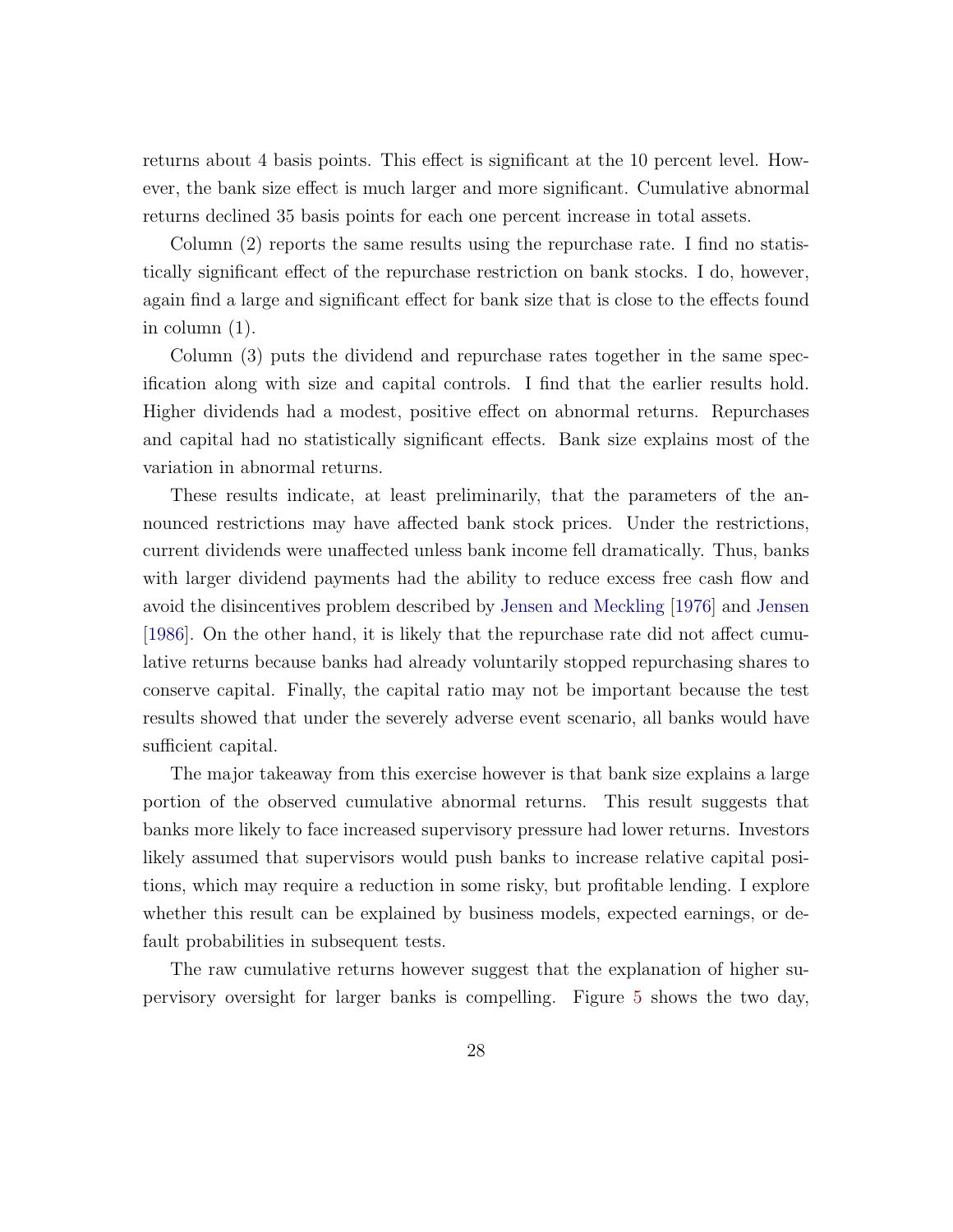cumulative abnormal returns for CCAR banks in red and non-CCAR banks in black compared to the log bank assets. The best fit line is shown in blue. First, the figure shows that all CCAR banks had negative returns that ranged from just below zero to 2 percent. Alternatively, the majority of non-CCAR banks had positive cumulative returns which similarly ranged from 0 to 2 percent. Only a handful of non-CCAR banks had negative returns and they were predominately near the upper end of the size distribution. Collectively, the visual evidence suggests that banks closest to the CCAR size threshold were more likely to have negative effects because they appeared most at risk of heightened supervisory oversight. The CCAR banks, for which it was already revealed would be subject to heightened oversight, all had negative returns.



<span id="page-30-0"></span>Figure 5: Estimated Two-day Standardized Cumulative Abnormal Returns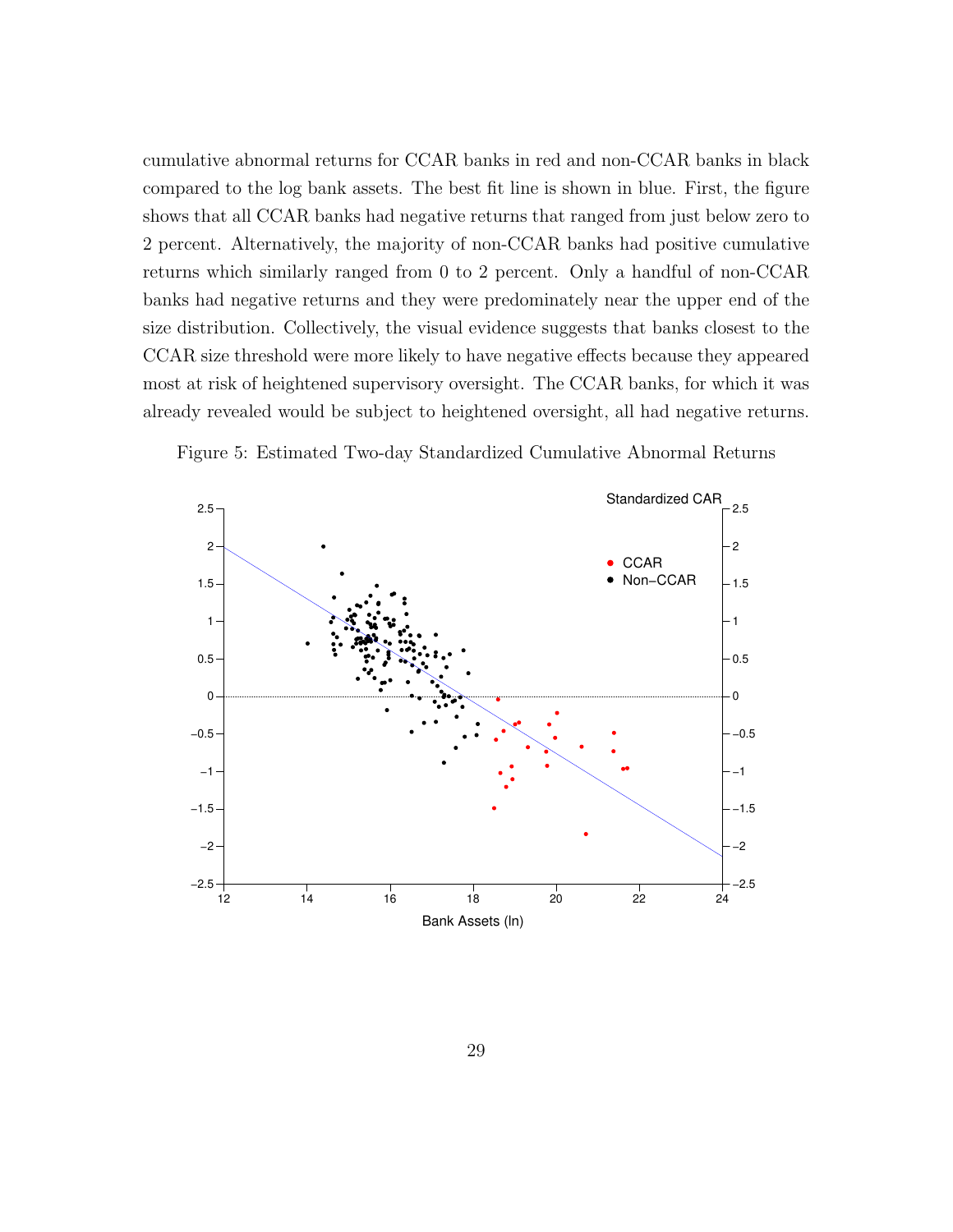#### 5.4 Business Model Differences

I next investigate whether the previous results are driven by differences in business models or the richness of a bank's earnings opportunities. To do so, I supplement the previous regression by adding controls for the relative size of the bank's lending portfolio and the share of its net revenue – that is net interest income plus gross non-interest income– that is generated by fees, capital markets activity, and other non-interest income sources. These controls are meant to measure variation across banks that might have large dealer or investment banking businesses compared to banks with large core lending portfolios. Second, I control for the diversity of income opportunities by adding the sensitivity of a bank's interest earning portfolio to interest rate changes and the geographic dispersion of their deposit base. The geographic dispersion is measured as the bank's internal HHI of booked deposits from the Summary of Deposits data. A similar measure was used by [Goetz, Laeven,](#page-44-12) [and Levine](#page-44-12) [\[2013\]](#page-44-12) to study risk-taking and geographic diversification. I control for interest rate sensitivity using the repricing and maturity gap from [English and Nel](#page-43-9)[son](#page-43-9) [\[1998\]](#page-43-9). This measure captures the gap between when a bank's assets reprice or mature compared to the average maturity of its liabilities. Banks with a larger gap are engaged in greater maturity transformation and thus will benefit more when the yield curve steepens.

These results are intended to disentangle signaling theories of payouts from the influence of the payout restrictions. The finding that higher dividends are associated with higher cumulative abnormal returns could be due to the fact that dividends simply signal more profitable opportunities. If, after controlling for these opportunities, I continue to find dividends boosted returns, the evidence will suggest that the market rewarded banks with higher dividends, and thus were less affected by supervisory constraints.

The results are shown in Table [5.](#page-32-0) Column (1) add controls for the share of assets devoted to lending and the non-interest income share. Both of these controls are insignificant and the earlier results still hold. Larger banks and those with relatively higher dividends as a share of equity capital both had higher cumulative abnormal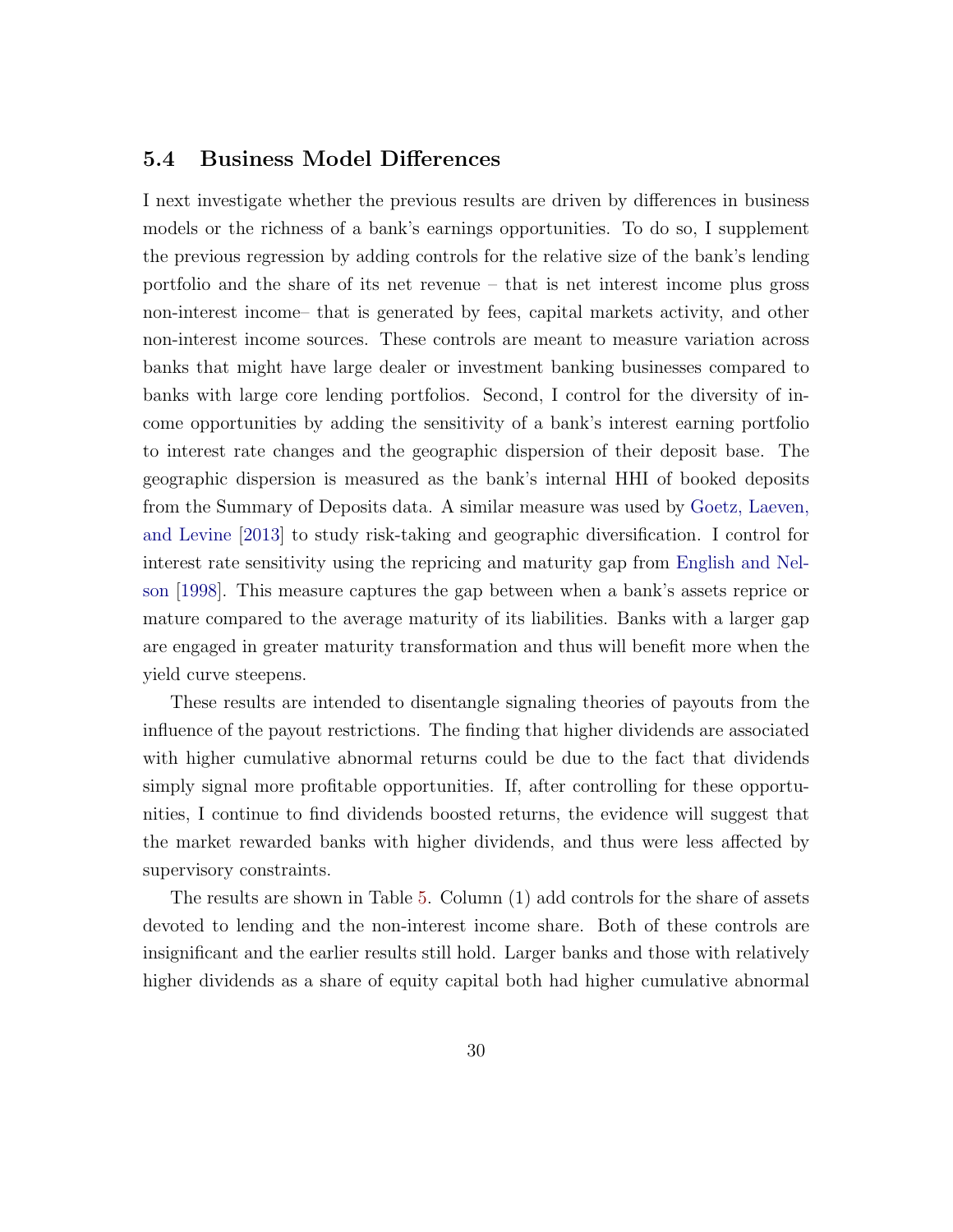<span id="page-32-0"></span>returns.

 $(1)$   $(2)$   $(3)$   $(4)$ Dividend Rate 3.71<sup>∗</sup> 2.42 2.79 1.84  $(1.96)$   $(1.90)$   $(1.99)$   $(1.98)$ Repurchase Rate -0.79 -0.20 -0.70 -0.21  $(0.82)$   $(0.83)$   $(0.81)$   $(0.79)$ ln Assets -32.14<sup>\*\*\*</sup> -33.12<sup>\*\*\*</sup> -31.91<sup>\*\*\*</sup> -32.79<sup>\*\*\*</sup>  $(3.44)$   $(3.32)$   $(3.29)$   $(3.18)$ Tier 1 Ratio 1.83 2.41 1.61 2.15  $(1.85)$   $(1.75)$   $(1.68)$   $(1.64)$ Non-Interest Income Share -0.37 -0.23 -0.21 -0.11  $(0.26)$   $(0.26)$   $(0.27)$   $(0.28)$  $Loans to Assets$  -0.12 -0.05 0.10 0.12  $(0.29)$   $(0.28)$   $(0.30)$   $(0.30)$  $HHI$  -31.88<sup>\*\*\*</sup> -27.43<sup>\*\*</sup>  $(11.12)$   $(11.09)$ GAP  $4.21^{**}$   $3.52^{*}$  $(1.95)$   $(1.84)$ Constant 557.88∗∗∗ 569.27∗∗∗ 519.25∗∗∗ 535.38∗∗∗  $(72.86)$   $(69.00)$   $(67.77)$   $(65.17)$ Observations 172 172 172 172 Adjusted  $R^2$  0.65 0.66 0.66 0.67

Table 5: Daily CARs and Business Model Controls

Notes: Dependent variable is the standardized cumulative abnormal return from a two day window that includes the trading day following the CCAR announcement and the next day. Balance sheet measures are 2019 averages. Income variables are 2019 cumulative sums. HHI is the Herfindahl-Hirschman index of a bank's internal deposit market at the county level as measured by the Summary of Deposits data. GAP is the maturity and repricing gap of [English et al.](#page-43-8) [\[2018\]](#page-43-8). Dividend and repurchase rates are annual dividends paid and dollar amount of common shares repurchased in 2019 relative to average total equity capital, respectively.

Robust standard errors in parentheses.  $*$   $p < 0.10$ ,  $**$   $p < 0.05$ ,  $***$   $p < 0.01$ 

Column (2) adds the control for geographic dispersion of a bank's operating market. Banks with higher internal HHIs are more concentrated in a set of counties and thus have fewer diverse lending opportunities. I find that banks with less geographic dispersion have much lower cumulative abnormal returns during the two day window.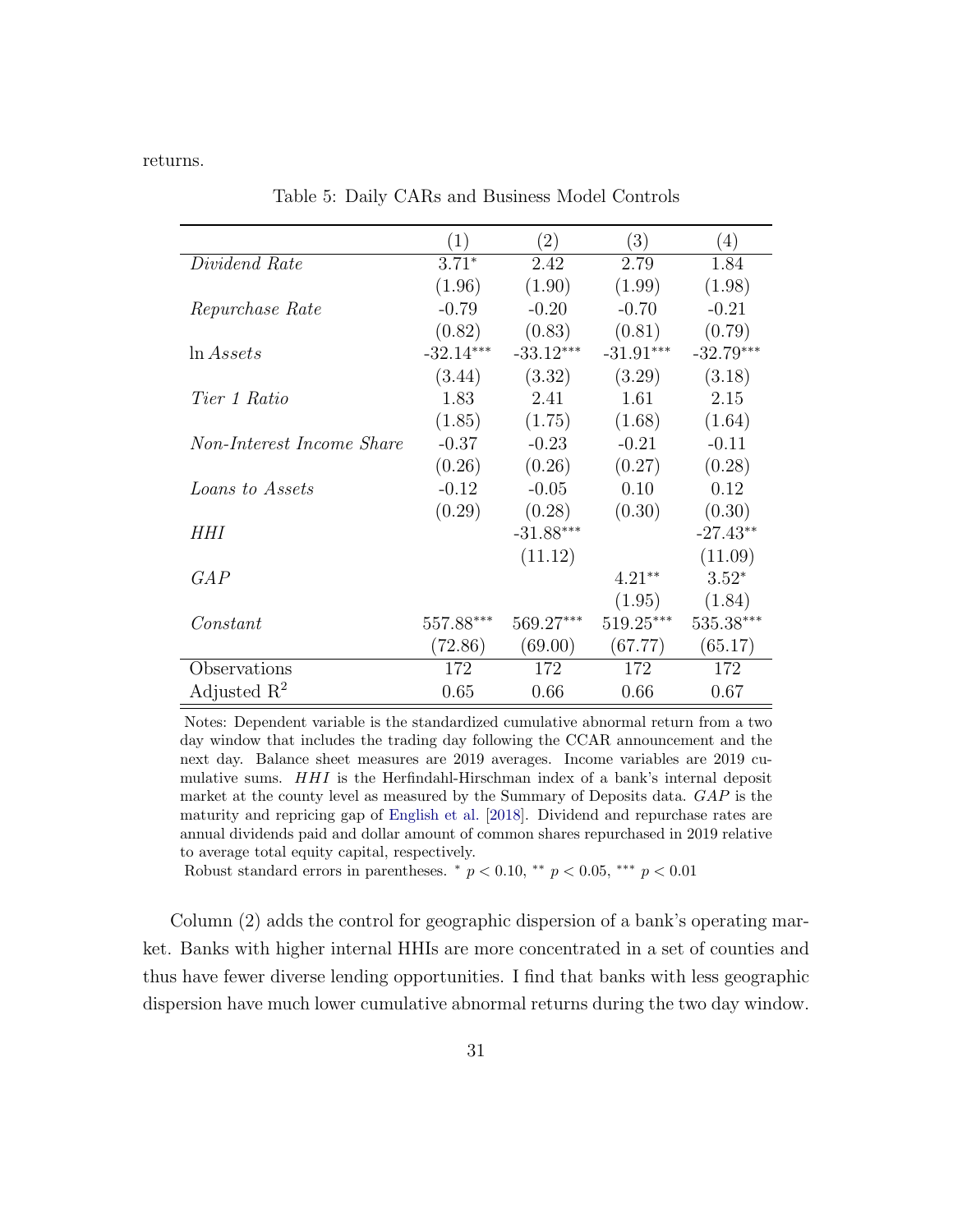Moreover, the coefficient on dividends becomes insignificant.

Column (3) adds the interest rate gap measure. The results show that banks engaged in more maturity transformation had higher abnormal returns. Thus, banks that were likely to benefit from a steeper yield curve or that were less sensitive to further reductions in interest rates, because their assets reprice less frequently, were rewarded by the market. I again find that including this measure makes the coefficient on dividends insignificant.

Column (4) adds both these measures to the model. Both are significant and signed correctly while dividends continue to be insignificant. Thus, we can conclude that higher dividends likely signal greater earning opportunities consistent with theories by [Bhattacharya](#page-43-0) [\[1979\]](#page-43-0) and do not signal an ability to circumvent supervisory rules. Interestingly though, the log of bank assets remains significant and economically large in all models. This could still signal a market price penalty for greater supervisory oversight for affected banks and the threat of more oversight for unaffected banks.

#### 5.5 Expected Earnings Effects

Next, I investigate an alternative to the interpretation that the bank size penalty reflects greater oversight. As shown in Table [1,](#page-21-0) larger banks had higher expected earnings prior to the pandemic. The stress test results, especially the result that certain pandemic recovery scenarios would generate large loan losses, could have signaled to investors that earnings were likely to fall significantly for these banks.

To unravel these two competing theories, I add the median analyst earnings forecast one year ahead from IBES. I consider forecasts as of both 2020:Q1, prior to the stress test release, and those from 2020:Q2. The results are reported in Table [6.](#page-34-0) Columns (1) - (3) show the regression with forecasted earnings from 2020:Q1, at the onset of the pandemic but likely before severe financial market stress occurred, while columns  $(4)-(6)$  show earnings forecasts from  $2020:Q2$  after the severe financial market stress.

Across all specifications, higher expected earnings had lower abnormal returns but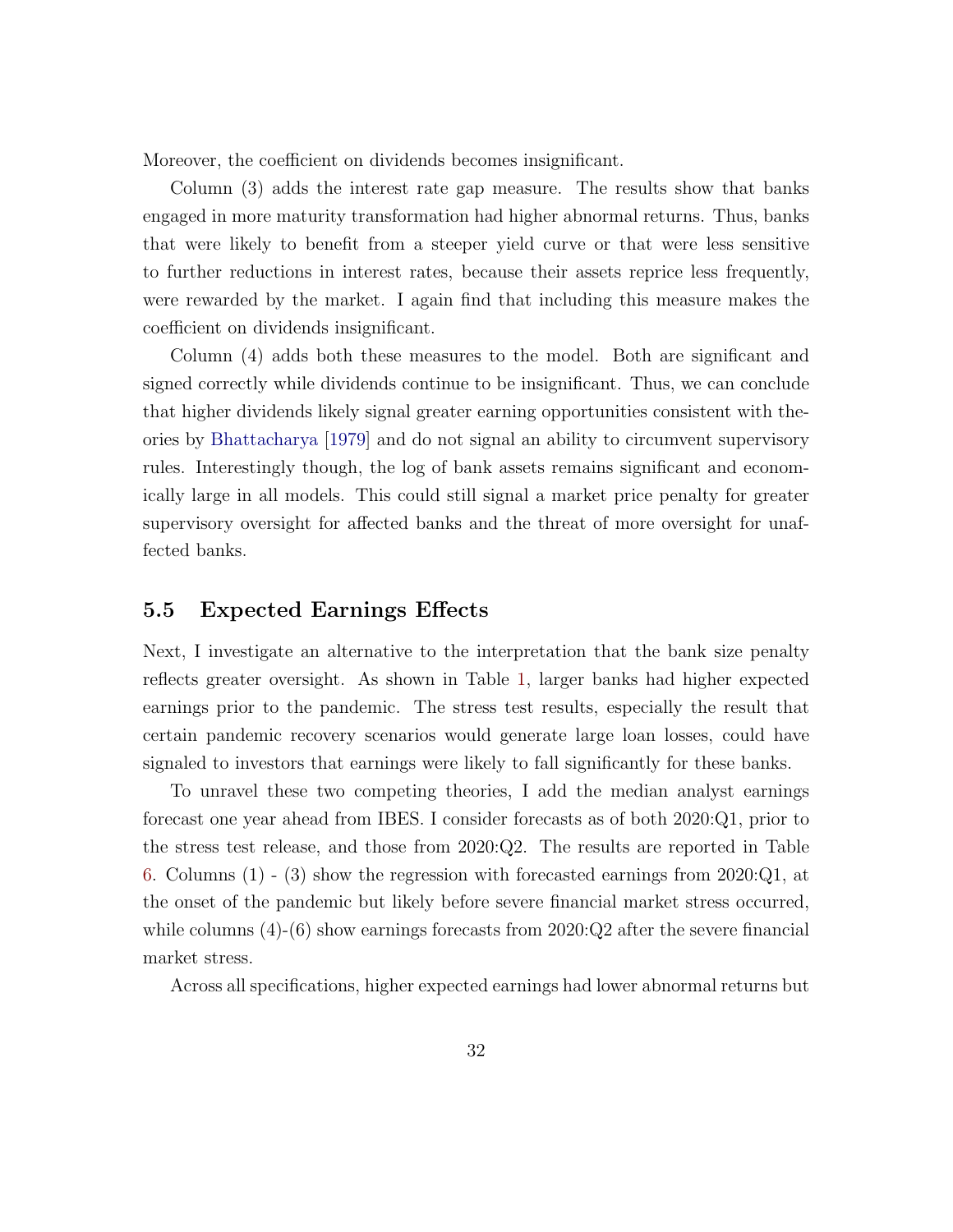<span id="page-34-0"></span>

|                           | $\left(1\right)$ | $\left( 2\right)$ | $\left(3\right)$ | (4)         | (5)         | (6)         |
|---------------------------|------------------|-------------------|------------------|-------------|-------------|-------------|
| 2020Q1 Earnings Forecast  | $-1.53$          | $-1.15$           | $-0.27$          |             |             |             |
|                           | (1.68)           | (1.74)            | (1.59)           |             |             |             |
| 2020Q2 Earnings Forecast  |                  |                   |                  | $-0.28$     | $-0.21$     | 0.38        |
|                           |                  |                   |                  | (2.44)      | (2.31)      | (1.92)      |
| $\ln Assets$              | $-32.91***$      | $-32.46***$       | $-32.63***$      | $-34.37***$ | $-33.43***$ | $-32.77***$ |
|                           | (2.90)           | (3.17)            | (3.53)           | (2.46)      | (2.89)      | (3.17)      |
| Dividend Rate             |                  | $3.64**$          | 1.81             |             | $3.85***$   | 1.84        |
|                           |                  | (1.82)            | (1.96)           |             | (1.89)      | (1.99)      |
| Repurchase Rate           |                  | $-0.92$           | $-0.19$          |             | $-1.02$     | $-0.21$     |
|                           |                  | (0.80)            | (0.80)           |             | (0.80)      | (0.79)      |
| Tier 1 Ratio              |                  |                   | 2.14             |             |             | 2.17        |
|                           |                  |                   | (1.64)           |             |             | (1.63)      |
| Non-Interest Income Share |                  |                   | $-0.11$          |             |             | $-0.12$     |
|                           |                  |                   | (0.28)           |             |             | (0.28)      |
| Loans to Assets           |                  |                   | 0.11             |             |             | 0.14        |
|                           |                  |                   | (0.28)           |             |             | (0.29)      |
| <b>HHI</b>                |                  |                   | $-27.19**$       |             |             | $-27.38**$  |
|                           |                  |                   | (10.99)          |             |             | (11.22)     |
| GAP                       |                  |                   | $3.45*$          |             |             | $3.56*$     |
|                           |                  |                   | (1.87)           |             |             | (1.87)      |
| Constant                  | 591.33***        | 573.63***         | 534.71***        | $610.60***$ | 585.70***   | $532.66***$ |
|                           | (44.02)          | (47.96)           | (67.13)          | (39.54)     | (44.94)     | (62.47)     |
| Observations              | 172              | 172               | 172              | 172         | 172         | 172         |
| Adjusted $\mathbb{R}^2$   | 0.65             | 0.65              | 0.67             | 0.64        | 0.65        | 0.67        |

Table 6: Earnings Expectations and Daily CARs

Notes: Dependent variable is the standardized cumulative abnormal return from a two day window that includes the trading day following the CCAR announcement and the next day. Earnings expectations are median one year ahead earnings-per-share expectations from IBES. Balance sheet measures are 2019 averages. Income variables are 2019 cumulative sums.  $HHI$  is the Herfindahl-Hirschman index of a bank's internal deposit market at the county level as measured by the Summary of Deposits data. GAP is the maturity and repricing gap of [English et al.](#page-43-8) [\[2018\]](#page-43-8). Dividend and repurchase rates are annual dividends paid and dollar amount of common shares repurchased in 2019 relative to average total equity capital, respectively.

Robust standard errors in parentheses.  $\binom{*}{p}$   $p < 0.10$ ,  $\binom{**}{p}$   $p < 0.05$ ,  $\binom{**}{p}$   $p < 0.01$ 

these effects were not significant. Therefore, there was some earnings content taken on board from the stress test results but the effect is statistically indistinguishable from zero. I find these results hold across parsimonious models that only control for bank size and more detailed models that include payout effects and bank business model differences.

Interestingly, in columns (2) and (4), controlling for expected earnings results in a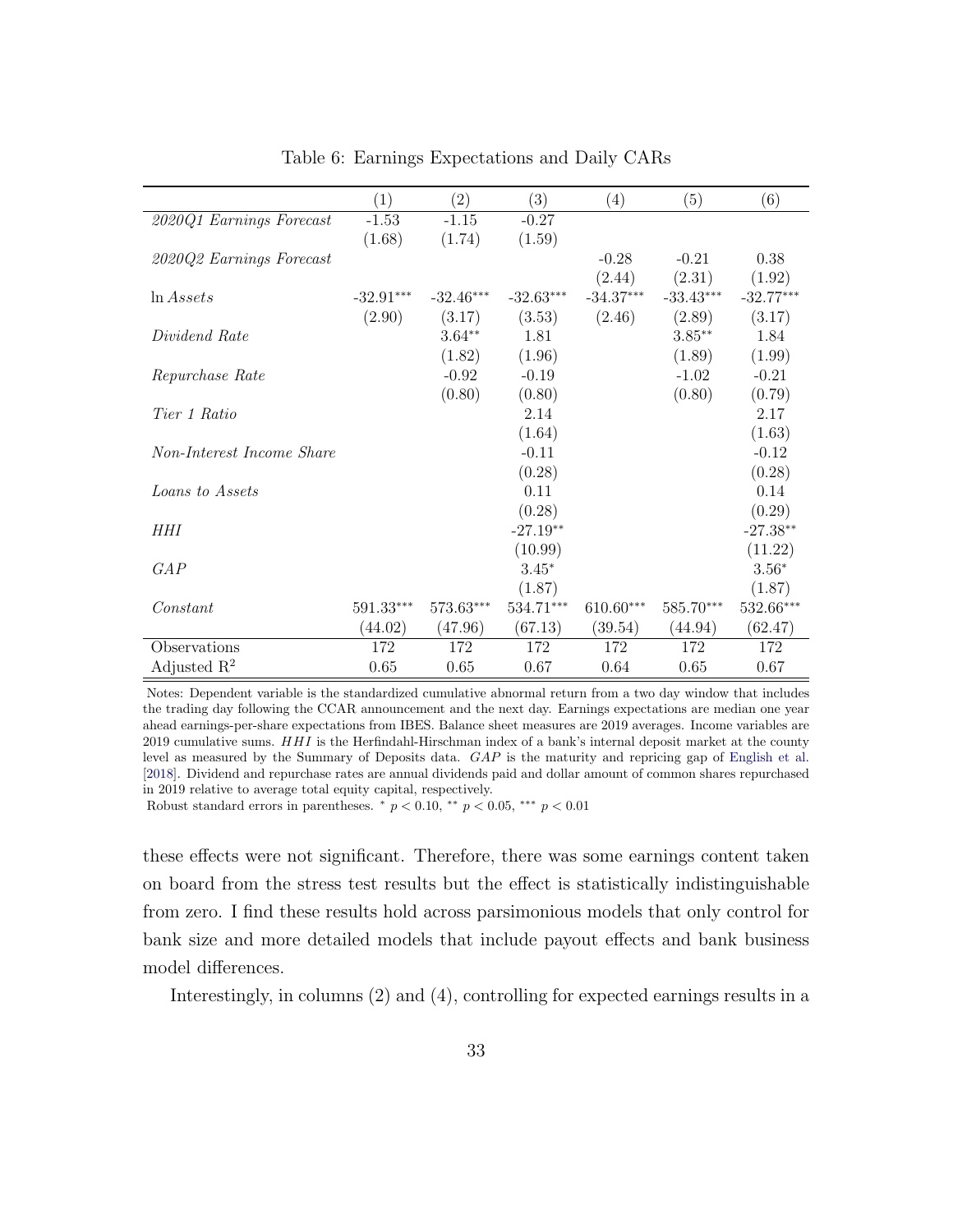more signficant coefficient for dividends. However, as found before, controlling for a bank's business model mix and geographic dispersion, makes this effect insignificant, even after adding the control for expected earnings.

Finally, the results continue to show a large and negative effect of bank size on cumulative abnormal returns. This continues to suggest a size penalty for affected banks and those near heightened supervisory stringency. I investigate on additional explanation of this effect in the next regression.

#### 5.6 Default Distance Effects

Finally, one driver of the negative and significant effect on the size coefficient could be a repricing of any implicit guarantees that larger, stress tested banks may enjoy. Due to their size and systemic importance, stress tested banks may enjoy benefits to equity and liabilities pricing due to the perception that these banks are "too big to fail" [\[Financial Crisis Inquiry Commission,](#page-43-10) [2010\]](#page-43-10). If this is the case, then regulatory or supervisory actions that compel banks to raise additional capital may, conversely, suggest that regulators will be unwilling to bail out large banks should their survival be threatened.

In Table [7,](#page-39-0) I control for the Merton distance to default. This measure provides the number of standard deviations above failure implied by market equity returns. The Merton distance is estimated using a two-step procedure as described by [Bharath and](#page-43-11) [Shumway](#page-43-11) [\[2008\]](#page-43-11). I use the Merton distance implied by stock prices as of the end of the month in May 2020 for all banks in the sample. If the supervisory actions weighed on investor perceptions of too big to fail, then banks with higher default distances prior to the restriction announcement should have seen smaller excess returns, all else equal. Without properly controlling for these default probabilities however, changes in perceived benefits would show up in the size coefficient.

After controlling for default distance, the main results continue to hold. Larger banks had smaller excess returns. This result holds in models controlling only for default and in models that also include business model differences, diversity of potential earnings, and expected profitability. The economic effects are also consistent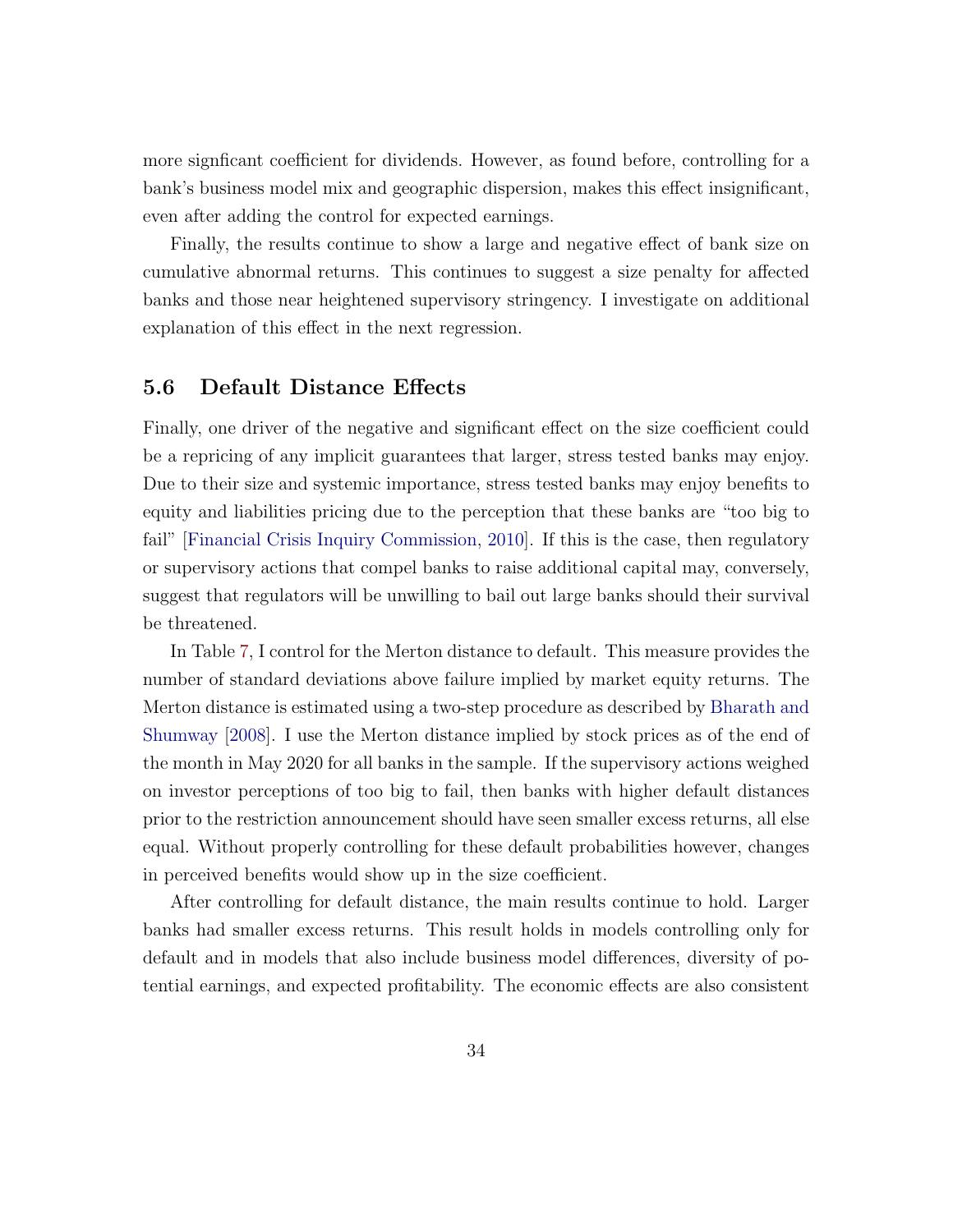with previous findings. Cumulative abnormal returns declined about 35 basis points for each 1 percent increase in asset size.

The previous regressions have ruled out the size variable proxying for business model differences, geographic dispersion of deposit taking, expected earnings, and default subsidies. Therefore, I conclude that the negative size coefficeint simply reflects the impact of greater supervisory oversight. Investors may have feared that increased oversight would require banks to build up greater capital levels, reducing returns on equity while perhaps engaging in less risk-taking.

#### 5.7 Differences Between Affected and Unaffected Banks

In a final exercise on the immediate effects of the stress test results, I split the sample by stress tested and non-stress tested banks. Despite controls for business models, geographic dispersion, expected default, and projected earnings, there could still be significant differences across CCAR and non-CCAR firms. In addition, splitting the sample allows for investigation of differential effects of supervisory threats. CCAR firms are not under threat of additional supervision but have already had additional supervision imposed. However, large non-CCAR firms may be under additional supervisory threats that have not yet manifested while banks farther from the CCAR size threshold should be less affected. If this is indeed the case we would expect to find a larger bank size penalty in the non-CCAR group.

Table [8](#page-40-0) reports the results of various model specifications for CCAR banks only. Column (1) looks only at bank size along with payout measures. None of these measure are significant in explaining abnormal returns over the two-day announcement window. Column (2) controls for relative loan volume and non-interest earnings capacity. Column (3) adds the profitability mix measures. Column (4) adds expected earnings, and column (5) adds default distance.

Across all these specifications, I find no statistically significant effects. This implies that CCAR bank stocks were more or less uniformly punished for increased supervisory stringency. Indeed, Figure [5](#page-30-0) shows that all CCAR abnormal returns were negative and the effects are fairly tightly clustered together.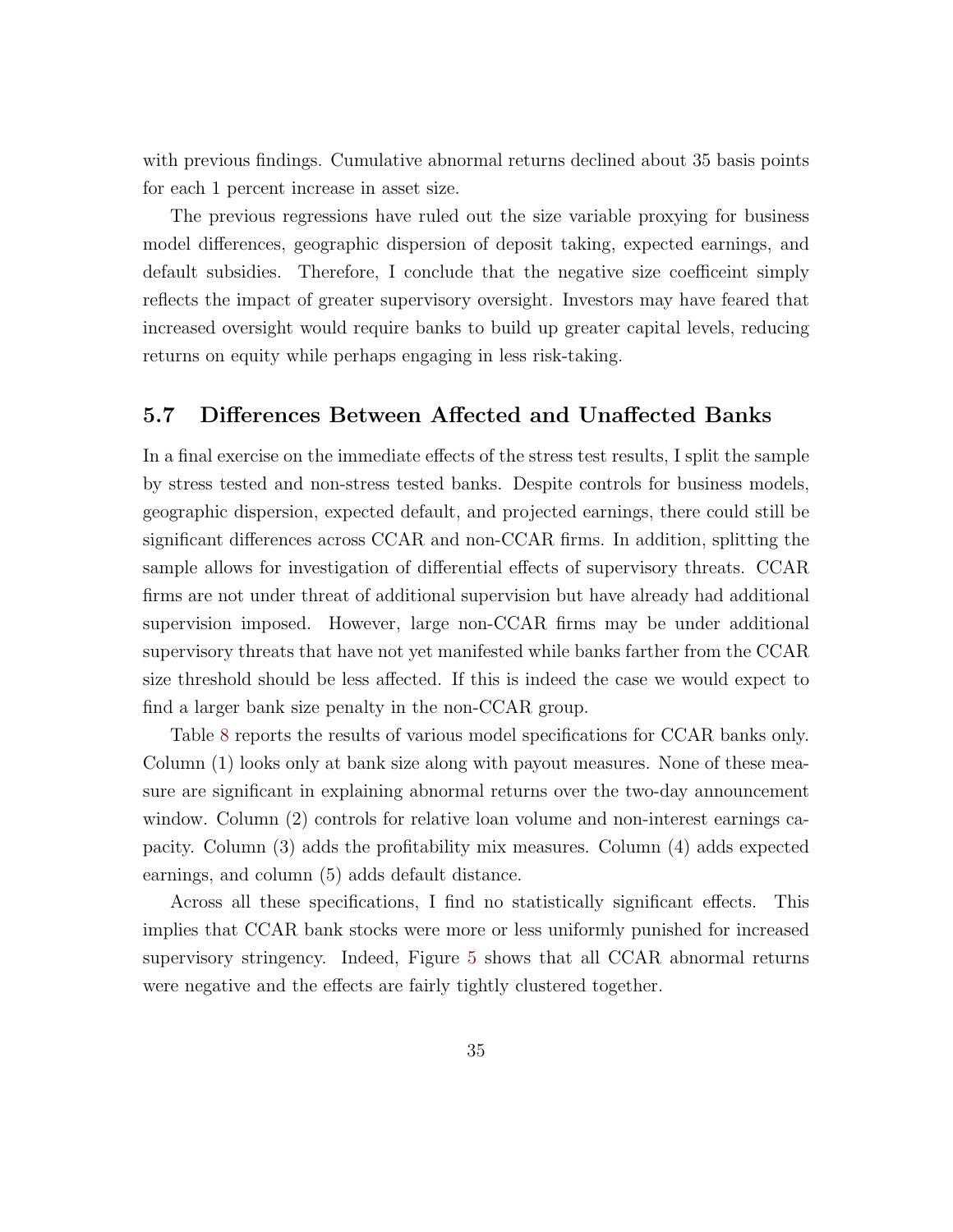Table [9](#page-41-0) reports the same specifications for non-CCAR firms. Across each of these specifications, I find the same size penalty that has been consistently found in earlier tests. Namely, abnormal returns declined around 35 basis points per percent increase in bank size. This result holds controlling for expected earnings, business differences, and default risk.

Looking across the two subsamples also reveals that the average effect of the two groups was different. In Table [8,](#page-40-0) the constant term is negative, but insignificant, indicating that on average, the abnormal returns were negative for CCAR banks. For non-CCAR banks, the constant is positive and very large indicating that, on average, non-CCAR bank stocks were boosted by the stress test announcement. However, this boost declined with increasing bank size. In other words, as the bank got closer to the CCAR threshold, and thus was under greater threat of increased supervisory stringency, the stock price benefit declined. This provides further support to the graphical evidence presented in Figure [5.](#page-30-0)

### <span id="page-37-0"></span>6 Conclusion

I review investor reactions to the 2020 stress test program results which included an additional "sensitivity analysis" related to the COVID economic recovery and restrictions on bank payouts. I find evidence that investors responded negatively overall to the stress test results. Specifically, I find evidence that banks with high expected earnings just prior to the pandemic experienced smaller excess returns following the announcement of the stress test results. I also find that banks that paid more dividends per share, and were thus more insulated from the payout restrictions had larger excess returns. However, much of the decrease in excess returns among banks is explained by bank size. I show that this effect persists even after controlling for expected earnings and default probabilities, suggesting that investors responded negatively to increased supervisory pressure. Moreover, a size penalty exists even after controlling for directly affected banks, suggesting that this increase in supervisory pressure spilled over to unaffected banks.

The results have important implications for capital and contingency planning for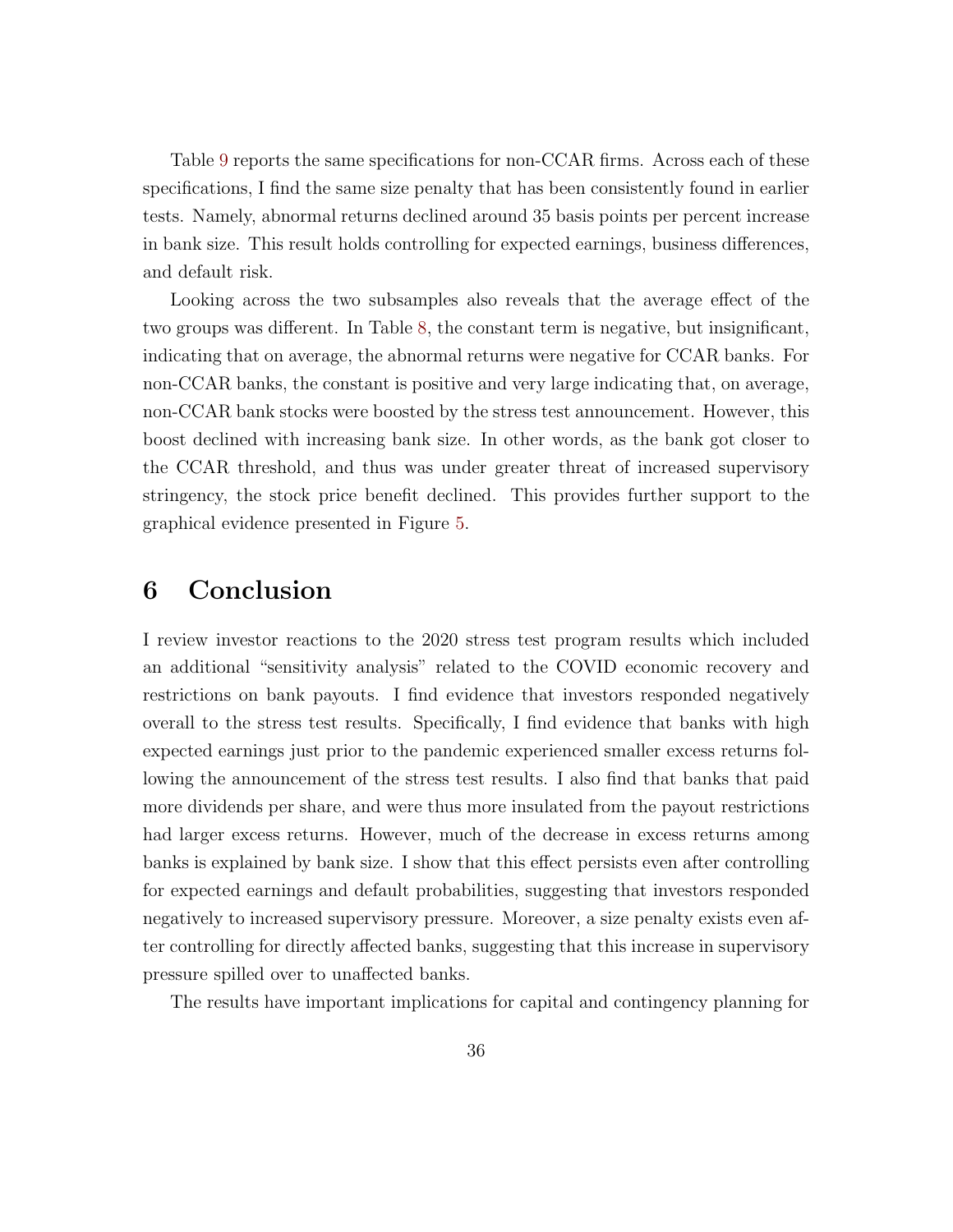supervisors and regulators. Changes made to supervisory and regulatory rules after the Global Financial Crisis incentivized banks to prefer repurchase programs over higher dividends because they could be cut easily during crisis but not incur sharp stock price penalties. The results confirm that the observed declines in excess returns are lower than those previously estimated in the literature for dividend cuts.

Moreover, the results highlight the challenges that supervisors face when trying to remove judgmental assessments from capital planning. The fact that investors penalized bank stock prices when more capital was demanded by supervisors shows that market-based incentives may not lead to optimal capital outcomes, even when economic uncertainty is very high. Similarly, the baseline stress tests, which recently removed many judgmental assessment components, would not have required banks to increase capital by significant amounts. Instead, supervisory flexibility was needed to increase capital at a time when profits were high but expectations of loan losses were still elevated.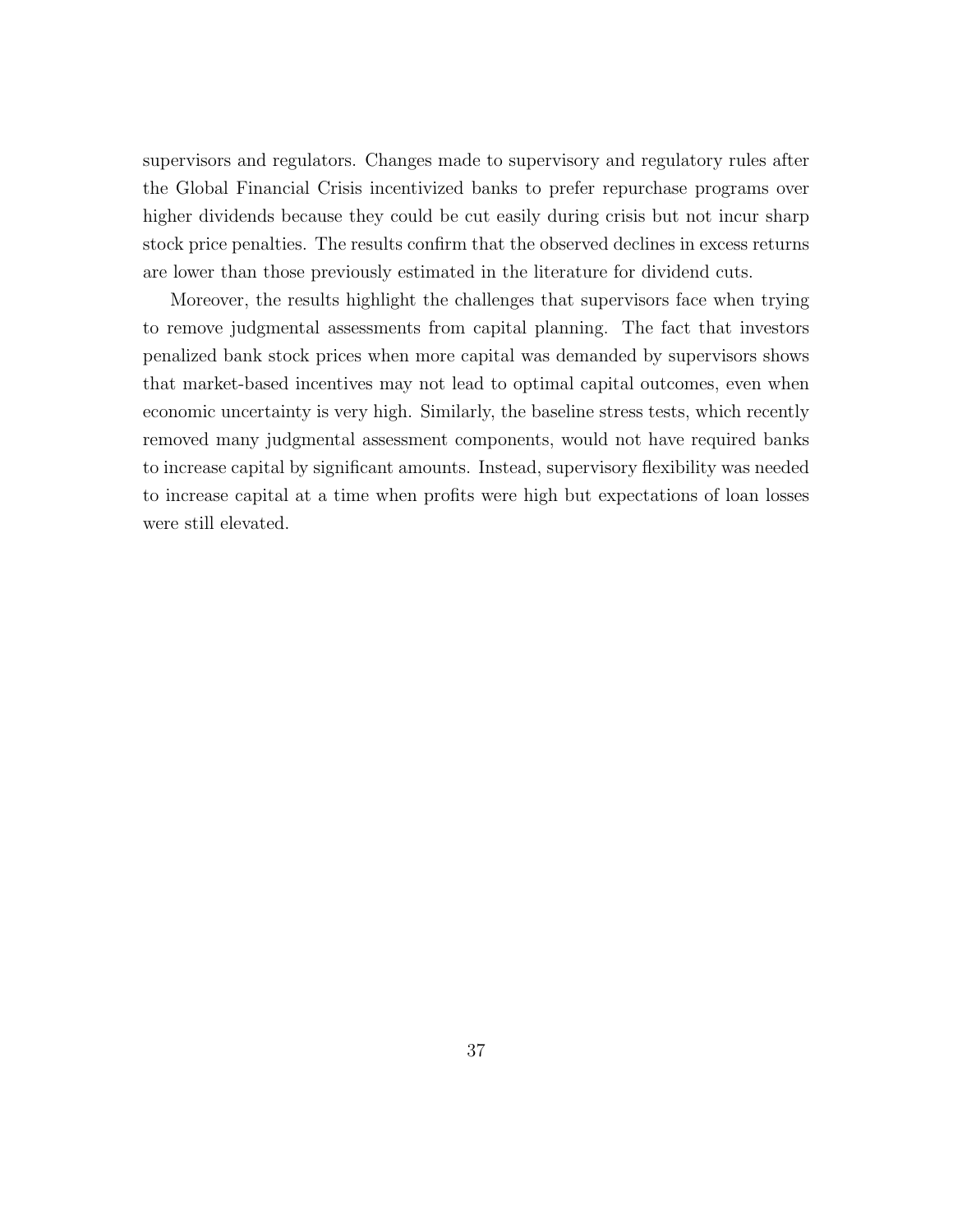|                           | (1)         | (2)         | (3)         |
|---------------------------|-------------|-------------|-------------|
| Default Distance          | $-1.21$     | $-3.95$     | $-6.70$     |
|                           | (4.34)      | (4.51)      | (4.43)      |
| $\ln Assets$              | $-34.48***$ | $-33.45***$ | $-33.15***$ |
|                           | (2.43)      | (2.81)      | (3.53)      |
| Dividend Rate             |             | $4.26**$    | 2.38        |
|                           |             | (1.85)      | (1.92)      |
| Repurchase Rate           |             | $-1.15$     | $-0.36$     |
|                           |             | (0.81)      | (0.83)      |
| 2020Q1 Earnings Forecast  |             |             | $-0.01$     |
|                           |             |             | (1.58)      |
| Tier 1 Ratio              |             |             | 2.32        |
|                           |             |             | (1.58)      |
| Non-Interest Income Share |             |             | $-0.08$     |
|                           |             |             | (0.28)      |
| <i>Loans</i> to Assets    |             |             | 0.08        |
|                           |             |             | (0.29)      |
| HHI                       |             |             | $-30.39***$ |
|                           |             |             | (11.17)     |
| GAP                       |             |             | $3.64**$    |
|                           |             |             | (1.84)      |
| Constant                  | 613.72***   | $590.73***$ | $550.41***$ |
|                           | (40.83)     | (45.12)     | (67.41)     |
| Observations              | 172         | 172         | 172         |
| Adjusted $\mathbb{R}^2$   | 0.64        | 0.65        | 0.67        |

<span id="page-39-0"></span>Table 7: Market Implied Default Probabilities and Daily CARs

Notes: Dependent variable is the standardized cumulative abnormal return from a two day window that includes the trading day following the CCAR announcement and the next day. DD is the Merton model default distance from 2019. Earnings expectations are median one year ahead earningsper-share expectations from IBES. Balance sheet measures are 2019 averages. Income variables are 2019 cumulative sums. HHI is the Herfindahl-Hirschman index of a bank's internal deposit market at the county level as measured by the Summary of Deposits data. GAP is the maturity and repricing gap of [English et al.](#page-43-8) [\[2018\]](#page-43-8). Dividend and repurchase rates are annual dividends paid and dollar amount of common shares repurchased in 2019 relative to average total equity capital, respectively.

Robust standard errors in parentheses.  $\bar{p}$  < 0.10,  $\bar{p}$  < 0.05,  $\bar{p}$  × 0.01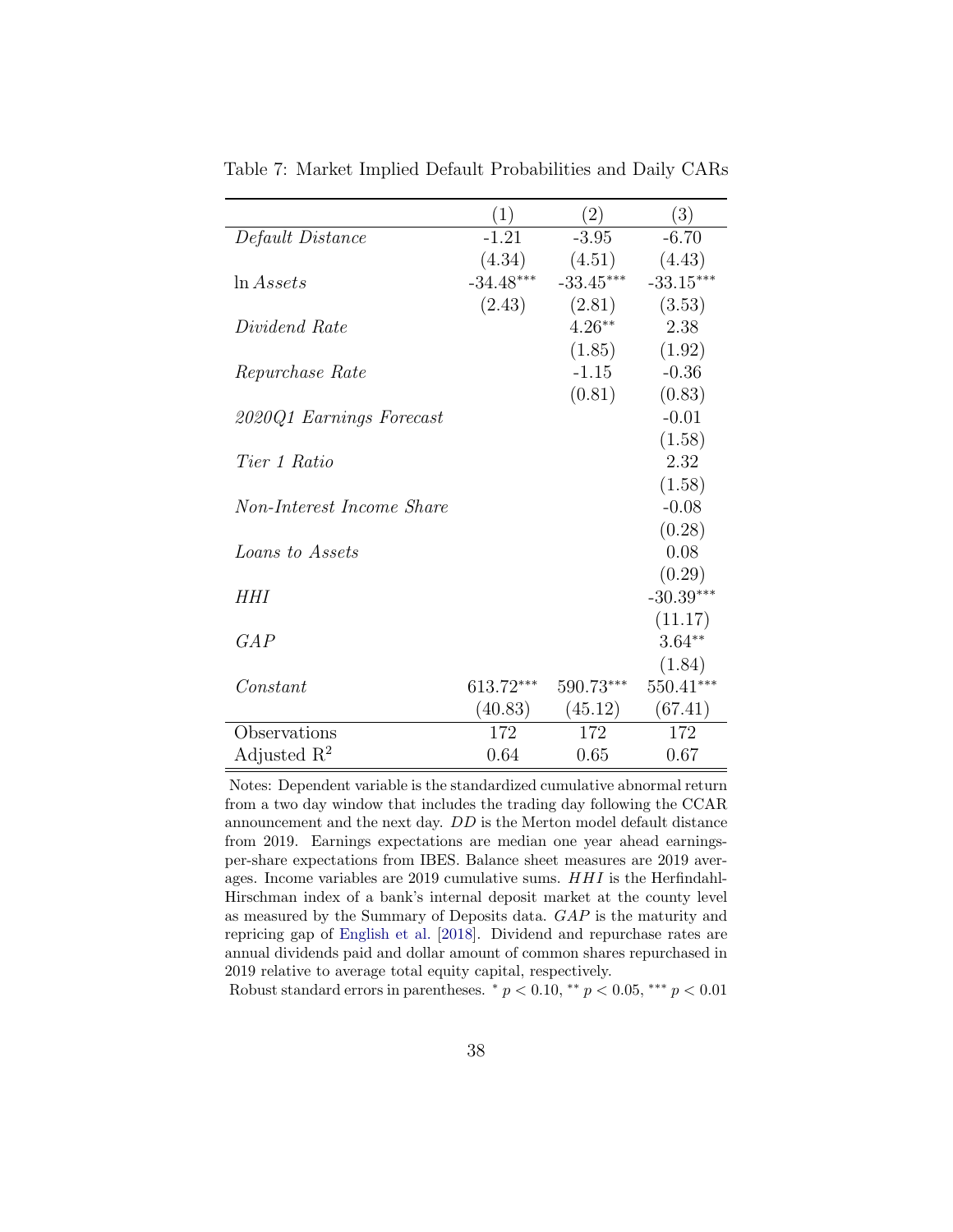<span id="page-40-0"></span>

|                           | (1)      | $\left( 2\right)$ | (3)      | (4)      | (5)      |
|---------------------------|----------|-------------------|----------|----------|----------|
| $\ln Assets$              | $-5.85$  | $-3.76$           | $-7.56$  | $-11.35$ | $-10.37$ |
|                           | (7.91)   | (11.68)           | (22.30)  | (30.26)  | (31.68)  |
| Dividend Rate             | $-0.16$  | $-0.95$           | 1.12     | 3.03     | 0.93     |
|                           | (12.93)  | (14.57)           | (17.62)  | (17.44)  | (19.55)  |
| Repurchase Rate           | 4.07     | 4.27              | 4.91     | 5.34     | 5.42     |
|                           | (3.62)   | (4.63)            | (6.70)   | (7.57)   | (7.97)   |
| Tier 1 Ratio              |          | $-1.35$           | 1.36     | 2.04     | 4.76     |
|                           |          | (10.85)           | (12.44)  | (17.90)  | (23.17)  |
| Non-Interest Income Share |          | $-0.15$           | $-0.13$  | $-0.20$  | 0.23     |
|                           |          | (1.09)            | (1.28)   | (1.68)   | (1.91)   |
| Loans to Assets           |          | 0.06              | 0.23     | 0.20     | 0.64     |
|                           |          | (1.02)            | (1.23)   | (1.61)   | (2.12)   |
| HHI                       |          |                   | 17.63    | 15.37    | $-7.40$  |
|                           |          |                   | (47.72)  | (56.14)  | (94.60)  |
| GAP                       |          |                   | 7.82     | 10.67    | 9.27     |
|                           |          |                   | (9.34)   | (13.33)  | (15.41)  |
| Default Distance          |          |                   |          |          | $-16.43$ |
|                           |          |                   |          |          | (53.62)  |
| 2020Q1 Earnings Forecast  |          |                   |          | 1.70     | 1.78     |
|                           |          |                   |          | (6.23)   | (6.42)   |
| Constant                  | 6.70     | $-12.16$          | $-38.27$ | $-2.59$  | $-55.79$ |
|                           | (159.74) | (299.00)          | (397.56) | (485.83) | (575.56) |
| Observations              | 22       | 22                | 22       | 22       | 22       |
| Adjusted $\mathbb{R}^2$   | 0.02     | $-0.14$           | $-0.14$  | $-0.19$  | $-0.26$  |

Table 8: Cross Sectional Analysis of Daily CARs at CCAR Firms

Notes: Dependent variable is the standardized cumulative abnormal return from a two day window that includes the trading day following the CCAR announcement and the next day. DD is the Merton model default distance from 2019. Earnings expectations are median one year ahead earnings-per-share expectations from IBES. Balance sheet measures are 2019 averages. Income variables are 2019 cumulative sums. HHI is the Herfindahl-Hirschman index of a bank's internal deposit market at the county level as measured by the Summary of Deposits data. GAP is the maturity and repricing gap of [English et al.](#page-43-8) [\[2018\]](#page-43-8). Dividend and repurchase rates are annual dividends paid and dollar amount of common shares repurchased in 2019 relative to average total equity capital, respectively.

Robust standard errors in parentheses.  $\frac{*}{p}$   $p$  < 0.10,  $\frac{**}{p}$   $p$  < 0.05,  $\frac{***}{p}$   $p$  < 0.01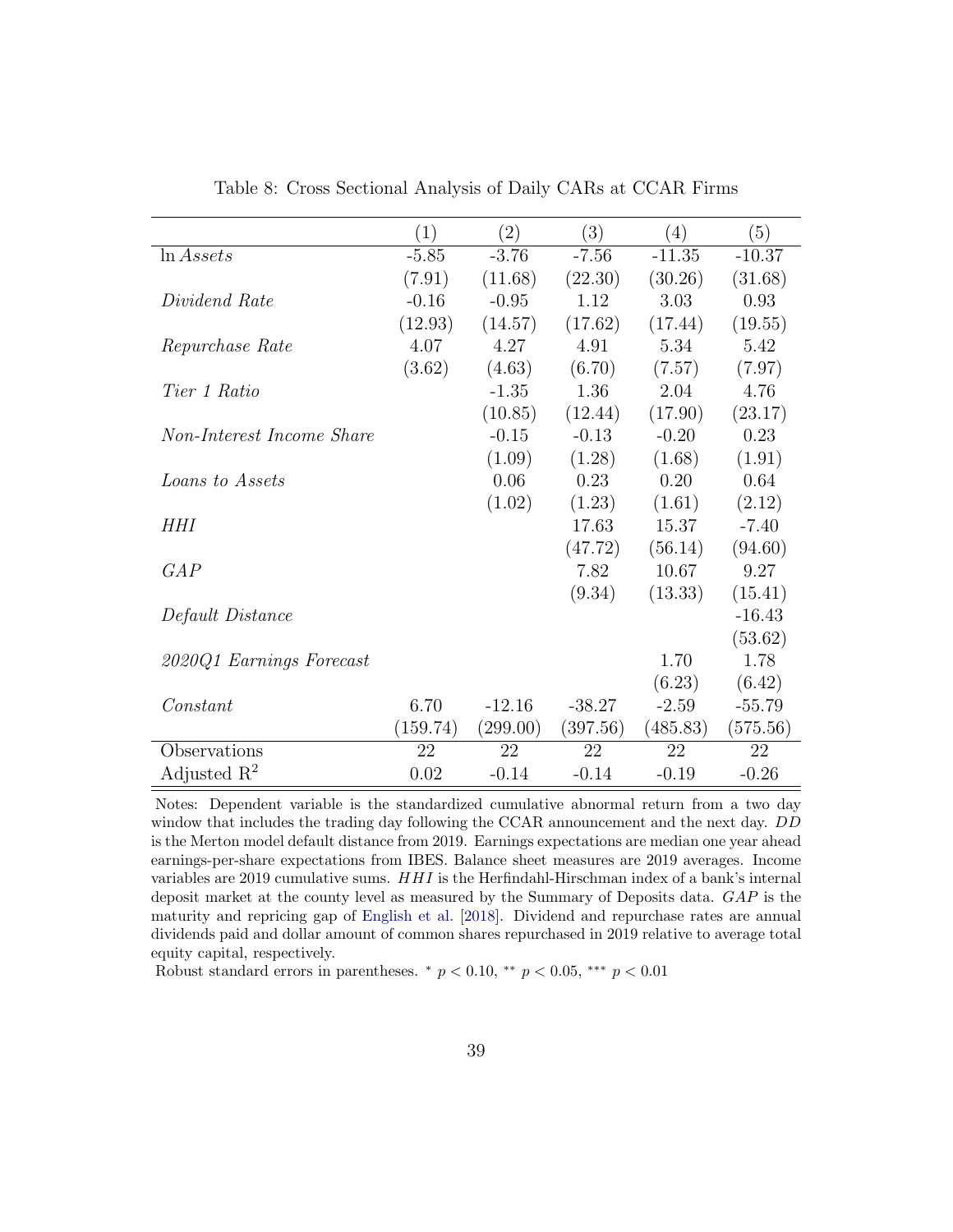<span id="page-41-0"></span>

|                           | (1)         | $\left( 2\right)$ | (3)         | $\left( 4\right)$ | (5)         |
|---------------------------|-------------|-------------------|-------------|-------------------|-------------|
| $\ln Assets$              | $-34.11***$ | $-32.91***$       | $-32.56***$ | $-32.02***$       | $-32.56***$ |
|                           | (3.86)      | (4.78)            | (4.21)      | (4.38)            | (4.46)      |
| Dividend Rate             | $4.44**$    | $4.32**$          | 2.00        | 1.92              | 2.48        |
|                           | (1.89)      | (1.96)            | (1.96)      | (1.94)            | (1.94)      |
| Repurchase Rate           | $-1.56$     | $-1.51$           | $-1.16$     | $-1.08$           | $-1.27$     |
|                           | (0.94)      | (0.92)            | (0.77)      | (0.76)            | (0.79)      |
| Tier 1 Ratio              |             | 1.23              | 1.99        | 1.91              | 1.97        |
|                           |             | (2.09)            | (1.80)      | (1.80)            | (1.73)      |
| Non-Interest Income Share |             | $-0.25$           | $-0.04$     | $-0.01$           | 0.01        |
|                           |             | (0.29)            | (0.28)      | (0.29)            | (0.29)      |
| Loans to Assets           |             | 0.04              | 0.40        | 0.35              | 0.27        |
|                           |             | (0.35)            | (0.32)      | (0.33)            | (0.33)      |
| <b>HHI</b>                |             |                   | $-39.36***$ | $-38.47***$       | $-40.58***$ |
|                           |             |                   | (12.08)     | (12.15)           | (12.43)     |
| GAP                       |             |                   | $3.33*$     | $3.27*$           | $3.51*$     |
|                           |             |                   | (1.91)      | (1.91)            | (1.90)      |
| Default Distance          |             |                   |             |                   | $-6.65$     |
|                           |             |                   |             |                   | (4.74)      |
| 2020Q1 Earnings Forecast  |             |                   |             | $-1.05$           | $-0.81$     |
|                           |             |                   |             | (1.53)            | (1.68)      |
| Constant                  | 596.64***   | $565.05***$       | $519.28***$ | $517.44***$       | 537.76***   |
|                           | (59.55)     | (96.41)           | (85.12)     | (85.51)           | (86.83)     |
| Observations              | 150         | 150               | 150         | 150               | 150         |
| Adjusted $\mathbb{R}^2$   | 0.44        | 0.43              | 0.48        | 0.48              | 0.48        |

Table 9: Cross Sectional Analysis of Daily CARs at Non-CCAR Firms

Notes: Dependent variable is the standardized cumulative abnormal return from a two day window that includes the trading day following the CCAR announcement and the next day. DD is the Merton model default distance from 2019. Earnings expectations are median one year ahead earnings-pershare expectations from IBES. Balance sheet measures are 2019 averages. Income variables are 2019 cumulative sums. HHI is the Herfindahl-Hirschman index of a bank's internal deposit market at the county level as measured by the Summary of Deposits data. GAP is the maturity and repricing gap of [English et al.](#page-43-8) [\[2018\]](#page-43-8). Dividend and repurchase rates are annual dividends paid and dollar amount of common shares repurchased in 2019 relative to average total equity capital, respectively. Robust standard errors in parentheses.  $*$   $p < 0.10$ ,  $**$   $p < 0.05$ ,  $***$   $p < 0.01$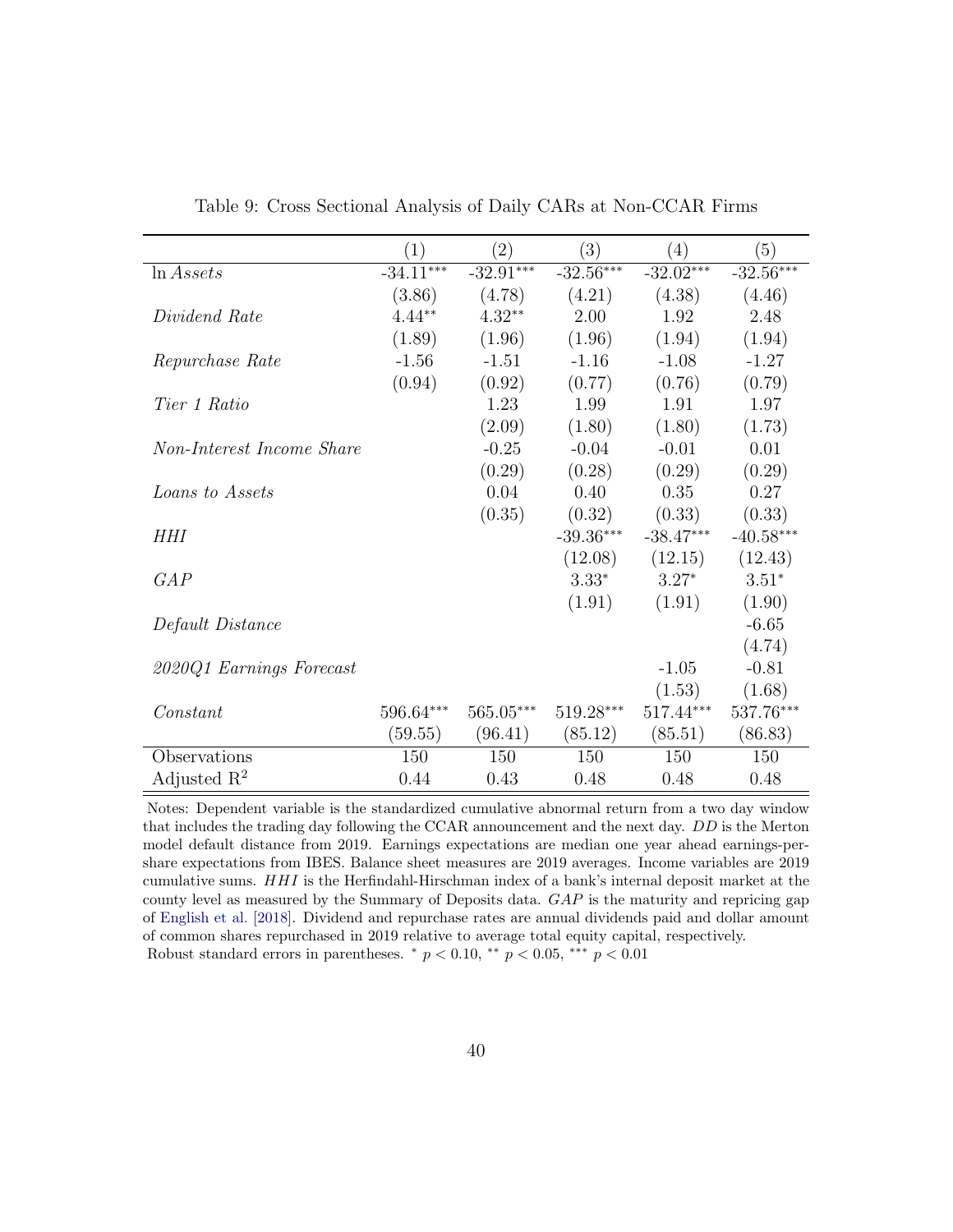## <span id="page-42-0"></span>A CCAR Firm Ids

|             | Name                            | ID RSSD Permco Permno |           |       | <b>GVKEY</b> |
|-------------|---------------------------------|-----------------------|-----------|-------|--------------|
| GSIBs       |                                 |                       |           |       |              |
|             | <b>BANK OF AMER CORP</b>        | 1073757               | 3151      | 59408 | 007647       |
|             | BANK OF NY MELLON CORP          | 3587146               | $\,20265$ | 49656 | 002019       |
|             | <b>CITIGROUP</b>                | 1951350               | 20483     | 70519 | 003243       |
|             | THE GOLDMAN SACHS GROUP         | 2380443               | 35048     | 86868 | 114628       |
|             | <b>JPMORGAN CHASE &amp; CO</b>  | 1039502               | 20436     | 47896 | 002968       |
|             | MORGAN STANLEY                  | 2162966               | 21224     | 69032 | 012124       |
|             | STATE STREET CORP               | 1111435               | 4260      | 72726 | 010035       |
|             | WELLS FARGO & CO                | 1120754               | 21305     | 38703 | 008007       |
| <b>FBOs</b> |                                 |                       |           |       |              |
|             | BANCO SANTANDER S A             | 3981856               | 20260     | 75152 | 014140       |
|             | <b>BANK MONTREAL QUE</b>        | 1245415               | 29146     | 81284 | 015580       |
|             | <b>BARCLAYS PLC</b>             | 5006575               | 20269     | 69761 | 012673       |
|             | CREDIT SUISSE GROUP             | 1574834               | 42125     | 89154 | 028838       |
|             | DEUTSCHE BANK A G               | 2816906               | 42291     | 89199 | 015576       |
|             | H S B C HOLDINGS PLC            | 3232316               | 35175     | 87033 | 015509       |
|             | MITSUBISHI UFJ FINANCIAL GP INC | 1378434               | $22107\,$ | 75811 | 252940       |
|             | ROYAL BANK CANADA MONTREAL QUE  | 5280254               | 29151     | 82654 | 015633       |
|             | TORONTO DOMINION BANK ONT       | 3606542               | 29152     | 83835 | 015706       |
|             | U B S GROUP A G                 | 4846998               | 55100     | 15054 | 144496       |
| All Other   |                                 |                       |           |       |              |
|             | M&T BK CORP                     | 1037003               | 1689      | 35554 | 004699       |
|             | <b>KEYCORP</b>                  | 1068025               | 2535      | 64995 | 009783       |
|             | HUNTINGTON BSHRS                | 1068191               | 2093      | 42906 | 005786       |
|             | PNC FNCL SVC GROUP              | 1069778               | 3685      | 60442 | 008245       |
|             | FIFTH THIRD BC                  | 1070345               | 1741      | 34746 | 004640       |
|             | TRUIST FC                       | 1074156               | 4163      | 71563 | 011856       |
|             | ${\rm U}$ S ${\rm BC}$          | 1119794               | 1645      | 66157 | 004723       |
|             | CITIZENS FNCL GRP               | 1132449               | 55006     | 14889 | 021825       |
|             | NORTHERN TR CORP                | 1199611               | 3275      | 58246 | 007982       |
|             | AMERICAN EXPRESS CO             | 1275216               | 90        | 59176 | 001447       |
|             | ALLY FNCL                       | 1562859               | 53687     | 14558 | 005072       |
|             | CAPITAL ONE FC                  | 2277860               | 30513     | 81055 | 030990       |
|             | REGIONS FC                      | 3242838               | 1620      | 35044 | 004674       |
|             | <b>DISCOVER FS</b>              | 3846375               | 52396     | 92121 | 177376       |

Table A1: List of CCAR Firms and Dataset Identifers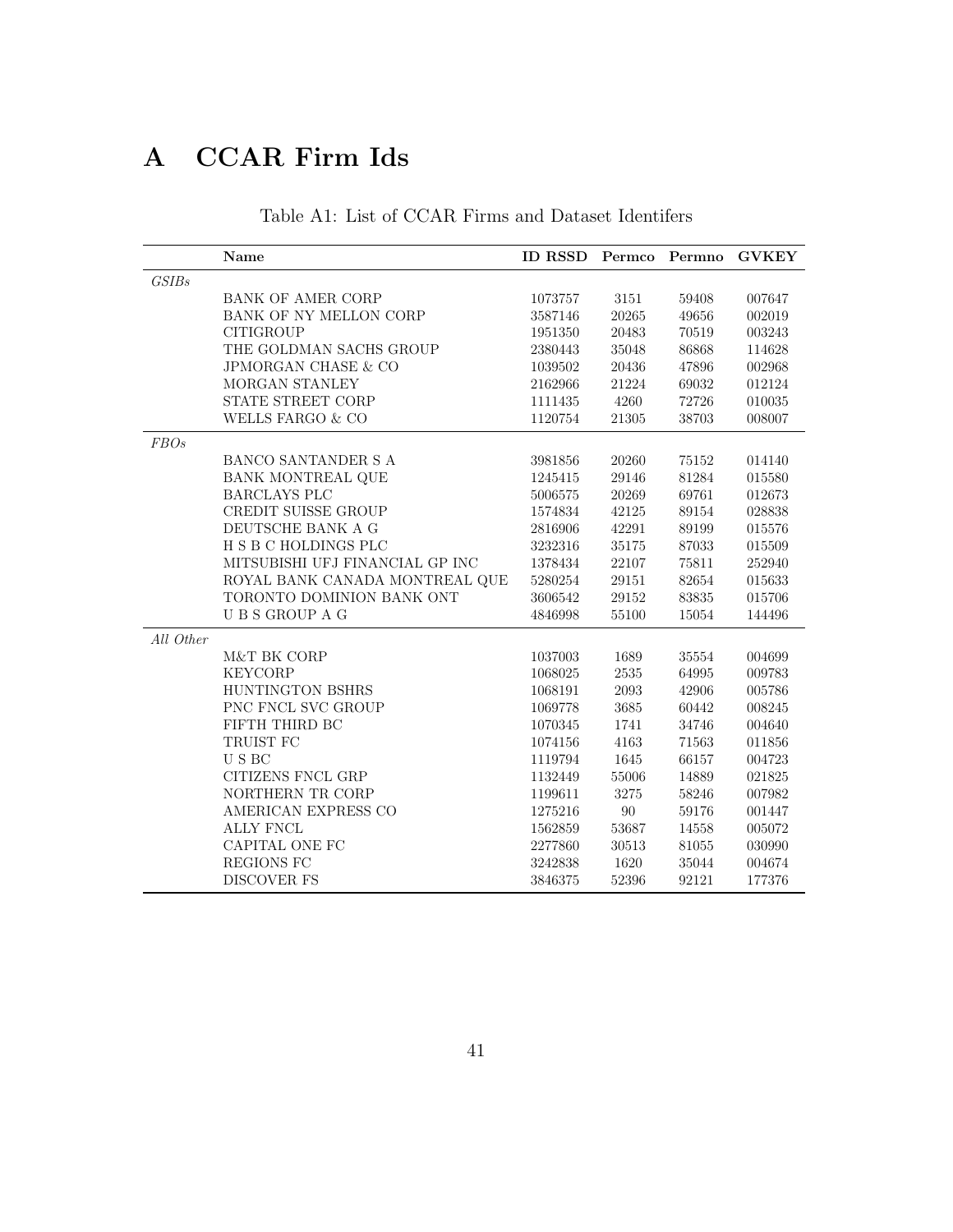### References

- <span id="page-43-7"></span>F. Allen and R. Michaely. Payout Policy. In G. M. Constantinides, M. Harris, and R. M. Stulz, editors, Handbook of the Economics of Finance, pages 337–429. North Holland, 2003.
- <span id="page-43-6"></span>J. D. Angrist and J.-S. Pischke. Mostly Harmless Econometrics: An Empiricist's Companion. Princton University Press, 2009.
- <span id="page-43-1"></span>W. Bessler and T. Nohel. The Stock-Market Reaction to Dividend Cuts and Omissions By Commercial Banks. Journal of Banking & Finance, 20:1485–1508, 1996.
- <span id="page-43-2"></span>W. Bessler and T. Nohel. Asymmetric Information, Dividend Reductions, and Contagion Effects in Bank Stock Returns. Journal of Banking  $\mathcal C$  Finance, 24(11): 1831–1848, 2000.
- <span id="page-43-11"></span>S. T. Bharath and T. Shumway. Forecasting Default with the Merton Distance to Default Model. Review of Financial Studies, 21(3):1339–69, 2008.
- <span id="page-43-0"></span>S. Bhattacharya. Imperfect Information, Dividend Policy, and "The Bird in the Hand" Fallacy. The Bell Journal of Economics, 10(1):259–270, 1979.
- <span id="page-43-3"></span>E. Boehmer, J. Masumeci, and A. B. Poulsen. Event-Study Methodology Under Conditions of Event-Induced Variance. *Journal of Financial Economics*, 30(2): 253–272, 1991.
- <span id="page-43-4"></span>S. J. Brown and J. B. Warner. Measuring Security Price Performance. Journal of Financial Economics, 8:205–258, 1980.
- <span id="page-43-5"></span>S. J. Brown and J. B. Warner. Using Daily Stock Returns: The Case of Event Studies. Journal of Financial Economics, 14(1):3–31, 1985.
- <span id="page-43-9"></span>W. B. English and W. R. Nelson. Profits and Balance Sheet Developments at U.S. Commercial Banks in 1997. Federal Reserve Bulletin, 84:391–419, 1998.
- <span id="page-43-8"></span>W. B. English, S. J. V. den Heuvel, and E. Zakrajšek. Interest Rate Risk and Bank Equity Valuations. Journal of Monetary Economics, 98:80–97, 2018.
- <span id="page-43-10"></span>Financial Crisis Inquiry Commission. Financial Crisis Inquiry Report. Financial Crisis Inquiry Commission, 2010.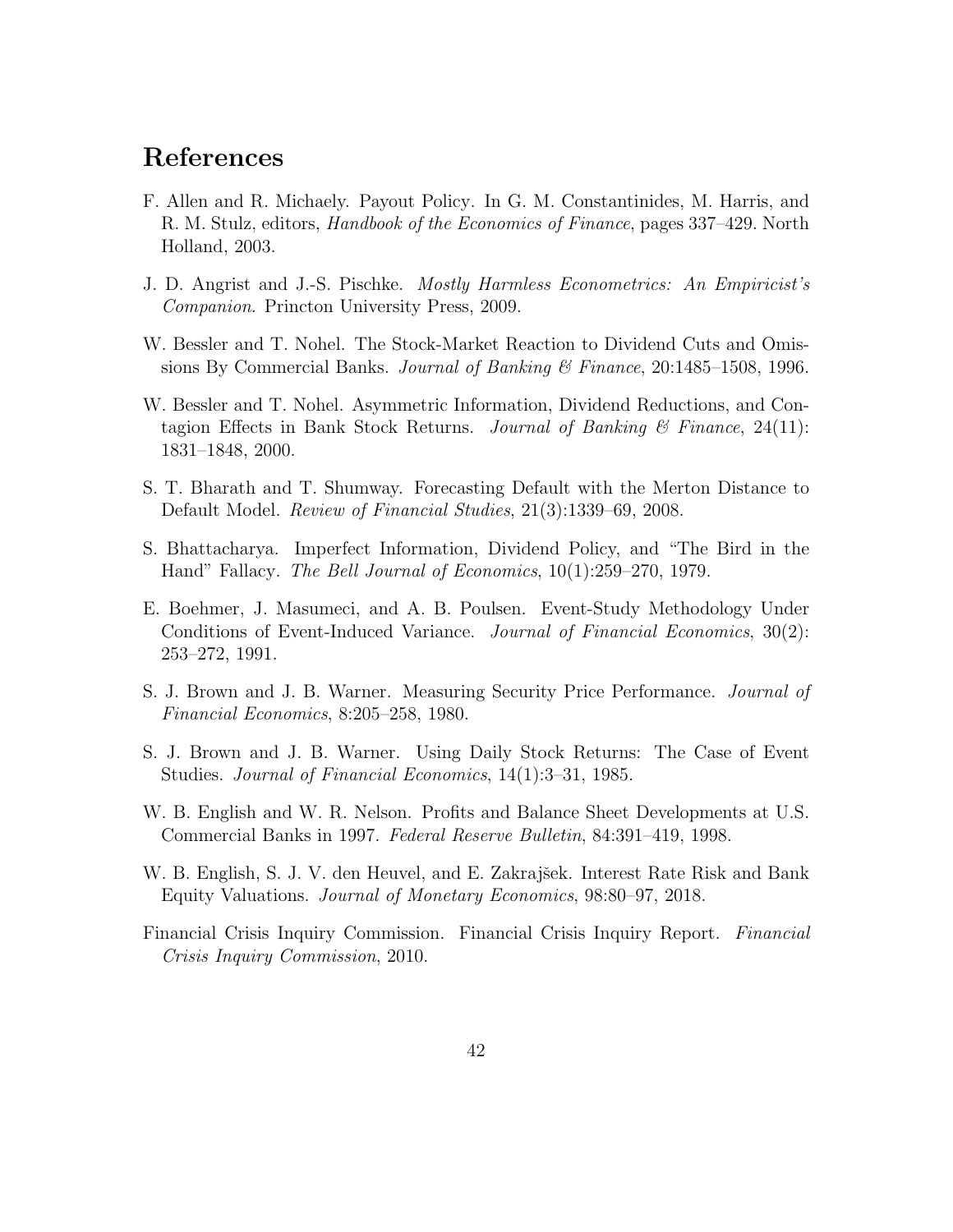- <span id="page-44-8"></span>E. Floyd, N. Li, and D. J. Skinner. Payout Policy through the Financial Crisis: The Growth of Repurchases and the Resilience of Dividends. Journal of Financial Economics, 118(2):299–316, 2015.
- <span id="page-44-12"></span>M. R. Goetz, L. Laeven, and R. Levine. Identifying the Valuation Effects and Agency Costs of Corporate Diversification: Evidence from the Geographic Diversification of US Banks. The Review of Financial Studies, 26(7):1787–1823, 2013.
- <span id="page-44-5"></span>B. Hirtle. Bank Holding Company Capital Ratios and Shareholder Payouts. Current Issues in Economics and Finance, 4(9), 1998.
- <span id="page-44-1"></span>B. Hirtle. Stock Repurchases and Bank Holding Company Performance. Journal of Financial Intermediation, 13(1):28–57, 2004.
- <span id="page-44-7"></span>B. Hirtle. Bank Holding Company Dividends and Repurchases During the Financial Crisis. Staff Report No. 666, March 2014, 2016.
- <span id="page-44-6"></span>M. Jagannathan, C. P. Stephens, and M. S. Weisbach. Financial Flexibility and the Choice between Dividends and Stock Repurchases. Journal of Financial Economics, 57(3):355–384, 2000.
- <span id="page-44-3"></span>M. C. Jensen. Agency Costs of Free Cash Flow, Corporate Finance, and Takeovers. Papers and Proceedings of the Ninety-Eighth Annual Meeting of the American Economic Association, 76:323–329, 1986.
- <span id="page-44-2"></span>M. C. Jensen and W. H. Meckling. Theory of the Firm: Managerial Behavior, Agency Costs, and Ownership Structure. Journal of Financial Economics, 3:305–360, 1976.
- <span id="page-44-9"></span>D. Kohn and N. Liang. Understanding the Effects of U.S. Stress Tests. Prepared for Stress Testing: A Discussion and Review, 2019.
- <span id="page-44-4"></span>E. S. Laderman. Bank Stock Repurchases. FRBSF Weekly Letter, 95-43, 1995.
- <span id="page-44-10"></span>N. Liang. Banks Should Suspend Share Repurchases for Longer. Brookings Institution Up Front, 2020. April 8.
- <span id="page-44-11"></span>J. D. Michler and A. Josephson. Recent Developments in Inference: Practicalities for Applied Economics. 2021.
- <span id="page-44-0"></span>M. H. Miller and K. Rock. Dividend policy under asymmetric information. The Journal of Finance, 40(4):1031–1051, 1985.